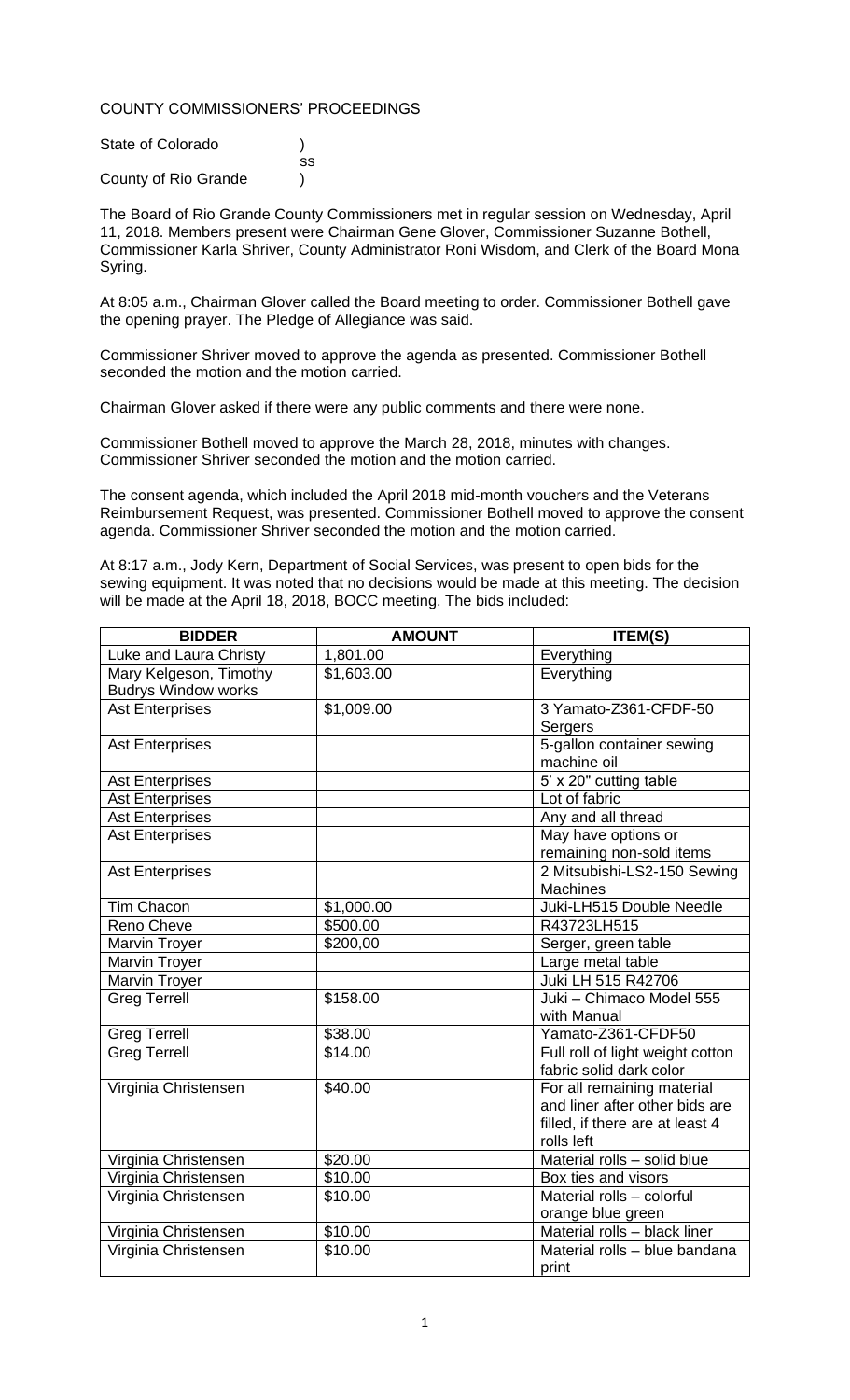| Virginia Christensen | \$10.00 | Material rolls - red, white,                                                                                               |
|----------------------|---------|----------------------------------------------------------------------------------------------------------------------------|
|                      |         | blue                                                                                                                       |
| <b>Mary Dzuris</b>   | \$80.00 | 7 full rolls and a portion of a<br>roll for flag fabric \$11.00 per<br>roll and \$3.00 for partial for<br>total of \$80.00 |
| <b>Mary Dzuris</b>   | \$7.00  | On roll of black, puffy fabric                                                                                             |
| Ann Trujillo         | \$50.00 | Bobbins and needles                                                                                                        |
| Helen Sigmond        | \$12.00 | One roll flag material                                                                                                     |

At 8:30 a.m., Porfie Medina, Maintenance Department, was present to update the Board. Chairman Glover noted that the sidewalk repair in front of the Annex began this week. Mr. Medina stated that the work would not begin until the contractor receives a 50 percent down payment for the work. Chairman Glover said that the repair needs to be monitored to be sure it is done correctly. He has requested that Randy Kern, Building Department, review the work. Mr. Medina reported that the dirt beneath the sidewalk will be removed and replaced with rock. Chairman Glover stated that a guarantee is needed from contractor Mark Haas.

Chairman Glover reported that a list of repairs has been created and some of the work will be done by a contract worker and some will be done by the County Maintenance Department.

Mr. Medina reported that the parking lot has been cleaned. It will be striped when it stops freezing.

Chairman Glover suggested scheduling a walk-around with Mr. Medina to determine any other repairs needed on the County campus. This will include the jail sidewalk. The walk-around is scheduled for April 25, 2018, at 8:00 a.m.

Mr. Medina reported that the street needs to be striped. He will ask the Town of Del Norte to sweep the street before painting is done.

Chairman Glover reported that a tree branch over the sidewalk on the west side of the main building needs to be reviewed.

Chairman Glover reiterated that the contractor repairing the Annex sidewalk (Mark Haas Construction) needs to supply a guarantee on the work. Commissioner Shriver expressed concern about paying for additional work, if the problem with the sidewalk is the contractor's fault. Commissioner Bothell asked if the price of the repairs could be reduced. Mr. Medina said the price could not be reduced. Commissioner Bothell asked how many contractors bid on this project. She asked if it was acceptable to have the contractor who built the sidewalk incorrectly do the repairs. She also asked what would be stated in the warranty. Commissioner Shriver suggested having County Attorney Bill Dunn draft the warranty. Ms. Wisdom asked how long the warranty should be in force. She also asked Mr. Medina to notify County Clerk and Recorder Cindy Hill of the repair schedule.

At 8:45 a.m., Patrick Sullivan and Darryl Miles, Road and Bridge Department, were present to update the Board.

Mr. Sullivan reported that additional work was needed on the dumpster and mail boxes on County Road 13. Repairs were also needed on culverts. Mr. Sullivan reported that as of Thursday, April 3, 2018, a total of \$417,000.00 has been spent on the County Road 13 project. There are 1,900 feet of the road left to push. Mr. Sullivan said that the work on the road has improved it and he has received compliments on the work.

Mr. Sullivan reported that culvert work is complete, although there may be other repairs. He also reported that the cattle guard was installed on County Road 14C on Tuesday, April 10, 2018.

Mr. Sullivan reported that the Department has done some snow plowing. He reported that the transmission and water pump are being repaired on a dozer. He also reported that the ice rink in Monte Vista has been dismantled.

Mr. Sullivan reported that proposed work includes finishing the push on County Road 13 in two weeks. Repair work on County Road 7 will be complete this week.

Mr. Sullivan expressed concern about the upcoming fire season and water issues. He stated that the canals are flushing, and the Department is burning ahead of the water.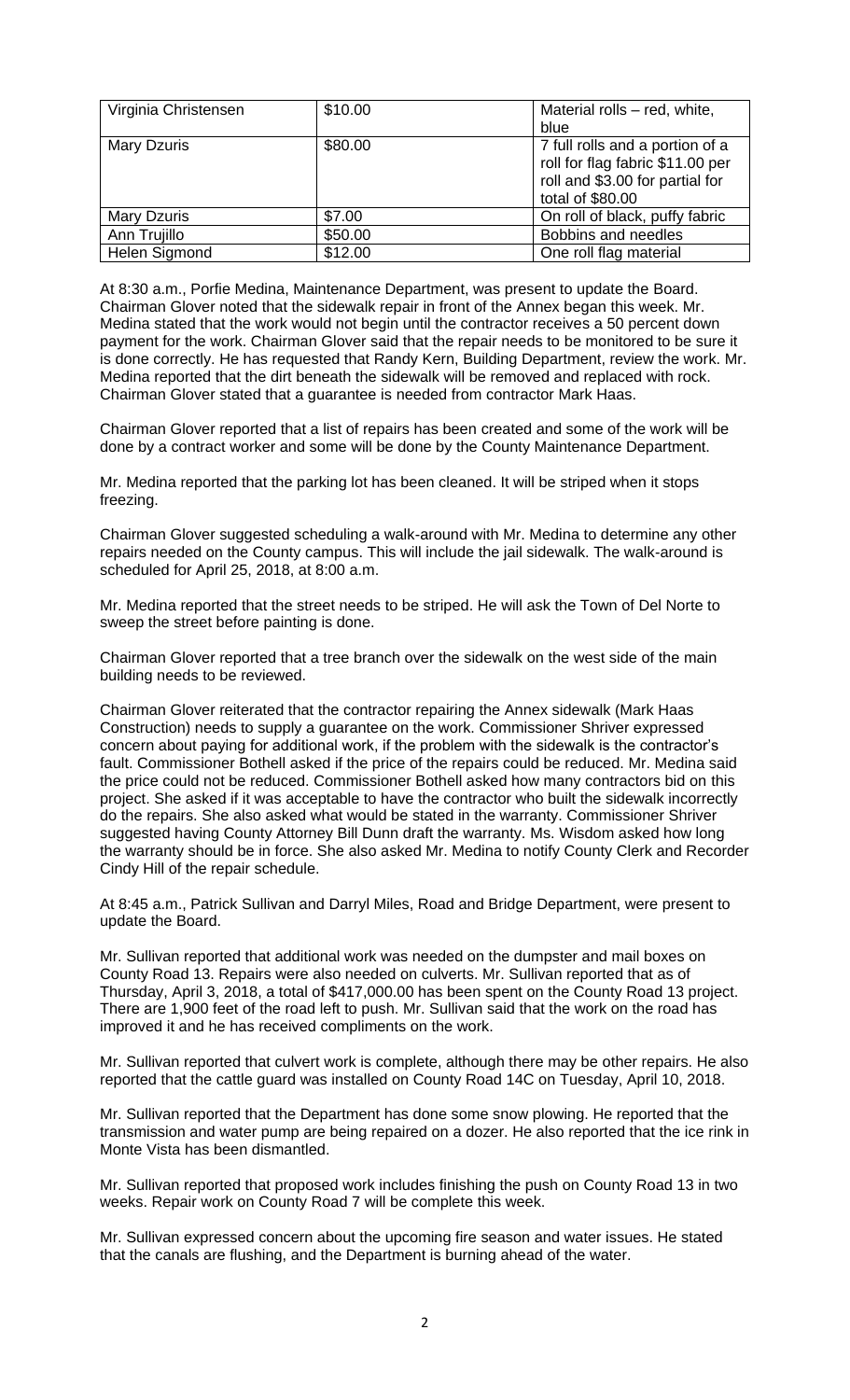Ms. Wisdom asked if the Board should schedule an annual bridge inspection. Mr. Sullivan said that the Board conducts an annual road and dike inspection.

Mr. Sullivan requested approval to purchase a STCH rock crusher. He stated that he saw this machine demonstrated a few years ago, and said that the Forest Service has used this model crusher on a loader. There are no used crushers available. The rock crusher being considered is tractor driven and Mr. Sullivan stated that it would be a huge addition to the Road and Bridge fleet.

Mr. Sullivan explained that the sub-base used for road construction consists of round rock, which does not interlock. The crusher will save money because it can crush the rock in place and will also improve the road surface. Material will not have to be hauled to the site; hauling material increases the cost of a road project. Mr. Sullivan said the crusher could work on several roads.

Commissioner Shriver reported receiving many compliments on the work the Road and Bridge Department completed on Cat Creek with Conejos County a few years ago. She stated that the portion completed by Rio Grande County was better than the portion completed by Conejos County.

Mr. Sullivan requested approval to pursue the purchase of the mobile rock crusher. He explained that the Department has a reserve fund to make this purchase. The unit, additional teeth, and minimum parts will cost \$118,440.00.

|     | \$100,870.00 |
|-----|--------------|
|     | \$15,934.00  |
|     |              |
| \$. | 386.00       |
| \$. | 38.00        |
|     | \$1,210.00   |
|     |              |

Mr. Sullivan reported getting three prices for tractor power units:

| 2009 Challenger MT665L: | \$103,529.41 |
|-------------------------|--------------|
| 2008 John Deere 8530:   | \$109,500.00 |
| 2011 John Deere 7280R:  | \$131,000.00 |

Mr. Sullivan compared hours and capacity of each tractor for the Board. Chairman Glover asked how fast the rock crushing would be. Mr. Sullivan said it is a slow process. Mr. Miles added that the process is like an impact crusher. Mr. Sullivan said that the gauge of the rock is controlled by the speed of the tractor and what is released by the back gate. He also reported that Park County has purchased this mobile rock crusher and it has been a big addition to its fleet.

Mr. Sullivan reported that replacement teeth are expensive, and requested approval to purchase replacement teeth so that the crusher will last twice as long. Commissioner Shriver asked about the longevity of the crusher. Mr. Sullivan reported that Park County still has its crusher, but has problems with the tractor. Based on that information, he requested approval to purchase the 2008 John Deere, which is \$6,000.00 more than the Challenger; this tractor comes with a \$2,900.00 discount. This tractor can be purchased and repaired locally. The total cost of the tractor and mobile rock crusher will be between \$222,000.00 and \$249,500.00. Mr. Sullivan reported that the costs will be made up because of the cost savings of not having to haul material and also by being able to crush rock on the side of a road.

Commissioner Bothell asked how long it will take to pay for the crusher and the tractor. Mr. Sullivan said they will be paid for over a five-year period. Commissioner Shriver noted that County citizens might suggest that this money be invested in road paving. However, improving the driving surface on more roads may balance citizens' concerns. Mr. Sullivan added that a good road base is needed in order to pave a road, and this equipment will accomplish both. He said the equipment will help with issues on a road west of Highway 285 and may be used on sandy roads, as well. Commissioner Bothell asked if material has to be picked up from the gravel pit to be crushed for Forest Service roads. Mr. Sullivan said the material has to be loose. He explained that the crusher can be sunk when it is used on site, but this must be done with care.

Commissioner Shriver asked if maintenance has been reduced on Cat Creek. Mr. Sullivan said that the depth of the washboard conditions has been reduced, but this has resulted in increased speed on the road.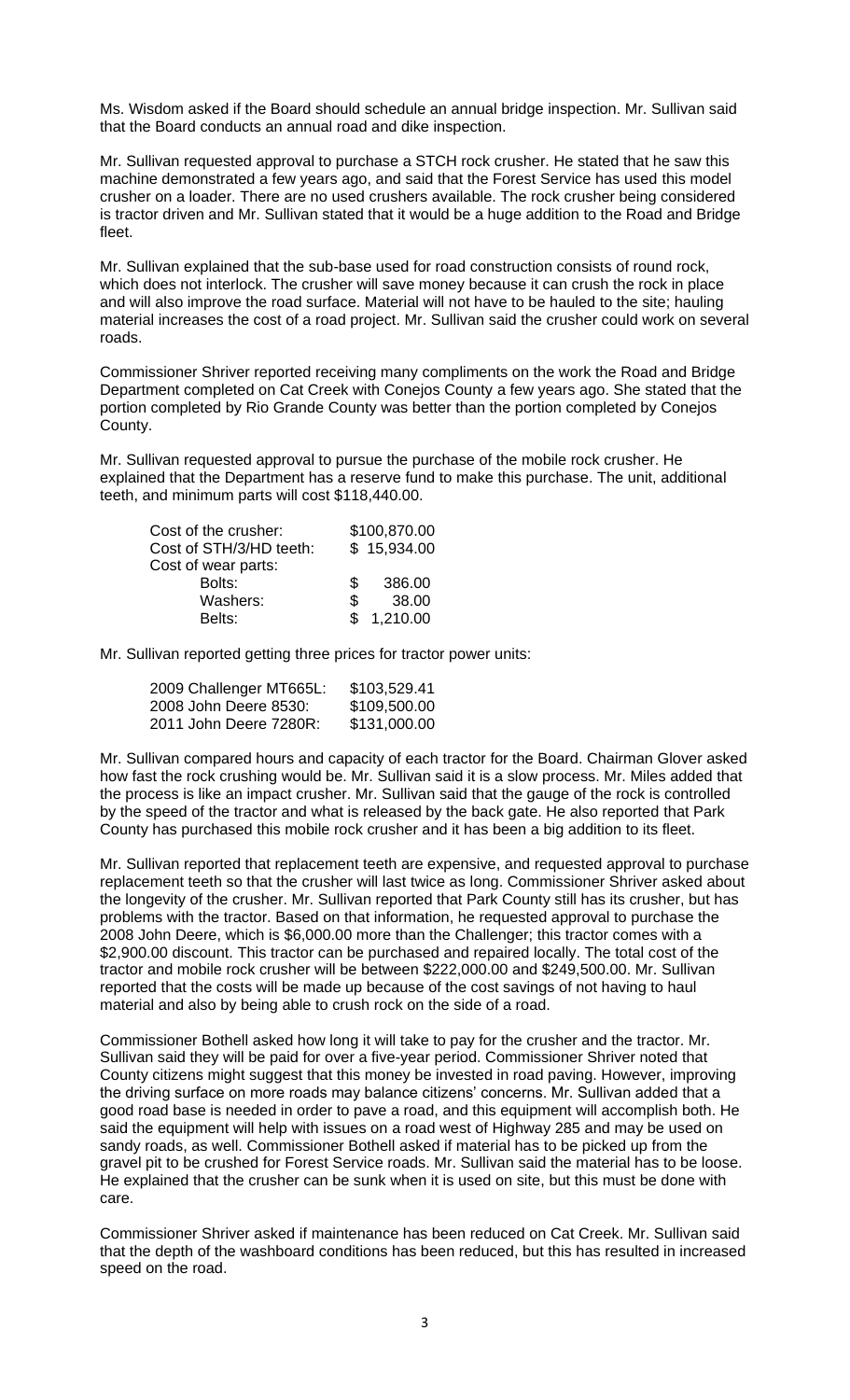Commissioner Shriver asked about the time line for purchasing the mobile rock crusher. Mr. Sullivan said the power unit could be acquired quickly; the crusher would be available the end of May or the beginning of June. He stated that there might be a delay in putting the new equipment to work because of asphalt work and planting season. He also explained that operating costs are known; this will add costs of upkeep, but the costs will balance out.

Chairman Glover said he can see that this equipment would be a big addition to use on County roadways. Mr. Sullivan said that Trinchera has two units and love them. Chairman Glover said that even with a pit crusher, the material has to be hauled to and from the pit. Mr. Sullivan said that a pit crusher opens the Department to other agencies that would be involved. He said the new equipment will provide the most use of the gravel the first time. He stated that if the crusher proves not to be functional he will take responsibility for it, but said he thinks the equipment will address various issues.

Chairman Glover asked about the time frame to purchase the tractor. Mr. Sullivan stated that he simply needs to call John Deere.

Commissioner Shriver asked if the equipment was included in the 2018 budget. Mr. Sullivan said that the equipment would be purchased with reserve funds. Commissioner Shriver said that a supplemental budget would have to be done.

Mr. Sullivan reported that he is waiting for information on grader leases. There are some options and some graders can be offered for trade. He also stated that the 950 loader can be posted.

Commissioner Shriver reported that she has seen the demonstration of the mobile rock crusher and stated that it improves roads. She said the rock crusher would be a good investment for the County.

Commissioner Shriver moved to approve moving forward with the purchase of the mobile rock crusher and allowing the Road and Bridge Department to choose the appropriate tractor. Commissioner Bothell noted that it was decided to lease graders because the Department did not want to use reserve funds to purchase them, and suggested that the purchase of the rock crusher be budgeted for next year. Chairman Glover stated that he like the idea of having the rock crusher and the 2008 tractor in the Department's fleet. He stated that Mr. Sullivan's due diligence was good. Chairman Glover seconded the motion.

Commissioner Bothell said it is good that the equipment will pay for itself over five years, and suggested that the purchase be budgeted next year. Mr. Sullivan asked what reserve funds should be used for, noting that the goal is to use the money wisely.

The motion carried with Chairman Glover and Commissioner Shriver voting aye, and Commissioner Bothell voting no.

Mr. Sullivan asked the Board to inspect County Road 14C, noting that there was some controversy to work through with the property owner, the Bureau of Land Management, and the donor of the cattle guard. The road has been spot graded; no sign has been installed at this time.

At 9:29 a.m., Brianna Brannan, Weed District, and Don Henderson, DP Ag Services, were present to open chemical bids. Ms. Brannon reported receiving two bids: one from DP Ag Services and one from the Monte Vista Co-op. In reviewing the two bids, it became clear that the Monte Vista Co-op did not follow the form provided by the Weed District. Mr. Henderson reported that the prices for Locktite and Vaporguard have increased; the price of one chemical has decreased; the prices of other chemicals have remained the same. Commissioner Shriver moved to table the bid authorization until prices and products could be compared, and that a decision would be made on Wednesday, April 18, 2018, at 10:00 a.m. Commissioner Bothell seconded the motion and the motion carried. The bid request was sent out again.

9:42 a.m., Dixie Diltz, Land Use Department, and Randy Kern, Building Department, were present to update the Board.

Ms. Diltz reported that she will attend a land use workshop on May 15 and 16, 2018, which will conflict with a BOCC meeting and a Planning and Zoning Board meeting.

Ms. Diltz reported that a community solar project to be located on Sherman Avenue in Monte Vista will be heard by the Planning and Zoning Board this month. She also reported that the Hot Rod Dirt Drags will be held June 1 through 3, 2018; the group has applied for a permit for this event. Ms. Diltz reported that this is the fourth year the Dirt Drags will be held; 1,000 to 1,500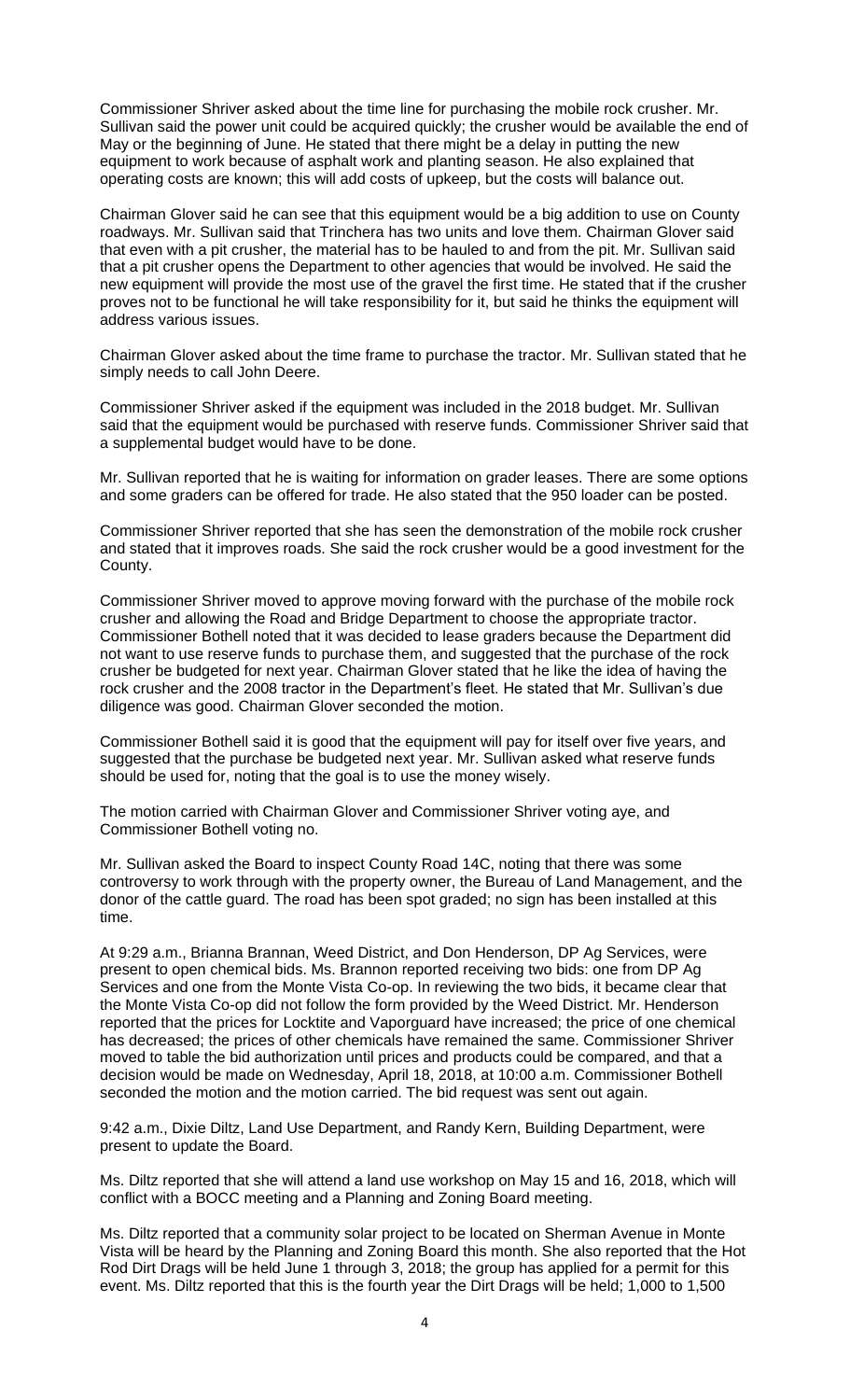people are expected to attend. The organization needs to pay for the permit and prove it has insurance liability.

It was decided that appointments to the Planning and Zoning Board will be made on April 18, 2018. Ms. Diltz asked if the Board would like to conduct interviews of candidates that day. Commissioner Shriver suggested that the Board email Ms. Diltz the names of each Commissioner's top three choices for appointment before April 18, 2018.

Mr. Kern reported visiting a property on County Road 15 on April 10, 2018, which had been discussed at the March 28, 2018 BOCC meeting in terms of mold and life safety issues. Mr. Kern said some repairs are being made to the house. Smoke and carbon monoxide detectors have been purchased; however, one detector had no electricity. Mr. Kern reported that the bathroom tiles had been removed, the source of the leak was identified, and the bathroom was retiled.

Mr. Kern expressed concern about the water heater, which is actually a mobile home water heater that can be converted to use either gas or propane. Mr. Kern researched this type of water heater and notified the property owner that it must be sealed off from the living area. Mr. Kern said that the property owner is making an effort to repair the property and the renter who made the original complaint has moved out. Commissioner Shriver suggested that the scheduled meeting with the property owner be cancelled and asked Mr. Kern to follow up with him. Mr. Kern also said that the electrical issues in the house are being dealt with, and said that the house might be remodeled to be a three-bedroom home. Mr. Kern stated that the remodeling would not be an issue, but noted that the house would be small.

Mr. Kern reported that yurts and solar projects require unique permits and inspections. He stated that a 13-acre solar farm should have some oversight. Ms. Diltz added that there are life safety issues to be considered. Commissioner Shriver asked that these types of projects be researched and recommended regulations be brought to the BOCC. Ms. Wisdom stated that Alamosa County has good solar farm regulations. Ms. Diltz explained that the current County code book does not contain regulations for solar farms, so any regulations developed and enforced will not appear in the book. This needs to be considered as the code book is revised. Commissioner Shriver suggested that all alternative energy projects be identified and included. Mr. Kern noted that cell phone towers are regulated. Mr. Kern reported that the Building Department has received two applications this year for yurts.

Mr. Kern reported that the Frontier Drive-In project will be starting some construction in May 2018. There will be a four-unit hotel and some yurts, and decisions need to be made about what is required for it. He has completed some research, and noted that this is not a permanent living space. Commissioner Bothell asked if it would be like a tent, and Mr. Kern said it is. There will be no plumbing, but there will be electricity.

Mr. Kern requested that a work session with the Board be scheduled to discuss State electrical inspections. Mr. Kern said he has some ideas for the County. The work session was scheduled for April 18, 2018, at 11:00 a.m.

At 10:05 a.m., Ms. Wisdom presented a liquor license renewal from 2830 Monte Vista, Inc., doing business as Kelloff's Restaurant. The owner of the property is Mike Suthar. Ms. Wisdom stated that the application has been received and paid for. Commissioner Shriver moved to approve the liquor license renewal. Commissioner Bothell seconded the motion and the motion carried. The liquor license was signed.

At 10:14 a.m., pursuant to C.R.S. 24-6-402(4)(a), the Board went into executive session for property issues.

At 10:25 a.m., Commissioner Bothell moved to come out of executive session. Commissioner Shriver seconded the motion and the motion carried. Commissioner Bothell moved to authorize Chairman Glover to discuss the purchase price of a property with the property owner. Commissioner Shriver seconded the motion and the motion carried.

At 10:27 a.m., Commissioner Shriver reported that the annual audit of the county health pool was clean, and she will get a copy for the County's files. She also reported attending board training by the Special District Association. She stated that the training included good reminders on board conduct, executive sessions, and Colorado Open Records Act requests. Ms. Wisdom asked if the Power Point presentation could be sent to other boards. The consensus of the Board was that the presentation should be shared.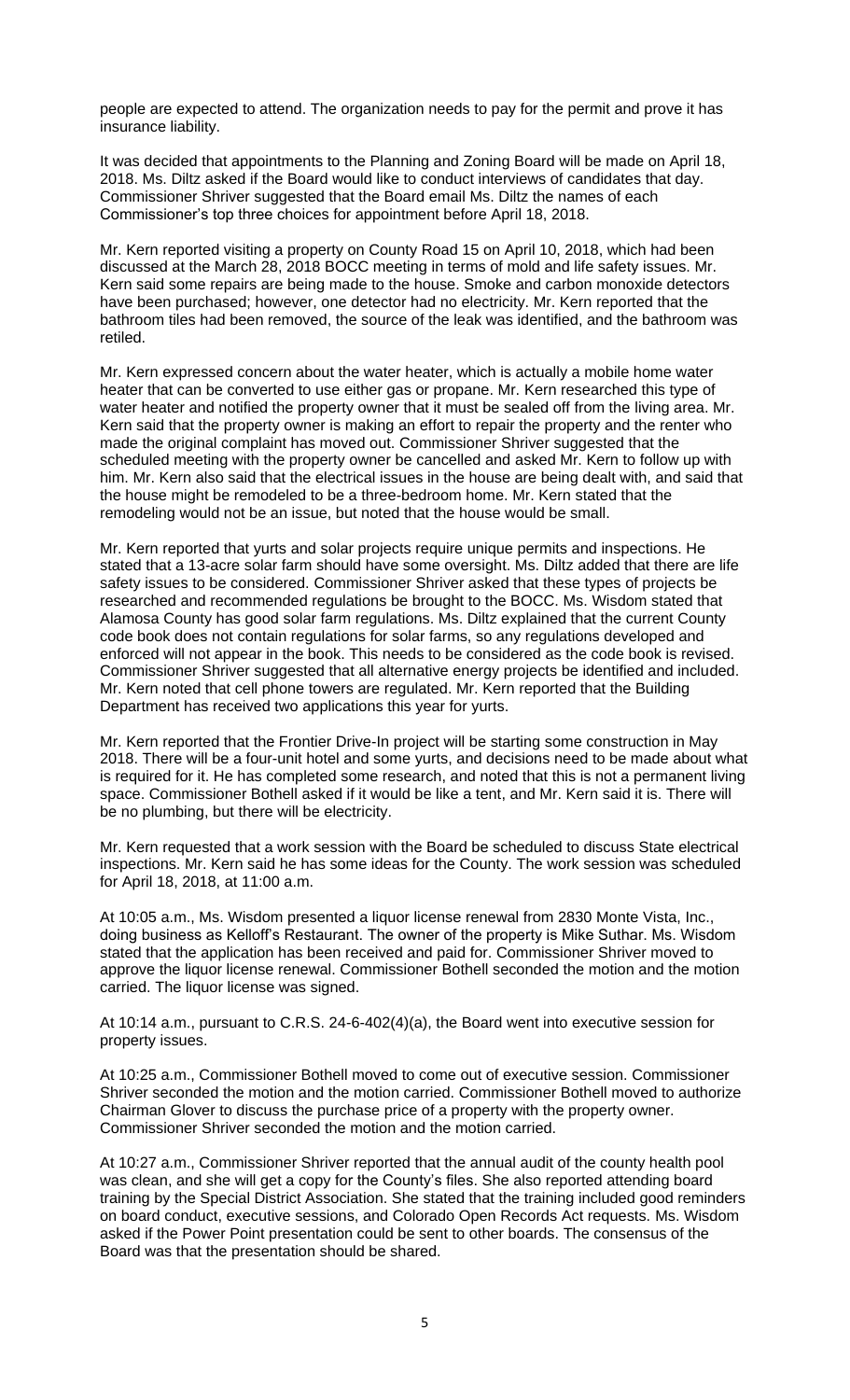Commissioner Shriver reported attending a half-day SLVGO meeting, featuring Lise Aangeenbrug, who spoke about outdoor recreation. Commissioner Shriver reported that the outdoor recreation industry generates \$887 billion nationwide, and \$1.25 billion in tax revenue. This industry generates more jobs than the oil, gas, or mining industries (7.6 million jobs). Commissioner Shriver also said that low income children are not experiencing the outdoors.

Commissioner Bothell asked if the Board had any questions regarding the jail nurse contract. Chairman Glover and Commissioner Shriver stated that they need more time to review the contract. Commissioner Shriver asked about the memorandum of understanding with Saguache County. Commissioner Bothell said the vision is for Saguache County to pay for one-fifth of the costs for the nurse and the doctor. Ms. Wisdom asked if Saguache County would set up its own clinic, provide its own insurance, etc. Commissioner Bothell said it would, adding that Rio Grande County would bill Saguache County in the amount of one-fifth of all costs, including benefits, insurance, and salaries. Commissioner Shriver said this needs to be spelled out and reviewed annually. Ms. Wisdom will discuss the MOU with County Attorney Bill Dunn.

Commissioner Bothell noted that SB94 deals with issues such as the recent shooting incident where one juvenile shot another juvenile. She reported that Colorado Youth Detention was complimentary of the way this incident was handled by the Rio Grande County Sheriff.

Chairman Glover reported receiving two bids for repairs to the Rio Grande County Museum. The bids will be opened on April 25, 2018. Ms. Wisdom reported that the Museum's water bill has stayed down due to the repair of a leak.

Chairman Glover reported being asked if the Town of Del Norte is going to do something with the middle school. The Town has asked the County to partner with it on this project. The Board will discuss the issue with the Town of Del Norte at its upcoming breakfast meeting. Commissioner Bothell suggested that if the bus garage becomes available it might be able to be used for the Trinidad State Junior College welding classes. Chairman Glover said that the Del Norte Fire Department is taking the bus garage.

At 10:40 a.m., Marilyn Wagner, Senior Loss Prevention Specialist, CTSI, was present to update the Board. She presented the Board with a certificate and plaque for being in good standing in the health pool since 1985.

Ms. Wagner presented the Casualty and Property Pool, which covers liability for property, personnel, and automobiles. The fund has equity in the amount of \$17.2 million. Of this \$1.5 million was returned, along with a \$700,000.00 fee return.

Ms. Wagner presented the CAPP loss analysis, stating that law enforcement has the highest risk for loss. The loss analysis by county by division from 2013 through 2017 included:

| Law Enforcement:                                                                                                                                               | 10                                                                                                                                                 |
|----------------------------------------------------------------------------------------------------------------------------------------------------------------|----------------------------------------------------------------------------------------------------------------------------------------------------|
| Road and Bridge:                                                                                                                                               |                                                                                                                                                    |
| Administration:                                                                                                                                                | 3                                                                                                                                                  |
| <b>Social Services:</b>                                                                                                                                        | 2                                                                                                                                                  |
| Landfill:                                                                                                                                                      | 2                                                                                                                                                  |
| Others:                                                                                                                                                        |                                                                                                                                                    |
| <b>TOTAL:</b>                                                                                                                                                  | 25                                                                                                                                                 |
| <b>TOP FIVE IN SEVERITY</b><br>Landfill:<br>Law Enforcement:<br>Road and Bridge:<br><b>Social Services:</b><br>Weed & Pest Control<br>Others:<br><b>TOTAL:</b> | \$405,894.00<br>\$206,863.00<br>\$21,175.00<br>\$12,422.00<br>\$<br>2,011.00<br>\$<br>289.00<br>\$648,654.00 (average cost per claim: \$25,946.00) |
|                                                                                                                                                                |                                                                                                                                                    |

The loss analysis by county by accident included:

#### **TOP FIVE IN FREQUENCY**

**TOP FIVE IN FREQUENCY**

| Vehicle-Struck Animal:    | 3 |
|---------------------------|---|
| Falling or Thrown Object: | 2 |
| Inmate Related:           | 2 |
| Slip, Trip, or Fall       | 2 |
| Suicide or Attempted:     | 2 |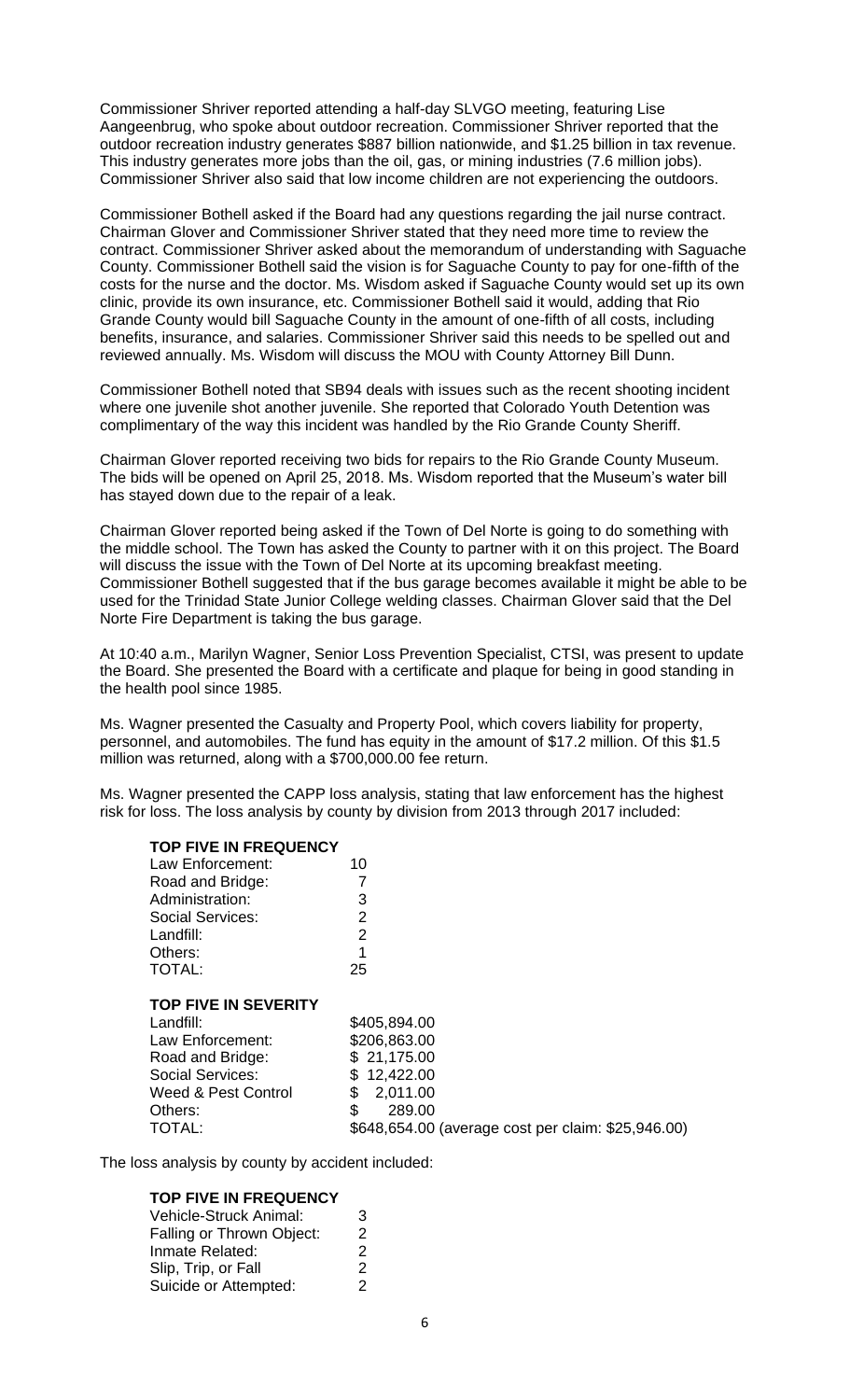| Others: | 14 |
|---------|----|
| TOTAL:  | 25 |

**TOP FIVE IN SEVERITY** Fire, Smoke, Explosion: \$405,000.00 Inmate Related: \$170,000.00 Vehicle-Struck Animal: \$ 21,403.00 Vehicle-Failure to Allow Clearance: \$ 18,519.00<br>Vehicle-Rear End Accident: \$ 12,422.00 Vehicle-Rear End Accident: Others: \$ 21,310.00 TOTAL:  $$648,654.00$  (average cost per claim: \$25,946.00)

Ms. Wagner reported conducting defensive driving training in the Sheriff's office last year. She described a fleet safety program that could be adopted by the County. This program is also posted on the CTSI website and can be downloaded and modified. She offered to conduct a three-hour defensive driving class for other departments, noting that the last time this class was conducted in the County was in 2016.

Other classes that Ms. Wagner has scheduled for the County include:

- Civil Rights, Harassment and Discrimination, July 24, 2018, from 1:00 to 3:00 p.m. (this class was last conducted three years ago).
- Body Mechanics, July 24, 2018, from 9:00 to 11:00 a.m., in the Annex

Ms. Wagner said that special driving classes will be offered for the Road and Bridge Department to coordinate with MSHA training.

Ms. Wagner presented the County Workers' Compensation Pool. This is a \$21 million pool. Rio Grande County has a base in the amount of \$135,871.00. A total of \$125,000.00 was received from this pool with a \$23,000.00 distribution. The County's contribution was \$101,000.00.

Workers' compensation claims by County division from 2013 through 2017 included:

# **TOP FIVE IN FREQUENCY**

| Road and Bridge:          | 13 |
|---------------------------|----|
| Law Enforcement:          | 11 |
| Administration:           | 8  |
| <b>Social Services:</b>   | 8  |
| <b>Health Department:</b> | 1  |
| Others:                   | 1  |
| TOTAL:                    | 42 |

#### **TOP FIVE IN SEVERITY**

| Road and Bridge:<br>Administration: | \$54,646.00<br>\$51,817.00                        |
|-------------------------------------|---------------------------------------------------|
| Law Enforcement:                    | \$21,327.00                                       |
| <b>Social Services:</b>             | \$5,931.00                                        |
| <b>Health Department:</b>           | 116.00                                            |
| Others:                             | 0.00                                              |
| TOTAL:                              | \$133,837.00 (average cost per claim: \$3,187.00) |

Workers' compensation claims by accident from 2013 through 2017 included:

#### **TOP FIVE IN FREQUENCY**

| .                    |    |
|----------------------|----|
| Slip, Trip, or Fall: | 15 |
| Lifting:             | 5  |
| <b>Stuck Object:</b> | 5  |
| Inmate Related:      | 3  |
| Cumulative Trauma:   | 2  |
| Others:              | 12 |
| <b>TOTAL:</b>        | 42 |

## **TOP FIVE IN SEVERITY**

| \$62,116.00 |
|-------------|
| \$49,032.00 |
| \$6,451.00  |
| \$5,712.00  |
|             |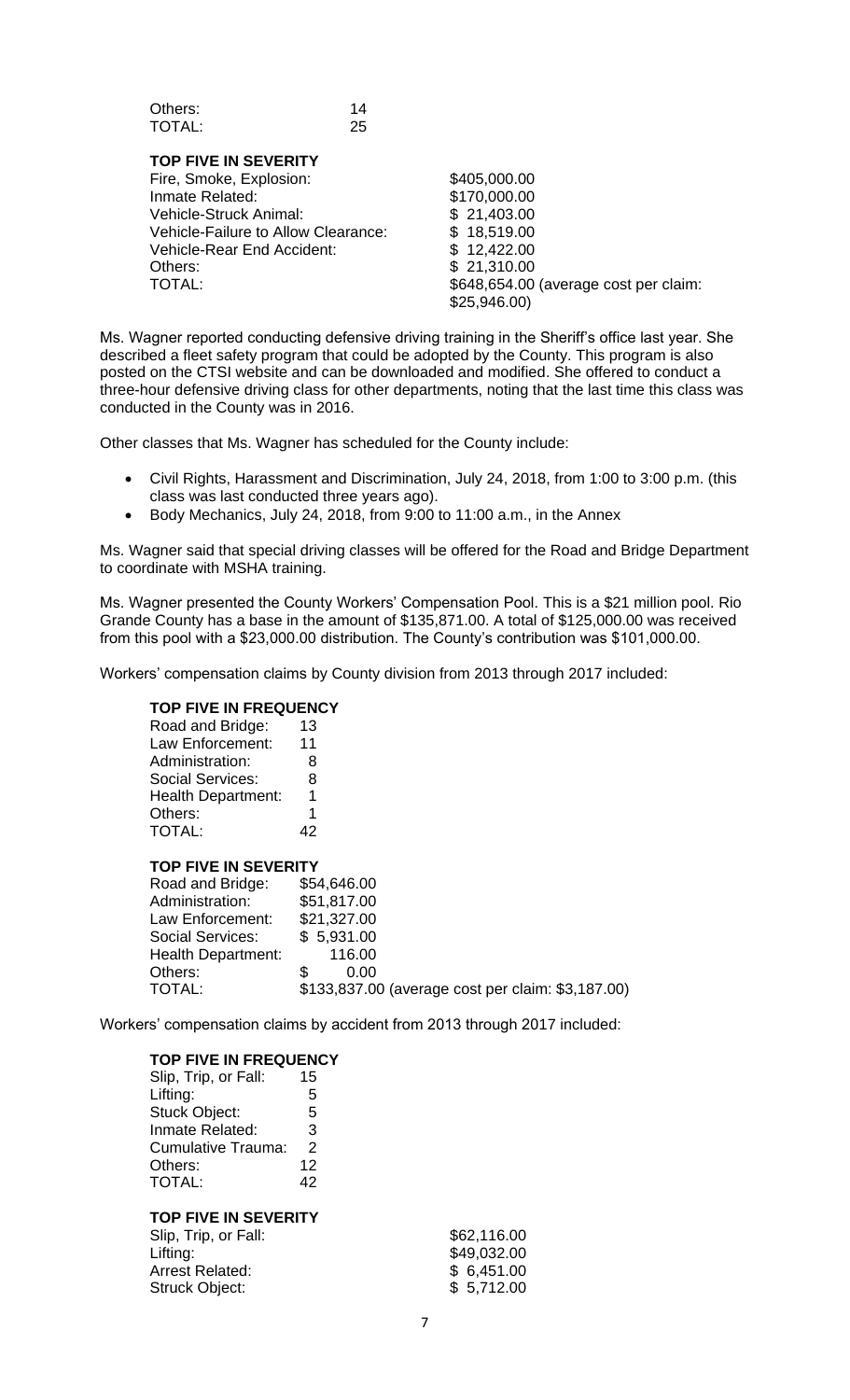Vehicle-Emergency Response/Pursuit: \$ 3,128.00 Others: \$ 7.398.00 TOTAL:  $$133,837.00$  (average cost per claim:

\$3,187.00)

Ms. Wagner noted that body mechanics account for a large number of claims (32 of 42 claims), but slips, trips, or falls is the largest amount of claims. It was noted that the modifications of the courthouse entrance have helped to prevent falls on the steps.

Ms. Wagner reported that CTSI has updated its workplace violence class. This class demonstrates where the violence begins and how it should be reported. Ms. Wisdom stated that Emergency Manager Chris Ortiz is interested in similar training, as well as active shooter training, and may coordinate both trainings.

At 11:10 a.m., Ms. Wisdom reported that a Rural Economic Development Initiative grant from the Department of Local Affairs can be applied for to fund a consultant to conduct a public policy assessment and review the County's revenue stream and determine ways to increase the revenue stream. Commissioner Shriver stated that the Board needs to approve this concept in order to start the process. Commissioner Shriver moved to move forward with the REDI grant application with fine tuning, noting that it will take time to create a marketing plan. Commissioner Bothell seconded the motion and the motion carried.

Ms. Wisdom reported that a small grant is available from the Council of Governments to install a bathroom at Summitville. The County is a COG member. Ms. Wisdom explained that if the County installs the bathroom, the Colorado Department of Public Health and Environment will pump out the facility. The total cost of the installation is \$44,000.00. The COG grant is in the amount of \$8,750.00 with a cash match in the amount of \$8,750.00, which can be obtained from Conservation Trust funds. Ms. Wisdom said that remaining funds will need to be raised from the United States Department of Agriculture, El Pomar, and other sources. Commissioner Shriver moved to approve submitting an application to COG for a bathroom at Summitville. Commissioner Bothell seconded the motion and the motion carried.

Ms. Wisdom reported that three copy machine leases with Gobin's Inc. will terminate in the near future. The copy machines are used in the Sheriff's Office, the Clerk's Office, and the Public Health Office. The cost of the current lease for the three machines is \$499.00 per month for a term of 60 months. Ms. Wisdom reported that she called Valley Imaging Products, LLC for a competing bid:

| 36 months: | \$501.29 per month |
|------------|--------------------|
| 39 months: | \$465.69 per month |
| 48 months: | \$397.47 per month |
| 60 months: | \$333.70 per month |

The Valley Imaging service fee will be \$0.01 per copy and includes toner, parts, and labor. The lease would be in force through May 2018. At lease termination, the copy machines can be purchased for \$1.00 each, and the service fee would remain \$0.01 per copy. The machines can be traded in and new machines can be leased.

Chairman Glover asked what the purchase price would be to buy the machines from Gobin's or Valley Imaging. Ms. Wisdom said she would find out. Commissioner Shriver said the quality of the Valley Image machines needs to be acceptable. Commissioner Shriver moved to lease copy machines from Valley Imaging for 60 months.

Ms. Wisdom explained that the total cost of the lease with Gobin's, including the service fee is \$641.00 per month for all three machines. Chairman Glover said that leasing is good because the copy machines can be returned. However, Ms. Wisdom noted that the County would have to pay \$1,800.00 to ship the copy machines to Chicago. Commissioner Shriver retracted her motion.

Ms. Wisdom reported that a salary payment was missed for Cynthia Ford, and requested approval to pay her in the amount of \$2,836.15. Commissioner Bothell moved to approve the payment. Commissioner Shriver seconded the motion and the motion carried. The check was signed.

Ms. Wisdom reported receiving an email from Nicholas Marcotte regarding the Veterans Waste Water Treatment project. A meeting is scheduled for April 17, 2018, at 9:30 a.m., in Monte Vista.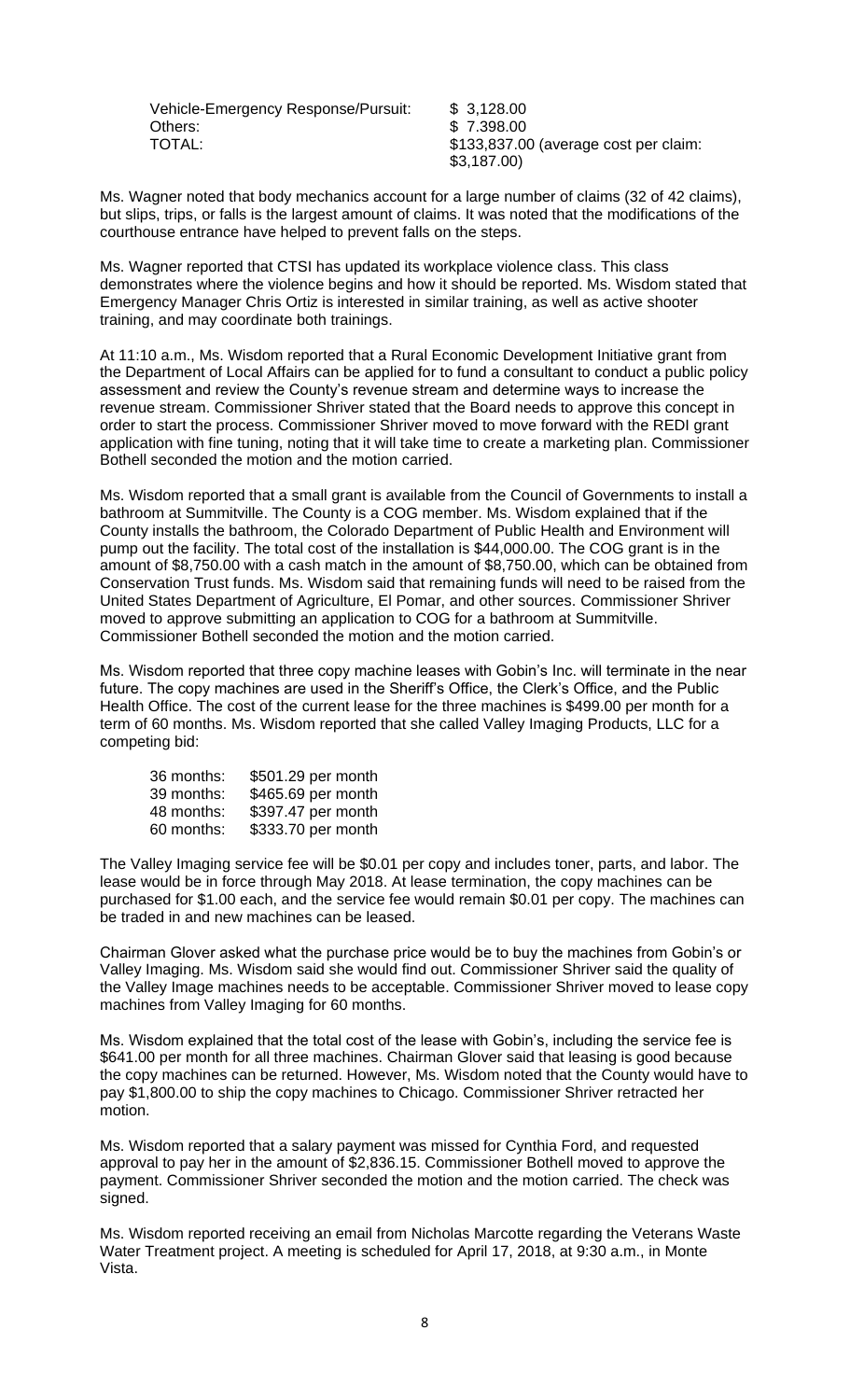Ms. Wisdom reported that the CCI summer conference will be in Keystone from June 4 to 6, 2018. She will make reservations for the Commissioners who want to attend. Commissioner Shriver noted that the Board has not attended this conference in the past because it is expensive, unless newly elected county commissioner training is offered. However, she said that there are good topics on the summer conference's agenda. Commissioner Shriver offered not to attend in order to reduce expenses, if the other Commissioners will bring back information.

Ms. Wisdom reported receiving three applications for the accounting position. Interviews will be conducted April 16 and 17, 2018; Emily Brown, Department of Public Health, and Jody Kern, Department of Social Services, will participate in the interviews with Ms. Wisdom.

Ms. Wisdom presented DSS mid-month vouchers. Commissioner Shriver moved to approve the vouchers. Commissioner Bothell seconded the motion and the motion carried. The vouchers were signed.

Ms. Wisdom said she has concerns about how to inspect the McMullen Building after it is used. Chairman Glover noted that the rental fee for the building is often waived. Ms. Wisdom said she would talk to the Colorado State University Extension Service. Commissioner Shriver suggested creating instructions for opening and closing the building. These instructions could be laminated and posted inside the building. Commissioner Bothell suggested that Patrick Sullivan, Road and Bridge Department, would be a good person to help.

Ms. Wisdom reported that speaker James Robbins will be at the Knights of Columbus on April 24, 2018, at 6:00 p.m.

Ms. Wisdom asked the Board if a meeting regarding Secure Rural Schools funding should be scheduled with County schools. Chairman Glover said he would prefer to have school representatives present when the division of the SRS funds is discussed. A meeting was scheduled for April 25, 2018.

At 11:50 a.m., Nancy Molina, Communities that Care, was present to request approval for a grant writing position. She gave a brief history of the CTC program, which is currently in phase three of five phases. CTC was funded for five years by CDPHE, and the program is in its second year. She explained that the grant writer will make the program more sustainable and that funding for the position, which will come from a grant for the next two months, is in the budget. The position will be a 30-hour a week position after June of 2018. In 2019, the position will be a 15-hour a week position. The grant writer will seek additional sources of funding for the CTC program.

Ms. Molina reported that youth from Monte Vista and Del Norte are integrated into all CTC projects and are voting members. The youth provide regular updates and are benefitting from the program. Commissioner Bothell moved to approve the contract for a CTC grant writer. Commissioner Shriver seconded the motion and the motion carried.

At 12:02 p.m., the meeting was recessed.

At 1:30 p.m., Chairman Glover called a public hearing to order. Dixie Diltz, Land Use Department, County Attorney Bill Dunn, Alvin Mullett, and several members of the community were present.

Chairman Glover outlined the rules for the public hearing: comments were limited to three minutes; repeated comments would not be allowed; and comments were to be civil.

Ms. Diltz presented the conditional use application from Alvin and Katie Mullett, who want to operate a dog breeding facility. Their property is located at 9526 South County Road 2 East in Monte Vista. The 158-acre property is zoned agricultural ranching. Notification to neighbors was made on February 13, 2018. Notice of the public hearing was published in the Monte Vista Journal on February 21, 2018. Ms. Diltz reported that a parcel of land north of the property is zoned agricultural estate. An adjoining parcel is zoned rural residential. Ms. Diltz reported that the Road and Bridge Department has reviewed the driveway and had no objections. Water (an existing well) on the property has been deemed acceptable. The Monte Vista Animal Clinic has stated that Mr. Mullett has brought in eight-week-old puppies for well-puppy checkups. The clinic found the puppies to be healthy and well socialized.

Chairman Glover asked the audience members who wanted to speak to stand and be sworn in. Chairman Glover asked for comments from supporters of the dog breeding facility.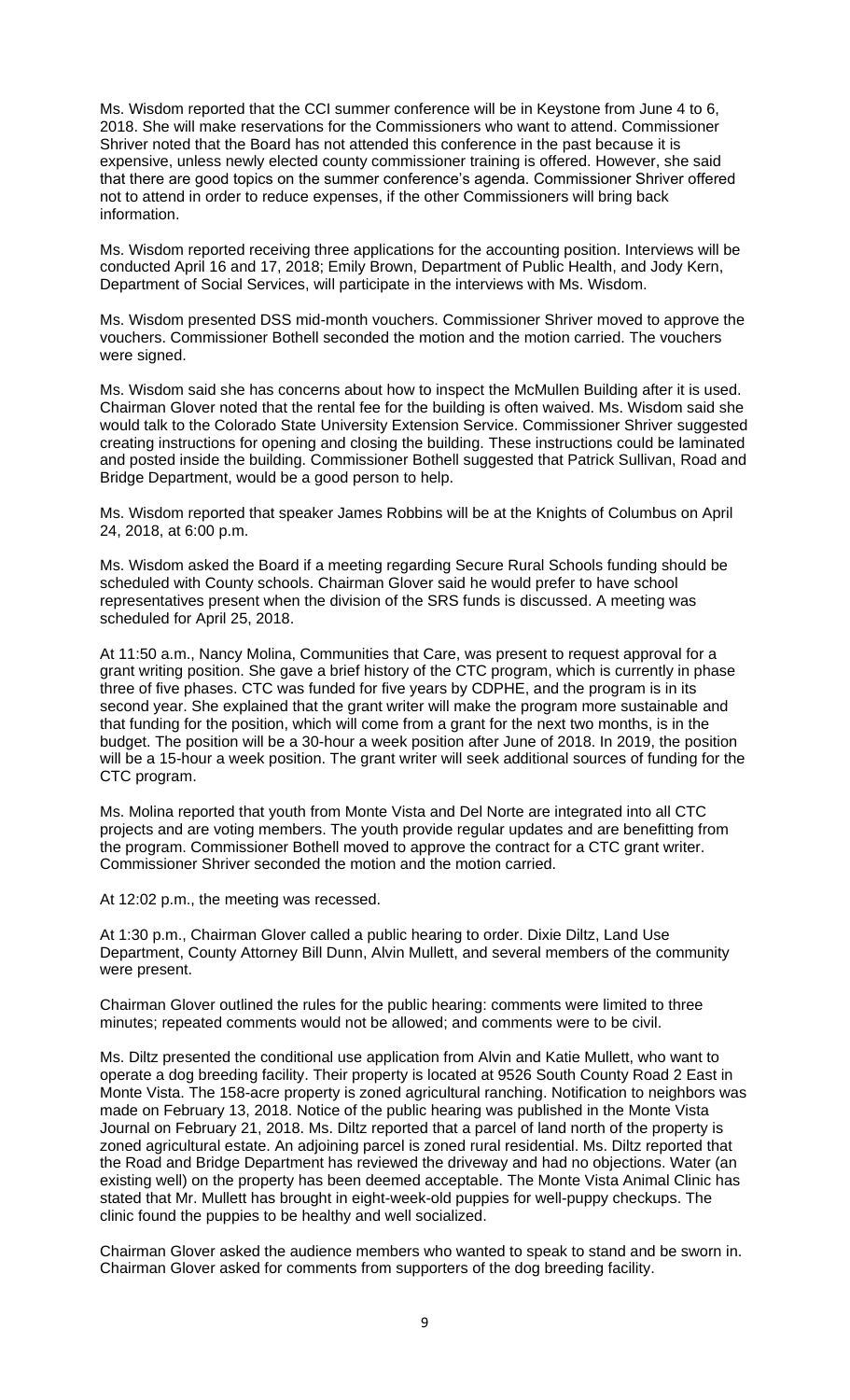Elden Daniel, Monte Vista, stated that Mr. Mullett has satisfied legal regulations to operate the facility. Mr. Daniel said he has known the Mulletts for 10 years, they are good people, and treat their animals well.

Chairman Glover asked for comments from objectors to the dog breeding facility.

Aileen Peek, Director, San Luis Valley Animal Welfare Society, Alamosa, asked the Board to make a moral decision regarding dogs. She stated that millions of dogs die because they do not have homes. Puppies replace these dogs. She said that if Mr. Mullett was nice to animals, he would not let them breed and end up in a shelter. Ms. Peek said that what the County does affects everything. She said that if shelters are overcrowded, the surrendered dogs are killed. She stated that Mr. Mullett is in this business for the money, and that if he cared about dogs, he would be opening a shelter. She stated that the puppies will produce more puppies and that 1,000 dogs will come from this facility.

Trish Cunningham, Alamosa, stated that Mr. Mullett has a lack of understanding of the ramifications of the dog breeding facility. She said the facility will not add to the community coffers. It will add more dogs who will be abused and homeless. She said that if the County allows a toxic business, people will object; this is a toxic business and people are against it. Ms. Cunningham stated that at the last public hearing, she asked Mr. Mullett to withdraw his plan.

Jennifer Stoughton stated that she agreed with Ms. Peek.

Deborah Cruz, La Jara, stated that she is a San Luis Valley native. When she moved back to the Valley she saw animal neglect and works to stop it. She stated that she agrees with Ms. Peek that the puppy mill should not be allowed. Chairman Glover asked the speakers not to refer to the facility as a puppy mill, but rather as a dog breeding facility. Ms. Cruz said that shelters take the repercussions of the dog breeding facility.

Marie Cruz, Antonito, stated that she works with animal rescue, noting that dogs go to Denver because they cannot be adopted here. She stated that she is opposed to the dog breeding facility.

Cathy Judson, South Fork, stated that she is a Valley native. She stated that Mr. Mullett turned in a pregnant dog to an animal shelter, which found the dog a home. She said that the dog thought she was home with the Mulletts. She stated that the ASPCA and other national organizations consider "puppy mill" an acceptable term. She said this facility would not be fair to animals, people who volunteer, and donors; it would be a slap in the face.

Remington Dunne, Del Norte, spoke in support of the dog breeding facility, stating that is operating in a free market.

John Noffsker, Monte Vista, spoke in support of the Mulletts. He said he understood the emotional side of the question; he said he has adopted dogs. He stated that the Mullett's dogs will be pure breeds that will be sold to homes. Mr. Noffsker said that it is up to the people who purchase the dogs to take care of them, not the breeder. He stated that most of the dogs in the Valley are pit bull mixes from the towns. He also stated that the law says that one's land can be used for one's own purposes.

Ms. Diltz responded to Ms. Judson's assertion that Mr. Mullett took a pregnant dog to a shelter. Ms. Diltz explained that at the time there were four Mullett families in the Valley. She stated that Alvin M. Mullett sent her a letter stating that he found the pregnant dog at a job site. He kept the dog for awhile, then contacted the shelter; someone from the shelter came to pick up the dog. Ms. Diltz stated that this is a different family from the one applying for the conditional use permit to operate a dog breeding facility. Chairman Glover stated that the pregnant dog incident has nothing to do with this case, because it happened with a different family.

County Attorney Bill Dunn questioned Mr. Mullett. He asked if Mr. Mullett was sworn in; Mr. Mullett stated that he affirmed the oath. Mr. Dunn asked what the Mulletts are petitioning of the Board. Mr. Mullett stated that he wants to raise puppies lawfully. He stated that the facility has been inspected by the USDA. Mr. Dunn asked him to describe the operation. Mr. Mullett said he does not intend to cage the animals, and he will only have 10 breeding females. Mr. Dunn asked where the facility is located, and Mr. Mullett gave his address. Mr. Dunn asked who Mr. Mullett's neighbors are. Mr. Mullett said his neighbors are Donna Andrews, Stanton Johnson, and Alvin Mullett, Jr. Mr. Dunn asked if neighbors have expressed an opinion about the facility. Mr. Mullet said he had received letters of support. Ms. Diltz stated that the letters are in the record.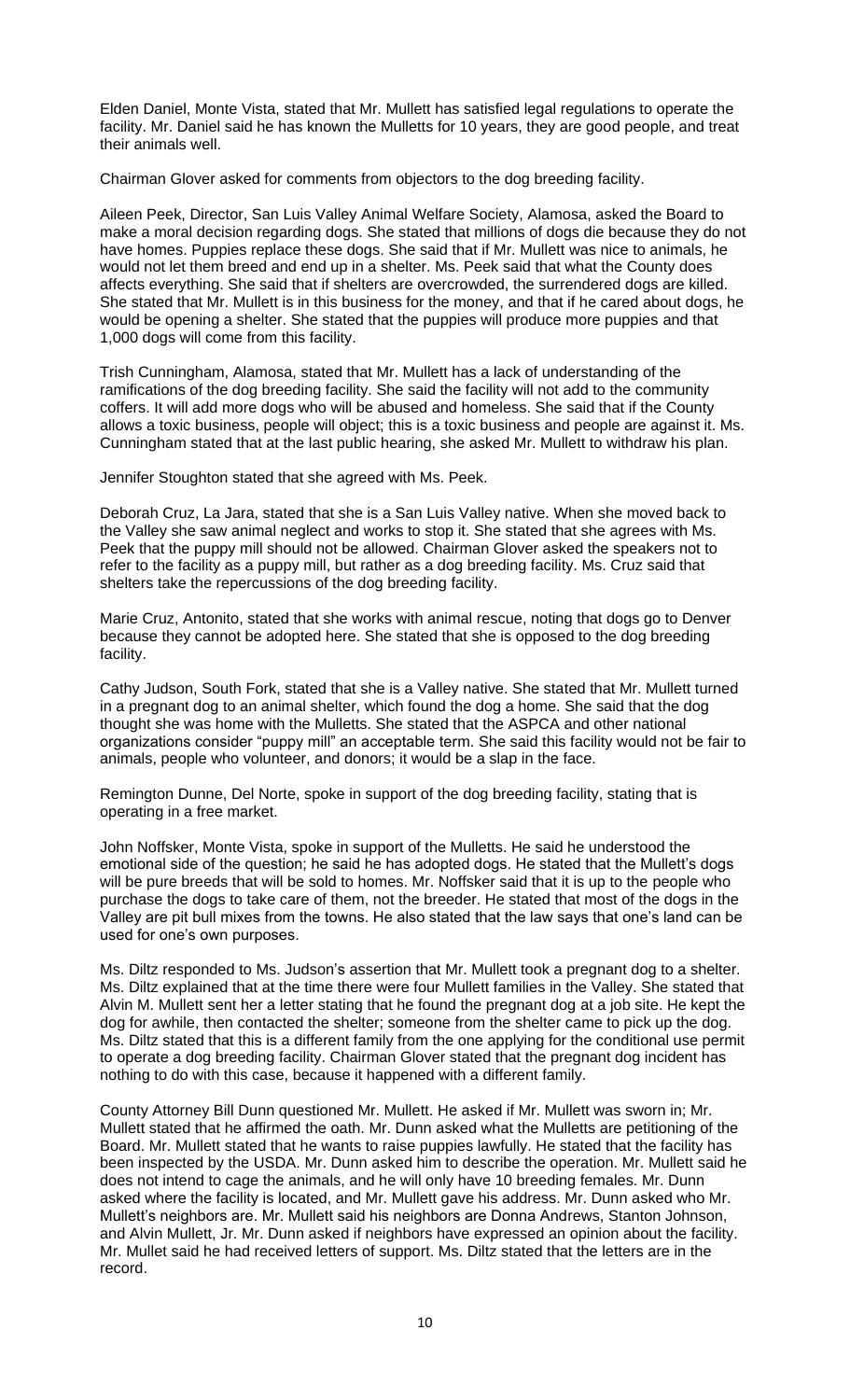Mr. Dunn asked how far back from County Road 2 East the facility is. Mr. Mullett stated that the facility is 400 feet from the road. Mr. Dunn asked if the facility is closer to the Mullett home than the road. Mr. Mullett said that some runs are closer to the road. Mr. Dunn asked how neighbors will be affected by noise and other pollution. Mr. Mullett stated that Ms. Andrews has said nothing and there is no smell. Mr. Mullett stated that the breeds he will raise are registered with the AKC and will be sold through pet stores and directly in Colorado. Mr. Dunn asked if Mr. Mullett intends to obtain a sales tax license. Mr. Mullett stated that he has a wholesale and a retail license.

Ms. Peek stated that a retail sales license is different from a sales tax license. Chairman Glover stated that this difference has been addressed. Ms. Peek asked what vaccinations Mr. Mullett will provide for the puppies. Mr. Mullett stated that he is accountable to the State inspector and by the time the puppies are eight weeks old, they will have received five shots and will have been wormed twice. He will also provide a brochure about rabies to buyers.

Commissioner Shriver reiterated that Mr. Mullett will not cage the dogs. She stated that all the Commissioners have toured the facility at separate times. She said she measured the runs and pens. The inside pens for the large dogs are 7 feet 4 inches by 15 feet. The outdoor runs measured approximately 8 feet by 30 feet. Commissioner Shriver stated that the facility is limited to 10 females and some male dogs. There will be no artificial insemination. She asked Mr. Mullett how many dogs are on site. Mr. Mullett said that four puppies have been sold this year and five more have been born in one litter in April. Commissioner Shriver reiterated that there are 10 females. Mr. Mullett said only four females are of breeding age. Commissioner Shriver noted that there will not be 1,000 dogs.

Commissioner Shriver asked what will happen if a dog dies. Mr. Mullett stated that if a puppy or a dog dies, it will be buried. He said that one of his dogs was run over and he took the dog to a veterinarian. The dog died and was cremated.

Commissioner Shriver asked how the units will be cleaned. Mr. Mullett said they will be mopped, swept, sanitized with bleach water, and a pooper scooper will be used outside. Commissioner Shriver asked how often the State will inspect the facility. Mr. Mullett said it has been inspected twice this year and was unsure how often it will be inspected. Commissioner Shriver asked if Mr. Mullett would welcome an inspection by a veterinarian. Mr. Mullett said he is required to be inspected by a veterinarian once a year.

Ms. Diltz stated that the USDA license is in effect. She noted that she has also visited the facility. She stated that the County code book states that a conditional use for a dog breeding facility can be allowed on property that is zoned agricultural estate. She noted that the facility must be 660 feet from property zoned rural residential estate, but that this is not a zone in the County.

Ms. Diltz reported that the Planning and Zoning Board recommended approval of the conditional use application with the stipulation that there will be no more than 10 females.

Chairman Glover stated that the decision before the Board is a land use permit. He said that Mr. Mullett has a State license. He noted that the problem is that the State will issue a license before checking county codes.

Commissioner Bothell moved to approve the conditional use application for a dog breeding facility, with the conditions that the facility complies with state and federal regulations, including obtaining a sales tax license and collecting sales tax, that there will be no more than 10 breeding females, that it will be subject to inspections and licensing, and that the conditional use permit will not be transferable. Commissioner Shriver seconded the motion and the motion carried.

Chairman Glover thanked the audience for its comments and its behavior. Ms. Peek stated that bleach can injure dogs and made other suggestions for proper cleaning. She also stated that more vaccinations are needed and said that Mr. Mullett should advise buyers of this. She also said that the puppies should be cleaned four to five times per day.

At 2:20 p.m., the public hearing was closed.

Attest<sup>.</sup>

Gene Glover, Chairman Mona Syring Chairman of the Board Clerk of the Board

\_\_\_\_\_\_\_\_\_\_\_\_\_\_\_\_\_\_\_\_\_\_\_\_\_\_\_\_\_\_\_\_\_\_\_\_\_\_\_\_\_\_\_\_\_\_\_\_\_\_\_\_\_\_\_\_\_\_\_\_\_\_\_\_\_\_\_\_\_\_\_\_\_\_\_\_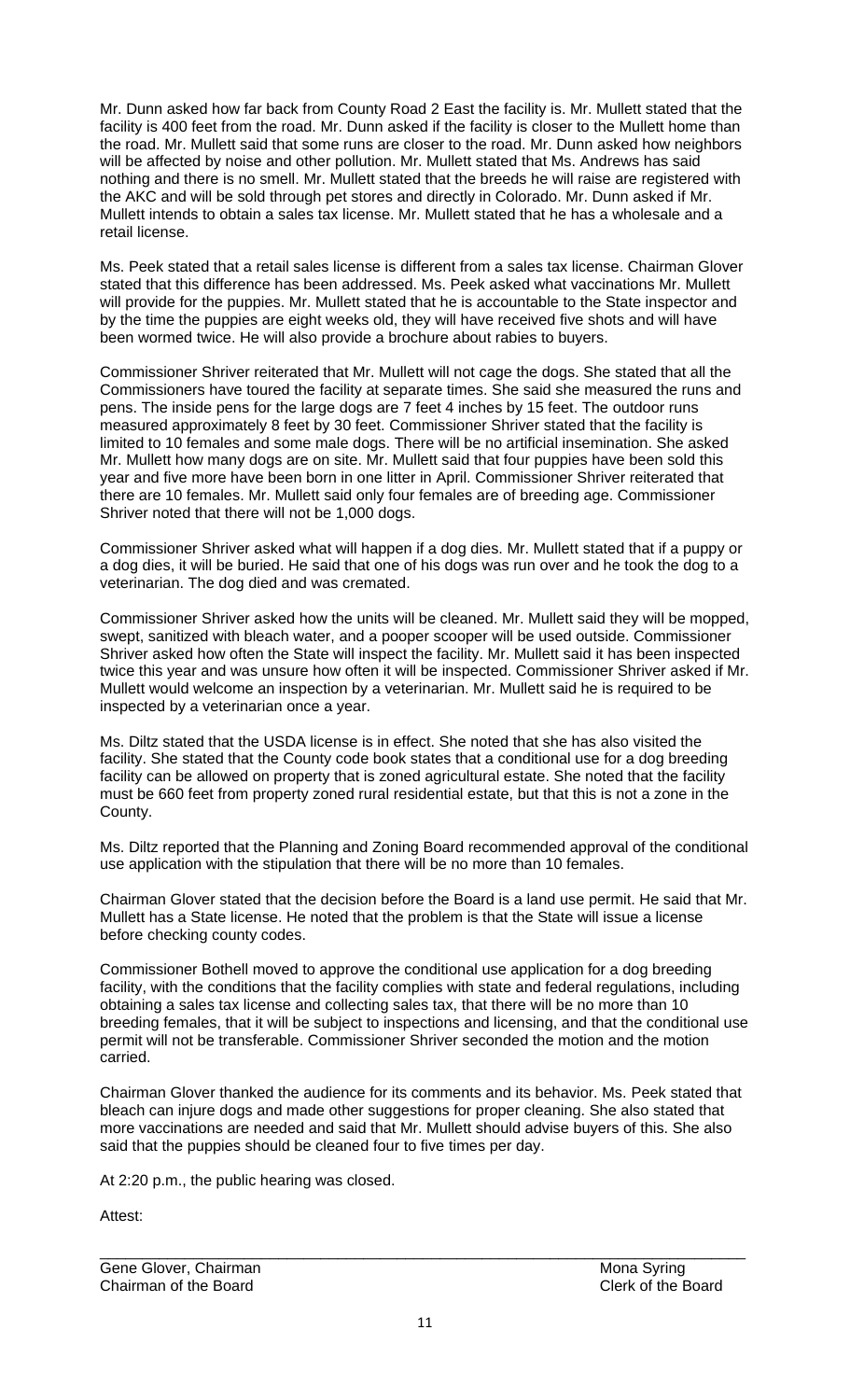### COUNTY COMMISSIONERS' PROCEEDINGS

| State of Colorado    |    |
|----------------------|----|
|                      | SS |
| County of Rio Grande |    |

The Board of Rio Grande County Commissioners met in a special session on Wednesday, April 18, 2018. Members present were Chairman Gene Glover, Commissioner Suzanne Bothell, Commissioner Karla Shriver, County Administrator Roni Wisdom, and Clerk of the Board Mona Syring.

At 10:04 a.m., Chairman Glover called the meeting to order. The opening ceremonies were dispensed with. County Clerk and Recorder Cindy Hill was present.

Commissioner Shriver reported having discussions with the public regarding the length of time it takes to publish the minutes of the BOCC meetings. Commissioner Shriver moved that the minutes will be corrected and distributed for final approval five business days after they are corrected in a BOCC meeting, and to publish the minutes five business days after they are distributed for final approval. Commissioner Bothell seconded the motion and the motion carried.

Jody Kern was present to discuss the sewing equipment bids, which were opened on April 11, 2018. Ms. Kern and the Board discussed the bid received from Luke and Laura Christy, who offered \$1,801.00 for all the equipment and fabric. Commissioner Bothell stated that the County will lose \$1,200.00, by accepting this bid, but the County will no longer be responsible for the equipment. She suggested that the Christys' contact information be given to other bidders, in the event that other bidders want to purchase specific equipment. Ms. Kern stated that if the equipment is sold to the Christys, they should handle subsequent sales. Commissioner Shriver said that the other bidders have to be notified that the equipment has been sold and that the Christys' contact information could be included. Commissioner Bothell moved to accept the bid from Luke and Laura Christy in the amount of \$1,801.00 for the sewing equipment and fabric. Commissioner Shriver seconded the motion and the motion carried.

At 10:15 a.m., Brianna Brannan, Weed District, and Don Henderson, DP Ag Services, were present to discuss bids on chemicals. Ms. Brannan reported that after reissuing the request for bids, no clarification was received from the Monte Vista Co-op. She also said that by reissuing the request for bids, the first bids were voided. Only one bid was received after the second request, from DP Ag Services. Commissioner Bothell moved to accept the bid from DP Ag Services. Commissioner Shriver seconded the motion and the motion carried.

| Chemical   | Amount/Container | Unit | Price/Unit | Containers/Box   | <b>Bid</b> |
|------------|------------------|------|------------|------------------|------------|
| Name       |                  |      |            |                  | Price/Size |
| Locktite   | 2.5              | Gal  | \$36.88    | $2 \times 2.5$   | \$92.20    |
| Vaporguard | 2.5              | Gal  | \$16.91    | $2 \times 2.5$   | \$42.28    |
| Plateau    |                  | Gal  | \$134.41   | $2 \times 1$     | \$134.41   |
| Milestone  |                  | Qt.  | \$85.35    | $12 \times 1$ Qt | \$85.35    |
| Range &    |                  |      |            |                  |            |
| Pasture    |                  |      |            |                  |            |
| RangeStar  | 2.5              | Gas  | \$23.49    | $2 \times 2.5$   | \$58.74    |
| HiDep      | 2.5              | Gal  | \$23.23    | $2 \times 2.5$   | \$58.06    |
| Vanquish   | 2.5              | Gal  | \$52.69    | $2 \times 2.5$   | \$131.72   |

Ms. Brannan reported that she is purchasing a trailer from Big R. She was told she had to purchase the trailer from the Alamosa store, when it is available from the Monte Vista store. She reported that she increased her credit card limit in order to purchase the trailer and will decrease the limit after the purchase. She will also check with Outdoor Depot in South Fork to see if it has the sort of trailer she needs.

At 10:27 a.m., Randy Kern, Building Department, was present. Pursuant to C.R.S. 24-6- 402(4)(f), Commissioner Shriver moved to go into executive session for personnel reasons. Commissioner Bothell seconded the motion and the motion carried.

At 10:45 a.m., the Board came out of executive session. It was reported that an electrical inspector proposal was discussed, but the Board did not feel it was proper at this time.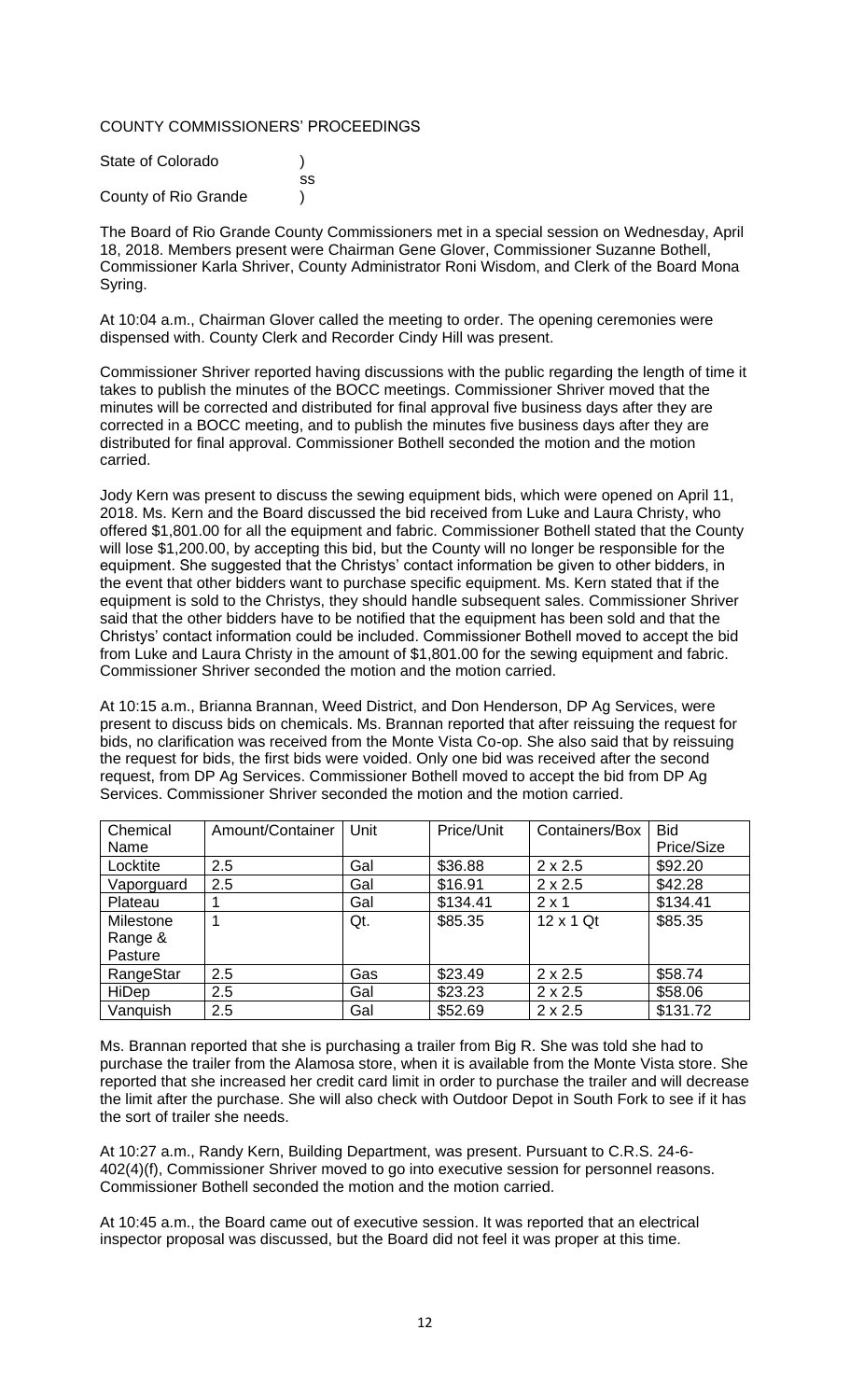Commissioner Shriver moved to approve 15 days and 120 hours to be distributed to critical care funds for Kristy Dennis to use. Commissioner Bothell seconded the motion and the motion carried. The distribution was signed.

At 10:50 a.m., Dixie Diltz, Land Use Department, was present to discuss appointments to the Planning and Zoning Board. Ms. Diltz reported that there was not enough time to conduct interviews with the candidates at this meeting. She also reported that she sent the three choices of the Commissioners to the members of the Planning and Zoning Board to rank. She received three of five responses. She requested the Board to appoint a member to a seat on the Planning and Zoning Board, along with two alternates.

Commissioner Shriver stated that Cary Aloia will bring a perspective to the Planning and Zoning Board that it does not have now because she has outdoor conservation experience. Ms. Wisdom said that even if an alternate does not have a seat on the board, he or she would probably have to attend meetings because the full board is not always available. Ms. Diltz said that alternates are invited to come to Planning and Zoning Board meetings to gain experience. Commissioner Bothell moved, out of respect for the Planning and Zoning Board, to appoint Everett Myers to the open seat on the Planning and Zoning Board and to appoint Cary Aloia and Charles Stillings as alternates.

Chairman Glover asked about Ms. Aloia, noting that her resume was good. Ms. Diltz expressed concern that Ms. Aloia might have difficulty finding time to serve on the board. Commissioner Shriver noted that Ms. Aloia could be appointed contingent on her property becoming compliant with County land use codes.

Chairman Glover said he agreed with the appointment of Mr. Myers to the open seat, with Ms. Aloia and Mr. Stillings being appointed as alternates. He noted that there will likely be another opening on the Planning and Zoning Board in the future, and the alternates will need experience.

Commissioner Bothell repeated her motion, with the contingency that Ms. Aloia's property become compliant with County land use codes. Commissioner Shriver seconded the motion, noting that the Planning and Zoning Board needs more diversity. Chairman Glover stated that diversity is important. Commissioner Bothell noted that farmers and ranchers bring knowledge to the board, as well. The motion carried.

Ms. Diltz reported that the next Planning and Zoning Board meeting will be held in June.

At 11:07 a.m., Chairman Glover reported that the BOCC made an offer to purchase property located at 1035 6th Street, Del Norte (next to the Department of Social Services building). The offer was accepted in the amount of \$25,000.00 in cash. The County will take control of the property on July 1, 2018. Commissioner Shriver moved to have County Attorney Bill Dunn draft the purchase agreement. Commissioner Bothell seconded the motion and the motion carried. It was noted that the assessed value of the property is \$54,671.00. The property will be purchased as is.

At 11:10 a.m., Ms. Wisdom reported on the purchase prices for copy machines for the Sheriff's Office, the Department of Public Health, and the Clerk and Recorder's Office. The current lease on copy machines for these offices will terminate in the near future.

The price to purchase three copy machines from Valley Imaging Products, LLC is \$14,831.00 with a service contract in the amount of \$0.01 per copy. The price to purchase three copy machines from Gobin's Inc. is \$17,273.00 with a maintenance contract of \$181.00 per month (9,000 copies for model 4545; 5,000 copies for model 4520). If the number of copies goes over 9,000 on model 4545, the additional cost will be \$0.0076 per copy; if the number of copies goes over 5,000 on model 4520, the additional cost will be \$0.0094 per copy. Ms. Wisdom noted that the number of copies has not been exceeded on the current copy machines.

Commissioner Shriver said that a six-month lease with Valley Imaging will cost \$20,000.00. Ms. Wisdom reported that the Gobin's bid was a State bid; the Valley Imagine bid was a State bid through BOCES. Commissioner Bothell said that a 36-month lease would cost \$18,000. She asked where in the budget the funds for a purchase would come from. Ms. Wisdom explained that the leased amounts have been budgeted in the amount of \$639.00 per month plus the service contract. She said that it will take two years to pay for the purchased copiers. Chairman Glover noted that there will be no payments after that. Commissioner Bothell asked if a supplemental budget would have to be created. Commissioner Shriver said that this would be determined at the end of the year. Chairman Glover asked if there are warranties on the copy machines. Ms. Wisdom said she does not know.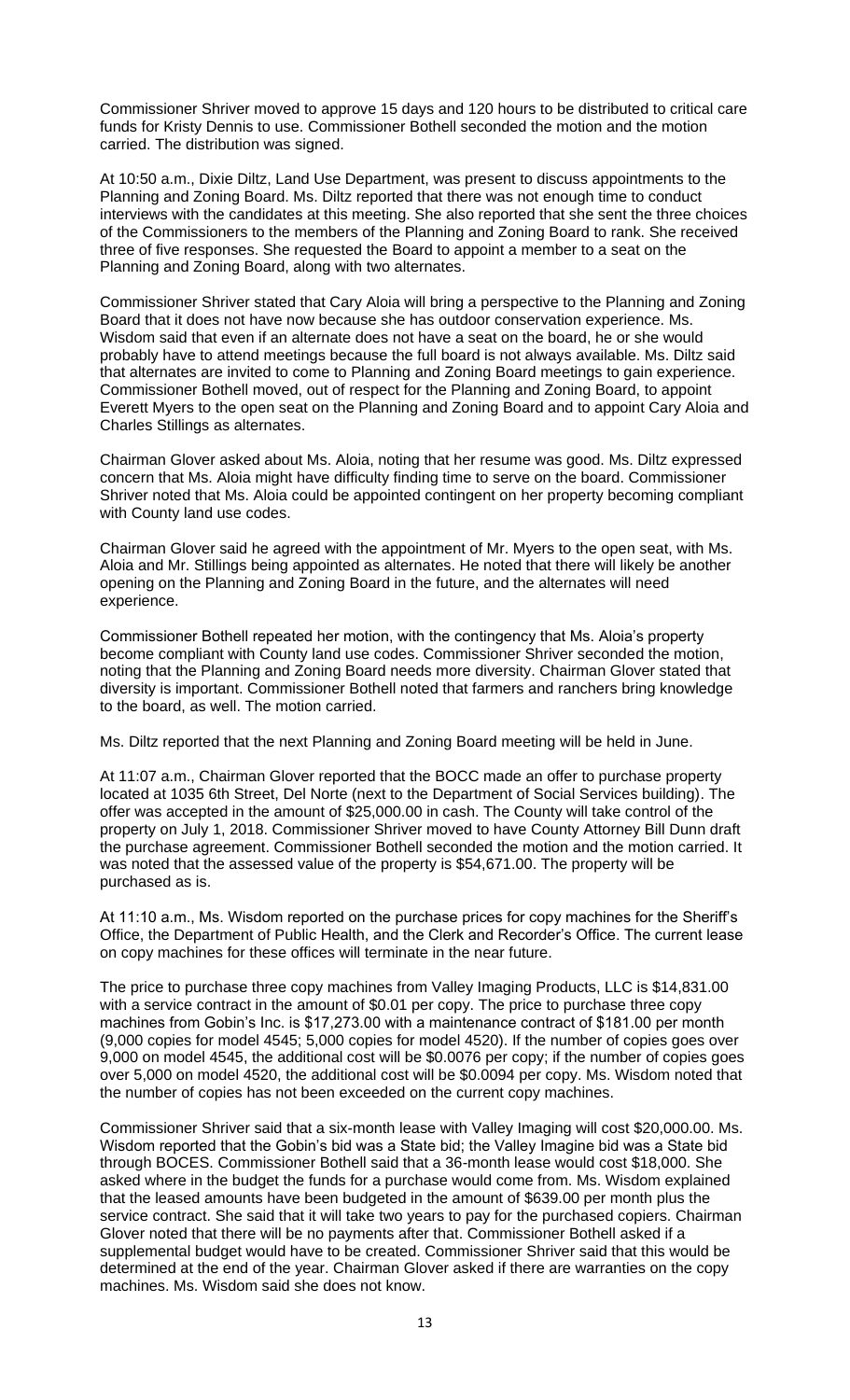Commissioner Bothell moved to purchase three copy machines from Valley Imaging in the amount of \$14,831.00. Commissioner Shriver seconded the motion and the motion carried. Ms. Wisdom noted that Valley Imaging is a local business.

Ms. Wisdom reported that the sales person working with the Assessor's Office to lease a new computer system from Municipal Leasing Consultants originally believed that no additional equipment would be needed. The Office has budgeted for three new computers. However, it was discovered that new servers would be needed for the new computer system. The lease is in the amount of \$180,845.00 for four years (\$50,503.78 per year). After the four-year period, the computer system will be replaced and will cost a maintenance fee in the amount of \$12,000.00 per year. The software for the system is the largest cost. Ms. Wisdom said the first payment will be due in 2019, so it can be included in the 2019 budget. She also noted that the cost is close to what the Assessor's Office is paying for its current system, including GIS. Commissioner Shriver moved to approve the lease for a new computer system for the Assessor's Office. Commissioner Bothell seconded the motion and the motion carried. The lease was signed.

Ms. Wisdom presented amendments to the covenants on the Summitville property from the Colorado Department of Public Health and Environment. The amendments reduce the size of the covenants and removed the land outside the area owned by the County. Ms. Wisdom requested approval of the amended covenants. She said the amended covenants have been sent to County Attorney Bill Dunn for review. Commissioner Shriver requested that comments be received from Mr. Dunn and that the amended covenants be discussed at the April 25, 2018 meeting.

Commissioner Shriver asked when the Summitville requests for proposals would be opened. Ms. Wisdom said they would be opened at the April 25, 2018 meeting.

Commissioner Bothell asked if the Forest Service could be asked to supply an outhouse at Summitville, based on the fact that the County land traded to the Forest Service was worth something, while the land received by the County was not. Commissioner Shriver said she would speak to the Forest Service. She said that the Development Resources Group requested a commitment from the BOCC if a grant was applied for, with the balance of funding to come from Conservation Trust funds, if the project is completed this year. Chairman Glover said the Forest Service should at least be a partner in the project.

Ms. Wisdom asked the Board if it is comfortable with Adams State University's Lori Laske's request to have a private business supply the funds for the Colorado Opportunity Scholarship Initiative grant. Commissioner Bothell asked if this arrangement sets a precedent for future scholarships. She asked if it is proper to use taxpayer dollars to support two specific universities. Commissioner Shriver said that restrictions could be put on the scholarships. Commissioner Bothell asked if it is acceptable for a government entity to accept these funds. Commissioner Shriver said that the Board did not set up the scholarship. Commissioner Bothell said that the grant assists one specific place. Chairman Glover stated that the scholarship supports a local Valley university. Commissioner Shriver added that the scholarship is designed to keep students in the Valley. Ms. Wisdom said that the County could be asked to support another university to match scholarship funds. Commissioner Bothell expressed concern about ASU's current financial situation. Chairman Glover said that the Board should not contribute to the scholarship at all, since other schools also have issues.

Ms. Wisdom asked if it is the role of county government to provide scholarships. Commissioner Shriver noted that the County is not in a financial position to fund the scholarship, and said it would have to be reviewed annually. Ms. Wisdom explained that the Department of Education requires that counties be involved with the COSI grant.

Commissioner Shriver said it is good that a private citizen wants to help. Chairman Glover said that another donor could be found next year. Commissioner Bothell asked if there are administrative issues with this grant. Ms. Wisdom said there would not be much administration involved. Commissioner Shriver moved to approve the COSI grant, if the 2018 funds come from a private citizen rather than the County, and that this does not constitute an annual commitment from the County. Commissioner Bothell seconded the motion and the motion carried.

Ms. Wisdom reported that the County could save \$13,000.00 if the McMullen Building was made part of the City of Monte Vista's campus. The pavilion was built with a grant. A new lighted sign is planned for the building.

Chairman Glover stated that when the building is used, it is usually used for free, and now the County has been asked to purchase a sign for it. He said this should be cost-sharing project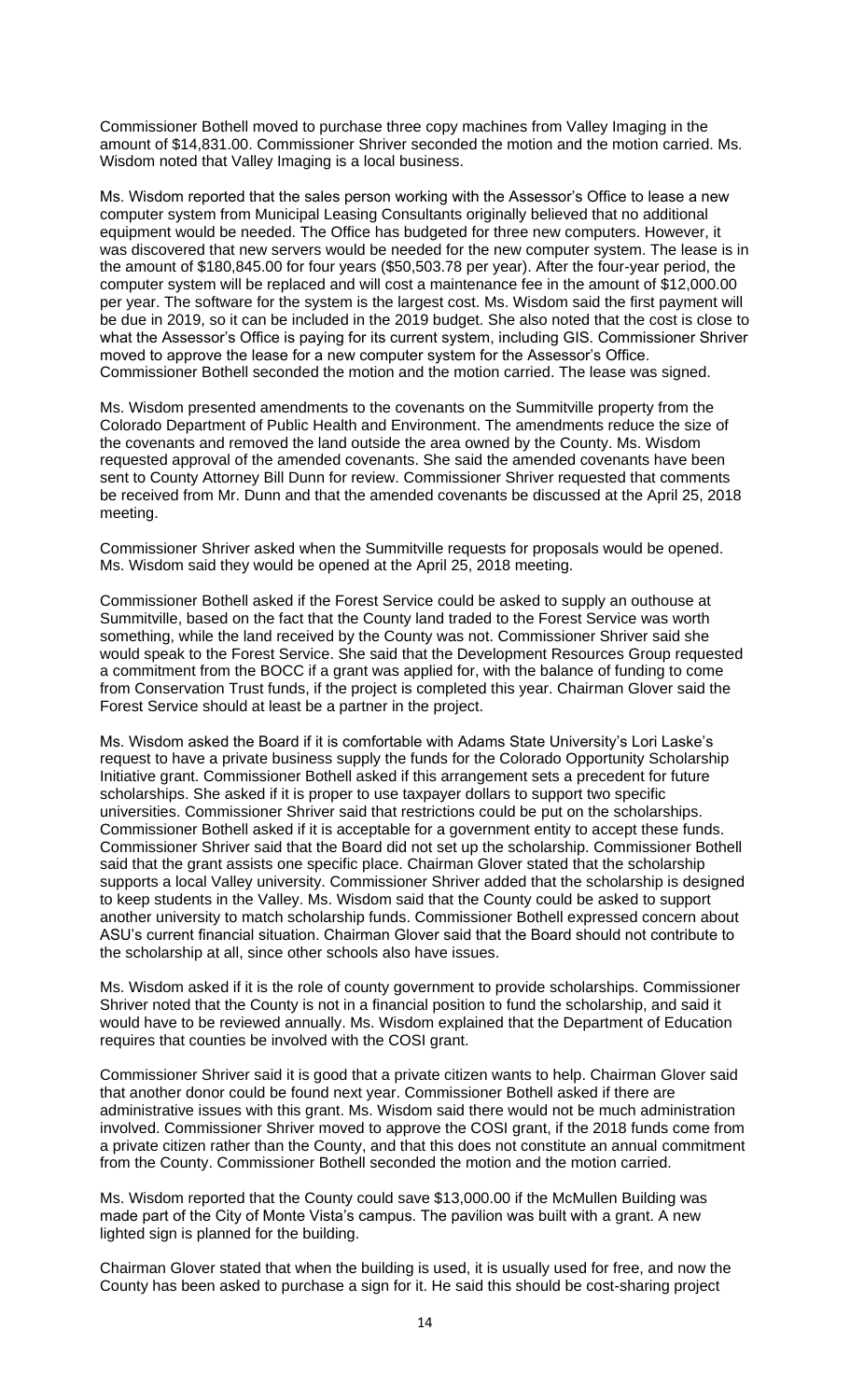with Monte Vista. Commissioner Bothell asked what the purpose of the building was when it was built. Ms. Wisdom said the building was built in 1988, but did not know why. Commissioner Shriver said she thought that 4-H is the biggest driver for the building, and said that there is an agreement with the Colorado State University Extension service. She explained that the 4-H Fair began when the individual 4-H fairs were combined. She also said that the issue needs to be discussed with the community and with the City of Monte Vista.

Commissioner Bothell asked if it is common knowledge that the County owns the building. Commissioner Shriver said that it is common knowledge, and that administering the building is the issue. Chairman Glover said that the building belongs to the County, which rents it for low fees, and everyone has a key. He recommended that the locks be changed and rental contracts be signed that outline the renter's responsibilities for using the building, if the County keeps the building.

Commissioner Shriver said there were walk-throughs in the past before and after events. There was also a cleaning fee that was charged. Commissioner Bothell said that administration would be easier if the City of Monte Vista owns the building. She said that more research is needed. Chairman Glover said that now is the time to work on this. Commissioner Bothell said that Patrick Sullivan, Road and Bridge Department, is usually the person asked to walk through the building. She asked how to relieve County employees.

Commissioner Shriver stated that the cost of the electricity to light the new sign should be the responsibility of the City of Monte Vista. Commissioner Shriver moved that the City of Monte Vista seek out alternative sources of power to light the sign. Commissioner Bothell seconded the motion and the motion carried.

Ms. Wisdom reported that Linda Smith, Regional Emergency Preparedness and Response Supervisor, is holding a working with the media workshop on April 30, 2018, from 8:00 a.m. to 4:00 p.m., at the Windsor Hotel, in Del Norte. Attendees need to register. Chairman Glover and Ms. Wisdom will attend.

Ms. Wisdom reported that a meeting with the Town of South Fork is scheduled for April 26, 2018, at 7:30 a.m. She said that the Town representatives will want to discuss the letter sent to the County regarding lodging taxes. Chairman Glover said that a response to the letter should be discussed before the meeting.

At 11:55 a.m., Commissioner Shriver reported that a meeting with land owners regarding the railroad project was held recently. She said that 29 people representing land owners attended. She explained that Mineral County is taking the lead on the project. She reported that some people had reservations, but the meeting was positive.

Commissioner Bothell asked the Board if it had any questions about the jail nurse contract. Commissioner Shriver said she needs to review the definitions in the contract and has concerns with the job description. She also said she is concerned about the memorandum of understanding with Saguache County because one has not yet been drafted. Commissioner Bothell said that County Attorney Bill Dunn should write the contract with the doctor, and asked if the nurse's job description should be completed at the same time. Ms. Wisdom said the two should be completed together, and noted that she sent her comments on the contract for review.

Ms. Wisdom asked the Board to be aware that the contract cannot refer to the doctor as a County employee. If the doctor is referred to as an employee, workers' compensation will have to be supplied, and Department of Labor standards will apply.

Commissioner Bothell explained that the doctor has stated that dealing with 1099 forms is complicated. Commissioner Shriver recommended that Wall Smith and Bateman be consulted about the contract. Ms. Wisdom recommended that CTSI also review the contract. Ms. Wisdom said that the agreement with the doctor can be done either as an employee or as a contracted employee, but there are ramifications to both that need to be considered.

The doctor will be paid \$10,000.00 per year, plus an estimated \$2,500.00 per year for malpractice insurance. Ms. Wisdom will call Chaffee County, which has a similar arrangement. Chairman Glover stated that the simplest solution is to provide the doctor with 1099 forms. He said that the County needs to be protected. Commissioner Bothell stated that if the County has to jump through some hoops to make the program happen, it may have to.

At 12:07 p.m., the meeting was adjourned.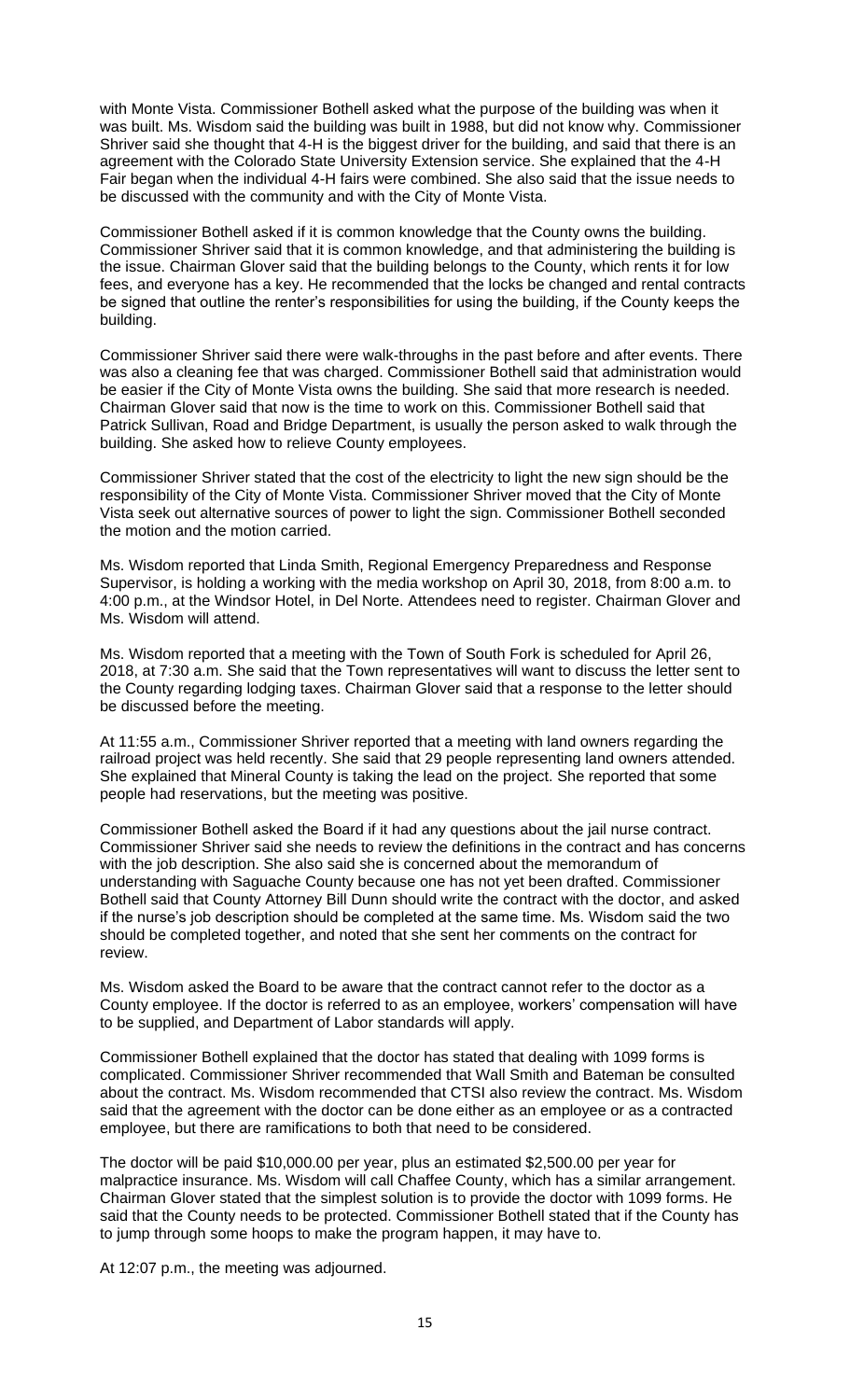Attest:

Gene Glover, Chairman Mona Syring<br>
Chairman of the Board<br>
Clerk of the Board Chairman of the Board

\_\_\_\_\_\_\_\_\_\_\_\_\_\_\_\_\_\_\_\_\_\_\_\_\_\_\_\_\_\_\_\_\_\_\_\_\_\_\_\_\_\_\_\_\_\_\_\_\_\_\_\_\_\_\_\_\_\_\_\_\_\_\_\_\_\_\_\_\_\_\_\_\_\_\_\_

COUNTY COMMISSIONERS' PROCEEDINGS

State of Colorado (a) ss County of Rio Grande (1)

The Board of Rio Grande County Commissioners met in regular session on Wednesday, April 25, 2018. Members present were Chairman Gene Glover, Commissioner Suzanne Bothell, Commissioner Karla Shriver, County Administrator Roni Wisdom, and Clerk of the Board Mona Syring.

At 9:07 a.m., Chairman Glover called the Board meeting to order. Commissioner Shriver gave the opening prayer. The Pledge of Allegiance was said.

Chairman Glover reported that the concrete will be poured on the Annex sidewalk today.

Commissioner Bothell moved to approve the agenda with the addition of a discussion regarding the jail nurse. Commissioner Shriver seconded the motion and the motion carried.

Commissioner Shriver reported that the Colorado Tourism Board is meeting in Alamosa today and is considering redistricting the State. She has been invited to the meeting.

Chairman Glover asked if there were any public comments and there were none.

Commissioner Shriver moved to approve the April 11, 2018, and the April 18, 2018, minutes with changes. Commissioner Bothell seconded the motion and the motion carried.

The consent agenda, which included the April 2018 end-of-the-month vouchers, the April 2018 payroll, a retail liquor license renewal for Dos Rios Restaurant, and a contract with Vavrinek Trine Day and Co., LLP to provide internet security assessment (Tyler Tobin), was presented. Commissioner Bothell moved to approve the consent agenda. Commissioner Shriver seconded the motion and the motion carried.

## **April 2018 Mid-Month Vouchers**

| <b>VENDOR</b>                                      | <b>SERVICE</b>                                   | <b>AMOUNT</b> |
|----------------------------------------------------|--------------------------------------------------|---------------|
| 2nd Steel                                          | Transmission for D-7                             | \$22,000.67   |
| Aardvark Plumbing &                                |                                                  |               |
| Heat                                               | Ice melt Project for Repair of Annex Sidewalk    | \$600.00      |
| Adventure Media,<br><b>LLC</b>                     |                                                  |               |
|                                                    | 1/2 Page Ad in 2018 Grande Circle Travel Planner | \$2,595.00    |
| Alta Fuels, LLC                                    | <b>Acct 1935</b>                                 | \$2,574.57    |
| Alta Fuels, LLC                                    | Acct 1935                                        | \$104.14      |
| Antonio Martinez                                   | Pay for March 2018                               | \$613.80      |
| <b>Brandon Rogers</b>                              | <b>Meetings and Miles</b>                        | \$100.00      |
| <b>Brandon Rogers</b><br><b>Brown's Septic Svc</b> | <b>Meetings and Miles</b>                        | \$12.33       |
| Inc.                                               | <b>Rental Portable Restroom</b>                  | \$82.00       |
| <b>Brumley Plumbing</b>                            |                                                  |               |
| Heating                                            | Repairing Furnaces in the Museum                 | \$1,618.93    |
| Bryan Christensen                                  | <b>Meetings and Miles</b>                        | \$100.00      |
| Bryan Christensen<br><b>CDHS Central</b>           | <b>Meetings and Miles</b>                        | \$20.70       |
| Accounting                                         | Co DSS Brain Injury Surcharge                    | \$18.00       |
| CenturyLink                                        | 7198524781380                                    | \$438.10      |
| CenturyLink                                        | 7196579017478                                    | \$148.20      |
| CenturyLink                                        | 7196573325233                                    | \$58.73       |
| CenturyLink                                        | 7196573454758                                    | \$59.44       |
| CenturyLink                                        | 7198735588534                                    | \$52.43       |
| <b>Chaffee Cnty Public</b><br><b>H</b> Ith         | <b>EPSDT Contract Billing March 2018</b>         | \$1,445.00    |
| Co Dept. of Labor &<br>Employ                      | <b>Airport Fuel Tank Registration</b>            | \$35.00       |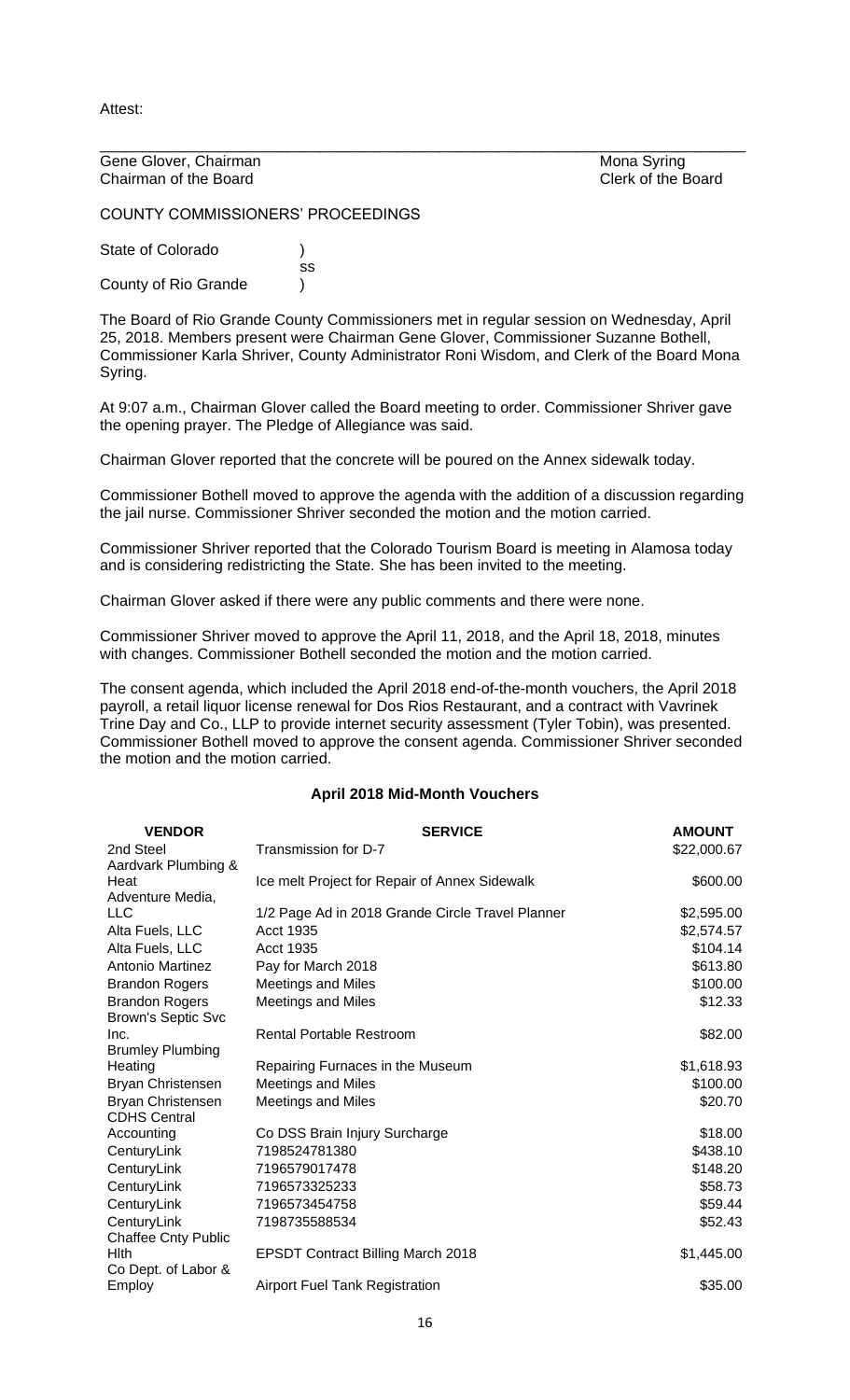| Co Dept. of Pub Hith                   |                                                                              |             |
|----------------------------------------|------------------------------------------------------------------------------|-------------|
| & Env<br><b>Coast to Coast</b>         | Account 03-14 Isds Fees/8 OWTS X \$20                                        | \$160.00    |
| Computer                               | Inv Cont- A1794642/Acct 291679                                               | \$180.50    |
| Colorado Depart. of                    |                                                                              |             |
| Revenue                                | Acct# 01277561-0001 /State and County Fuel Tax                               | \$268.00    |
| Colorado Dept. of<br>Health            | X-ray Machine                                                                | \$50.00     |
| <b>Conduent Business</b>               |                                                                              |             |
| Solutions, LLC                         | <b>Computer Services</b>                                                     | \$2,624.96  |
| Conejos County<br>Nursing              | Tob Coordinator/Quit Kit Supplies                                            | \$4,033.72  |
| County Sheriffs of                     |                                                                              |             |
| Colo                                   | <b>RGSO Dues</b>                                                             | \$3,377.43  |
| Dan and Kendra                         | Storage Facility RGC Tourism - November 1, 2017 - June 30,                   |             |
| Koehn                                  | 2018                                                                         | \$210.00    |
| <b>District Attorney</b><br>Office     | 4Th Portion of the 2018 Budget                                               | \$19,666.67 |
| Dixie Diltz                            | Miles to Meetings and Blight                                                 | \$22.50     |
| Dixie Diltz                            | Miles to Meetings and Blight                                                 | \$23.85     |
| Early Childhood                        |                                                                              |             |
| Council                                | Healthy Community Services - March 2018                                      | \$1,666.67  |
| El Paso County                         |                                                                              |             |
| Coroner<br>Element Engineering,        | Customer# 451135                                                             | \$1,400.00  |
| LLC                                    | <b>REDI Grant/Wastewater Treatment</b>                                       | \$8,362.50  |
|                                        | Remove Tanks, Rod Out, Rebuild Headers, Resolder Tanks,                      |             |
| <b>Four Corners Cooling</b>            | Clean, Test, Paint                                                           | \$770.00    |
| Gunbarrel Station,                     |                                                                              |             |
| Inc.                                   | 93-2, A-12-1<br>Tear Out and Dispose of Existing Sidewalk in Front of the    | \$75.00     |
| Haas Concrete                          | Annex Building and Replace with New Sidewalk                                 | \$1,800.00  |
| Haynie's Inc.                          | <b>Acct 7068</b>                                                             | \$15.57     |
| ID Edge                                | <b>Acct Riogrande2</b>                                                       | \$155.00    |
| Industrial & Farm                      |                                                                              |             |
| Supply                                 | Inv Cont - 116104/Acct 189                                                   | \$183.62    |
| J & D Ultimate<br>Embroidering         | Paul's Polo Shirt, Rio Grande Health Logo, Reversible Jersey-<br>Sponsorship | \$37.98     |
| J & D Ultimate                         | Paul's Polo Shirt, Rio Grande Health Logo, Reversible Jersey-                |             |
| Embroidering                           | Sponsorship                                                                  | \$204.00    |
| <b>Jack's Market</b>                   | Inv Cont - 302826 304340 304708/Acct# 4000                                   | \$46.33     |
| Jade                                   |                                                                              |             |
| Communications,<br>LLC                 | Acct# 2938                                                                   | \$96.91     |
| James Clare                            | <b>Meetings and Miles</b>                                                    | \$100.00    |
| James Clare                            | <b>Meetings and Miles</b>                                                    | \$4.50      |
| Jan Doctor                             | Reimbursement for Kitchen Bought with Personal Cc Card                       | \$37.52     |
| KD Klene                               | Acct# S10627172P/Sanitizer                                                   | \$39.74     |
| Ken's Service Center                   | Inv Cont - 50082, 50222, 50257, 50117/Acct RGSO                              | \$570.45    |
| Ken's Service Center                   | Inv Cont - 50082, 50222, 50257, 50117/Acct RGSO                              | \$61.74     |
| Kimberly Vialpando                     | March 2018 Pay                                                               | \$619.05    |
| Lyle Signs, Inc.                       | <b>Cust# Ri0011</b>                                                          | \$36.72     |
| <b>Mark Mueller</b>                    | <b>Meetings and Miles</b>                                                    | \$100.00    |
| <b>Mark Mueller</b>                    | <b>Meetings and Miles</b>                                                    | \$12.60     |
| Master Print & Web<br>Design, Inc.     | Quarterly Website Hosting for Rgp/Annual Registration<br>Renewal 1 Year      | \$153.90    |
| Matco Tools                            | Tools                                                                        | \$336.55    |
| Mathias Concrete                       |                                                                              |             |
| Inc.                                   | <b>Big Blocks</b>                                                            | \$360.00    |
| MDS Waste &                            |                                                                              |             |
| Recycle, Inc.<br>MDS Waste &           | Acct#2649                                                                    | \$143.00    |
| Recycle, Inc.                          | <b>Trash Service Weed District</b>                                           | \$34.00     |
| Meadow Gold                            |                                                                              |             |
| Dairies, Inc.                          | Inv Cont - 81000983, 81001077, 81000907/Acct 10522229                        | \$588.12    |
| Mike Schaefer                          | <b>Miles and Meetings</b>                                                    | \$100.00    |
| Mike Schaefer                          | <b>Miles and Meetings</b>                                                    | \$12.60     |
| <b>Mobile Record</b><br>Shredders, LLC | <b>Recycling Fee/Shred</b>                                                   | \$24.00     |
| Monte Vista                            |                                                                              |             |
| Cooperative                            | Acct #4530243                                                                | \$136.81    |
| Monte Vista Journal                    | Subscription                                                                 | \$34.75     |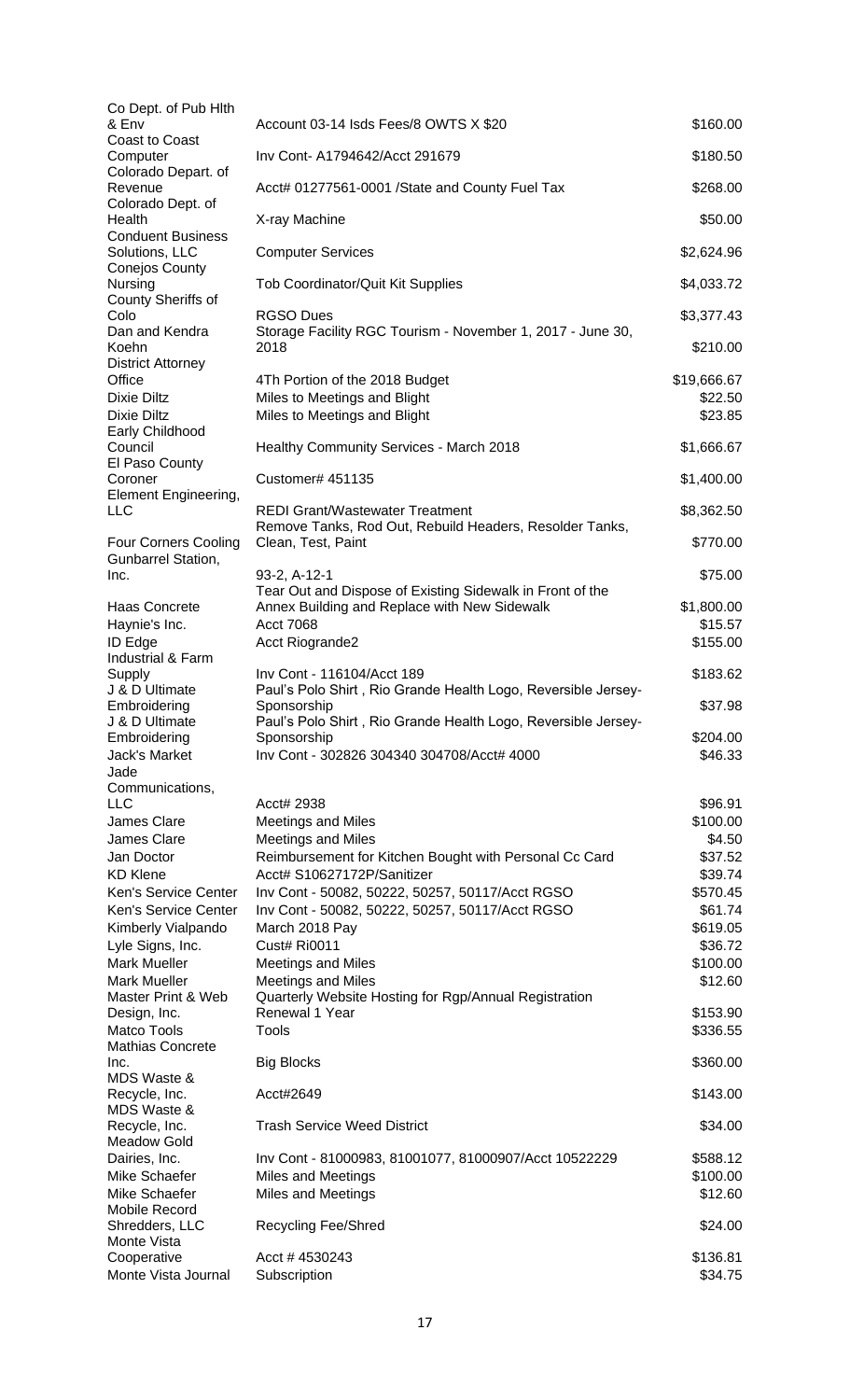| <b>Myers Brothers Truck</b>   |                                                          |             |
|-------------------------------|----------------------------------------------------------|-------------|
| and Tractor, Inc.             | Unit 76/Unit A12/ Unit A22/Unit A31                      | \$1,634.60  |
| Pro Com                       | <b>Drug Testing</b>                                      | \$45.00     |
| Pulltarps                     |                                                          |             |
| Manufacturing                 | 66" Round Spring Shaft Assembly                          | \$33.82     |
| Radio Services                | Child Safety/Acct RGSO                                   | \$830.00    |
| Response                      |                                                          |             |
| Technologies, Ltd             | Courthouse Security/Centurion Elite Eos50                | \$21,084.94 |
| Rio Grande County             |                                                          |             |
| <b>Clerk</b>                  | Vehicle Registration - 2007 Ford Plate #281007A          | \$12.06     |
| Rodney King                   | Php Work plan - Writing Exercise/Flash Drives and Dinner | \$1,193.23  |
| S & S Distribution,           |                                                          |             |
| Inc.                          | Water                                                    | \$36.00     |
| S & S Distribution,           |                                                          |             |
| Inc.                          | Water                                                    | \$24.40     |
| Saguache Co Public            |                                                          |             |
| Health                        | <b>EPSDT Contract Billing March 2018</b>                 | \$775.00    |
| Sam's Club                    | Acct# 5560531010182546                                   |             |
|                               |                                                          | \$284.67    |
| Sam's Club                    | Acct# 5560531010182546                                   | \$75.30     |
| Sam's Club                    | Acct# 5560531010182546                                   | \$838.14    |
| Sam's Club                    | Acct# 5560531010182546                                   | \$680.62    |
| Sam's Club                    | Acct# 5560531010182546                                   | \$128.20    |
| San Luis Valley TV            |                                                          |             |
| Inc.                          | 2nd Quarter of 2018                                      | \$1,450.00  |
| Sanofi Pasteur, Inc.          | Tubersol                                                 | \$208.93    |
| <b>Shamrock Foods</b>         |                                                          |             |
| Company                       | Inv Cont - 10844749, 10851266/Acct # 86268               | \$267.97    |
| <b>Shamrock Foods</b>         |                                                          |             |
| Company                       | Inv Cont - 10844749, 10851266/Acct # 86268               | \$2,601.66  |
| SLV Parts, Inc.               | <b>Coolant and Motor Oil</b>                             | \$13.49     |
| <b>SLV REC</b>                | Acct# 4705001905                                         | \$1.00      |
|                               | Inv Cont - 2055460827, 6063711254, 208980812,            |             |
| <b>Summit Market</b>          | 2003400823/Sheriff Dept. Acct 4000                       | \$66.90     |
| Thyssenkrupp                  |                                                          |             |
| Elevator                      | Elevator Contract #17952                                 | \$821.44    |
|                               |                                                          |             |
| Timekeeping                   | Acct Rio005                                              | \$3,453.13  |
| Systems, Inc.                 |                                                          |             |
| Tom Haefeli                   | Meetings and Miles                                       | \$50.00     |
| Tom Haefeli                   | <b>Meetings and Miles</b>                                | \$16.20     |
| <b>Total Office Solutions</b> | Pencils, Pouch, Bulbs                                    | \$89.86     |
| Town of Del Norte             | 1512.01/1892.01/1822.01/1538.01                          | \$164.43    |
| Town of Del Norte             | 1512.01/1892.01/1822.01/1538.01                          | \$93.11     |
| Town of Del Norte             | 1512.01/1892.01/1822.01/1538.01                          | \$76.77     |
| <b>Upper Rio Grande</b>       |                                                          |             |
| <b>EDC</b>                    | <b>URGED Annual Dinner</b>                               | \$102.00    |
| <b>Upper Rio Grande</b>       |                                                          |             |
| EDC.                          | <b>URGED Annual Dinner</b>                               | \$34.00     |
| Valley Lock and               |                                                          |             |
| Security, Inc.                | Acct# 2073/01/01-12/31/2018                              | \$105.00    |
| <b>Valley Publishing</b>      | Ad for Seasonal Help this Summer                         | \$22.50     |
|                               |                                                          |             |
| <b>Valley Publishing</b>      | <b>Subscription Acct RGSO</b>                            | \$34.75     |
| <b>Valley Publishing</b>      | MVJ Legal 4200 - Cu Sunka Wakan Ranch/MVJ Legal 4201     | \$48.00     |
| Verizon Wireless              | Vehicle Registration - 2007 Ford Plate #281007A          | \$52.64     |
| <b>Verizon Wireless</b>       | Acct# 765509857-00002                                    | \$29.98     |
| <b>Verizon Wireless</b>       | Acct# 765509857-00002                                    | \$32.36     |
| <b>Verizon Wireless</b>       | Acct# 765509857-00002                                    | \$92.67     |
| <b>Verizon Wireless</b>       | Acct# 765509857-00002                                    | \$52.64     |
| <b>Verizon Wireless</b>       | Acct# 765509857-00004                                    | \$1,209.14  |
| <b>Verizon Wireless</b>       |                                                          |             |
|                               | Acct# 765509857-00004                                    | \$51.84     |
| <b>Verizon Wireless</b>       | Acct# 765509857-0005                                     | \$171.01    |
| <b>Verizon Wireless</b>       | Acct 765509857-00006                                     | \$97.35     |
| <b>Verizon Wireless</b>       | Acct 765509857-00006                                     | \$32.32     |
| <b>Verizon Wireless</b>       | Acct 765509857-00006                                     | \$52.64     |
| <b>Verizon Wireless</b>       | Acct 765509857-00006                                     | \$82.29     |
| Victim Assistance             |                                                          |             |
| Fund                          | Court VA Surcharge                                       | \$18.00     |
| Volvo of Denver               | Acct# 478100                                             | \$125.95    |
|                               | Inv Cont - Po3C0461148, Po3C0461235, Po3C0461236,        |             |
| <b>Wagner Equipment</b>       | Pooc2046599, Pooc2047706, Po3C0461032                    | \$1,284.01  |
|                               | Inv Cont - Po3C0461148, Po3C0461235, Po3C0461236,        |             |
| <b>Wagner Equipment</b>       | Pooc2046599, Pooc2047706, Po3C0461032                    | \$1,531.36  |
|                               |                                                          |             |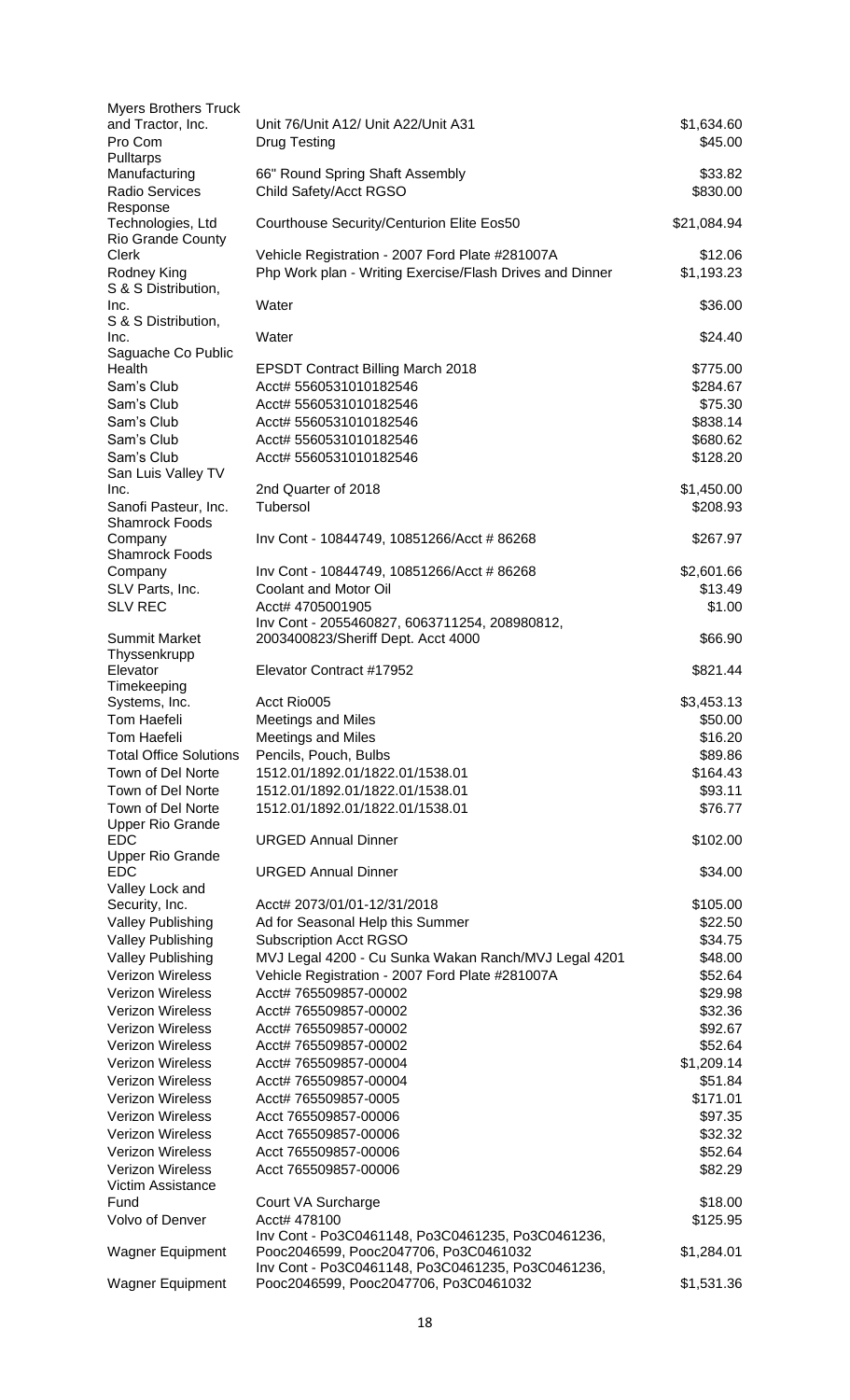|                                                      | Inv Cont - Po3C0461148, Po3C0461235, Po3C0461236, |              |
|------------------------------------------------------|---------------------------------------------------|--------------|
| Wagner Equipment                                     | Pooc2046599, Pooc2047706, Po3C0461032             | \$224.44     |
| <b>Wagner Equipment</b><br><b>Wiley Chiropractic</b> | Inv Cont - Pooc2051279/Acct 74470                 | \$483.23     |
| Group<br><b>WSB Computer</b>                         | <b>Employee Treatment</b>                         | \$85.00      |
| Services                                             | Gguite 9Google Apps) Basic                        | \$40.26      |
| Xcel Energy                                          | Acct# 53-1083310-0                                | \$1,066.40   |
| Xcel Energy                                          | Acct# 53-1083310-0                                | \$831.23     |
| TOTAL                                                |                                                   | \$126,658.18 |
|                                                      |                                                   |              |

# **April 2018 End-of-the-Month Vouchers**

| <b>VENDOR</b>                      | <b>SERVICE</b>                                                      | <b>AMOUNT</b>          |
|------------------------------------|---------------------------------------------------------------------|------------------------|
| <b>Agency Tourism</b>              |                                                                     |                        |
| Marketing                          | Leads Processing                                                    | \$75.00                |
| Airgas USA, LLC                    | Acct# 2414544                                                       | \$226.47               |
| Alamosa Co Nursing<br>Svc          | Tob Sub Contract Payment/March 2018                                 | \$5,037.01             |
| Alamosa Co Nursing                 |                                                                     |                        |
| Svc                                | Cribs for Kids                                                      | \$432.50               |
| Alamosa County                     | 2016 M&A/Proj 1 L3                                                  | \$26.31                |
| Alamosa County                     | 2016 M&A/Proj 1 L3                                                  | \$300.00               |
| Alcon Construction,                |                                                                     |                        |
| Inc.                               | Repair of Door                                                      | \$404.51               |
| Alta Fuels, LLC<br>Alta Fuels, LLC | Inv Cont - 181221, 182260/Acct# 1935                                | \$3,057.97             |
| Alycia Dupont                      | Inv Cont - 181221, 182260/Acct# 1935<br>PYC Meetings/2017-2018 Year | \$2,700.49<br>\$100.00 |
| Avyanah Schaak                     | PYC Meetings 2017-2018 Year                                         | \$250.00               |
| <b>Brandy Hoffstaetter</b>         | PYC Meetings/2017-2018 Year                                         | \$500.00               |
| <b>Brian Norton</b>                | Lunch at San Juan Fire Meeting in Creede/Cash Only                  | \$11.29                |
| <b>Business Solutions</b>          |                                                                     |                        |
| Leasing, Inc.                      | Copy Lease                                                          | \$60.10                |
| Carlee Leroux                      | PYC Meetings 2017-2018 Year                                         | \$100.00               |
|                                    | Mileage - Motor Vehicle Training/Spring Conference - Cripple        |                        |
| <b>Cathy Gonzales</b>              | Creek                                                               | \$162.45               |
| CenturyLink                        | 7196579167029                                                       | \$66.13                |
| CenturyLink<br>Cfs                 | 7196570646508                                                       | \$159.94               |
| Chandler                           | Versalift Vo29Pi                                                    | \$300.00               |
| Mondragon                          | PYC Meetings 2017-2018 Year                                         | \$200.00               |
| Chematox                           |                                                                     |                        |
| Laboratory, Inc.                   | <b>Acct RGSO/Tests</b>                                              | \$292.40               |
| Ciello Powered by                  |                                                                     |                        |
| <b>SLVREC</b><br>Ciello Powered by | Acct# 7000703800                                                    | \$97.19                |
| <b>SLVREC</b>                      | Acct# 7000751300                                                    | \$67.44                |
| Ciello Powered by                  |                                                                     |                        |
| <b>SLVREC</b>                      | Acct# 7000751300                                                    | \$22.54                |
| Ciello Powered by                  |                                                                     |                        |
| SI VRFC.                           | Acct# 7000751300                                                    | \$22.54                |
| Ciello Powered by<br><b>SLVREC</b> | Acct# 7000751300                                                    | \$146.51               |
| Ciello Powered by                  |                                                                     |                        |
| <b>SLVREC</b>                      | Acct# 7000751300                                                    | \$11.27                |
| Ciello Powered by                  |                                                                     |                        |
| <b>SLVREC</b>                      | Acct# 7000751300                                                    | \$112.70               |
| Ciello Powered by<br><b>SLVREC</b> | Acct# 7000751300                                                    |                        |
| Ciello Powered by                  |                                                                     | \$67.62                |
| <b>SLVREC</b>                      | Acct# 7000751300                                                    | \$11.27                |
| Ciello Powered by                  |                                                                     |                        |
| <b>SLVREC</b>                      | Acct# 7000751300                                                    | \$78.89                |
| Ciello Powered by                  |                                                                     |                        |
| <b>SLVREC</b><br>Ciello Powered by | Acct# 7000751300                                                    | \$11.27                |
| <b>SLVREC</b>                      | Acct# 7000751300                                                    | \$11.27                |
| Ciello Powered by                  |                                                                     |                        |
| <b>SLVREC</b>                      | Acct# 7000758500                                                    | \$13.93                |
| Ciello Powered by                  |                                                                     |                        |
| <b>SLVREC</b>                      | Acct# 7000758500                                                    | \$13.95                |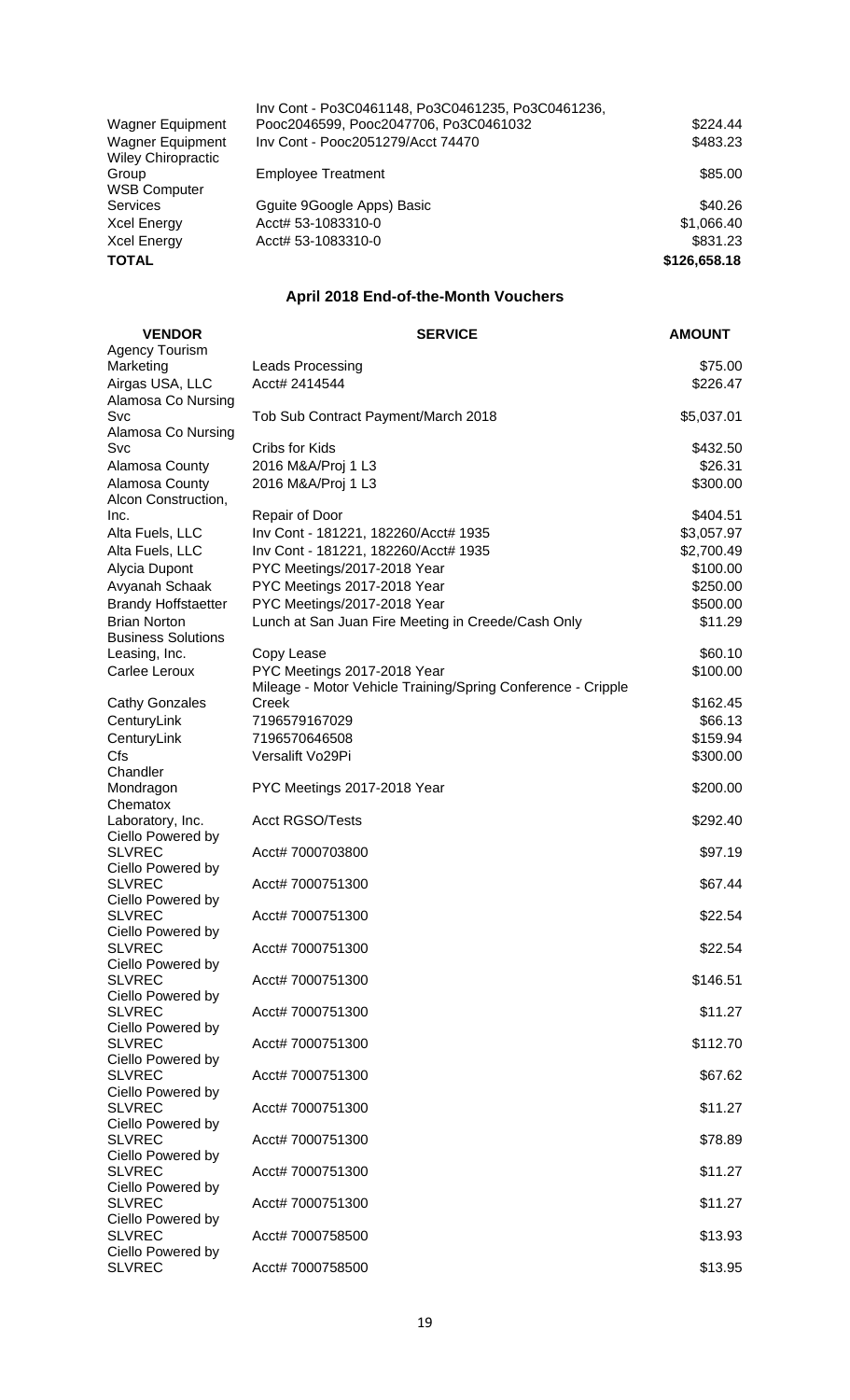| Ciello Powered by                               |                                                                                          |                        |
|-------------------------------------------------|------------------------------------------------------------------------------------------|------------------------|
| <b>SLVREC</b><br>Ciello Powered by              | Acct# 7000758500                                                                         | \$13.95                |
| SLVREC                                          | Acct# 7000758500                                                                         | \$13.95                |
| Ciello Powered by                               |                                                                                          |                        |
| <b>SLVREC</b>                                   | Acct# 7000758500                                                                         | \$13.95                |
| Ciello Powered by                               |                                                                                          |                        |
| <b>SLVREC</b><br>Ciello Powered by              | Acct# 7000758500                                                                         | \$13.95                |
| <b>SLVREC</b>                                   | Acct# 7000758500                                                                         | \$13.95                |
| Ciello Powered by                               |                                                                                          |                        |
| <b>SLVREC</b>                                   | Acct# 7000751200                                                                         | \$525.94               |
| Ciello Powered by                               |                                                                                          |                        |
| <b>SLVREC</b>                                   | Acct# 7000708800                                                                         | \$59.95                |
| City of Monte Vista                             | Neighborhood Watch Donation                                                              | \$1,000.00             |
| City of Monte Vista<br><b>Conduent Business</b> | <b>Kids Connection Donation</b>                                                          | \$2,000.00             |
| Solutions, LLC                                  | Land Records Management System                                                           | \$1,941.10             |
| Corvinus Group,                                 |                                                                                          |                        |
| LLC                                             | <b>Acct RGSO</b>                                                                         | \$414.68               |
| Costilla County                                 |                                                                                          |                        |
| Public                                          | Tob Sub Contract Payment/March 2018/Stepp                                                | \$1,967.12             |
| Cynthia Ford                                    | Eom Mileage                                                                              | \$378.90               |
| Cynthia Ford<br>Daisah Atencio                  | <b>Contract Salary</b>                                                                   | \$1,770.00             |
| Del Norte Chamber                               | PYC Meetings 2017-2018 Year<br>2018 Sponsorship Del Norte Trail Showcase                 | \$200.00<br>\$2,500.00 |
| Del Norte                                       |                                                                                          |                        |
| Neighborhood                                    |                                                                                          |                        |
| Watch Program                                   | Stipend to Provide Common Vision and Mission                                             | \$1,000.00             |
| Dianne Koshak                                   | Miles to Meetings                                                                        | \$108.00               |
| Dianne Koshak                                   | Miles to Meetings                                                                        | \$63.00                |
| Digitcom Electronics,                           |                                                                                          |                        |
| Inc.                                            | <b>Batteries/Pagers Shgs -17</b>                                                         | \$412.00               |
| Digitcom Electronics,<br>Inc.                   | Batteries/Pagers Shgs -17                                                                | \$2,340.00             |
| Direct TV                                       | Acct# 045235405                                                                          | \$179.98               |
| Dominion Voting                                 |                                                                                          |                        |
| Systems, Inc.                                   | <b>Election Equipment Lease</b>                                                          | \$18,903.66            |
| Dragon Esp, Ltd                                 | Cust #1978/60" Gate Bearing Assembly                                                     | \$295.98               |
| Dwight Freeman                                  | Board Meeting and Miles                                                                  | \$50.00                |
| Dwight Freeman                                  | Board Meeting and Miles                                                                  | \$13.50                |
| Edifice Creative,                               |                                                                                          |                        |
| LLC<br><b>Emily Brown</b>                       | Monthly Tourism Engine<br>Miles and Meals                                                | \$40.84<br>\$1.64      |
| <b>Emily Brown</b>                              | Miles and Meals                                                                          | \$35.55                |
| <b>Emily Brown</b>                              | Miles and Meals                                                                          | \$28.80                |
| <b>Emily Brown</b>                              | Miles and Meals                                                                          | \$131.65               |
| <b>Emily Brown</b>                              | Miles and Meals                                                                          | \$6.75                 |
| Felix Ortega                                    | PYC Meetings 2017-2018 Year                                                              | \$100.00               |
| <b>First Bankcard</b>                           | Acct# 0289                                                                               | \$38.04                |
| <b>First Bankcard</b>                           | Acct#4804079969931595/Proj 1 L1 2 3/M&A L2                                               | \$256.48               |
| <b>First Bankcard</b>                           | Acct#4804079969931595/Proj 1 L1 2 3/M&A L2                                               | \$137.01               |
| <b>First Bankcard</b>                           | Acct#4804079969931595/Proj 1 L1 2 3/M&A L2                                               | \$177.00               |
| <b>First Bankcard</b>                           | Acct#4804079969931595/Proj 1 L1 2 3/M&A L2                                               | \$14.99                |
| <b>First Bankcard</b>                           | Acct#4804079969931595/Proj 1 L1 2 3/M&A L2                                               | \$31.95                |
| <b>First Bankcard</b>                           | Acct#4804079969931595/Proj 1 L1 2 3/M&A L2                                               | \$322.34               |
| <b>First Bankcard</b>                           | Acct#4804079969931595/Proj 1 L1 2 3/M&A L2                                               | \$100.89               |
| <b>First Bankcard</b>                           | Acct#4804079969931595/Proj 1 L1 2 3/M&A L2                                               | \$47.95                |
| <b>First Bankcard</b>                           | Acct#4804079969931595/Proj 1 L1 2 3/M&A L2                                               | \$34.98                |
| <b>First Bankcard</b>                           | Acct#4804079969931595/Proj 1 L1 2 3/M&A L2                                               | \$118.20               |
| <b>First Bankcard</b>                           | Acct#4804079969931595/Proj 1 L1 2 3/M&A L2                                               | \$42.81                |
| <b>First Bankcard</b><br><b>First Bankcard</b>  | Acct#4804079969931595/Proj 1 L1 2 3/M&A L2<br>Acct#4804079969931595/Proj 1 L1 2 3/M&A L2 | \$535.70<br>\$75.94    |
| First Bankcard                                  | Acct#4804079969931595/Proj 1 L1 2 3/M&A L2                                               | \$376.00               |
| <b>First Bankcard</b>                           | Acct#4804079969931595/Proj 1 L1 2 3/M&A L2                                               | (\$110.25)             |
| <b>First Bankcard</b>                           | Acct#4804079969931595/Proj 1 L1 2 3/M&A L2                                               | \$49.99                |
| <b>First Bankcard</b>                           |                                                                                          |                        |
|                                                 |                                                                                          |                        |
|                                                 | Acct#4804079969931595/Proj 1 L1 2 3/M&A L2                                               | \$113.27               |
| <b>First Bankcard</b><br><b>First Bankcard</b>  | Acct#4804079969931595/Proj 1 L1 2 3/M&A L2<br>Acct#4804079969931595/Proj 1 L1 2 3/M&A L2 | \$86.97<br>\$7.50      |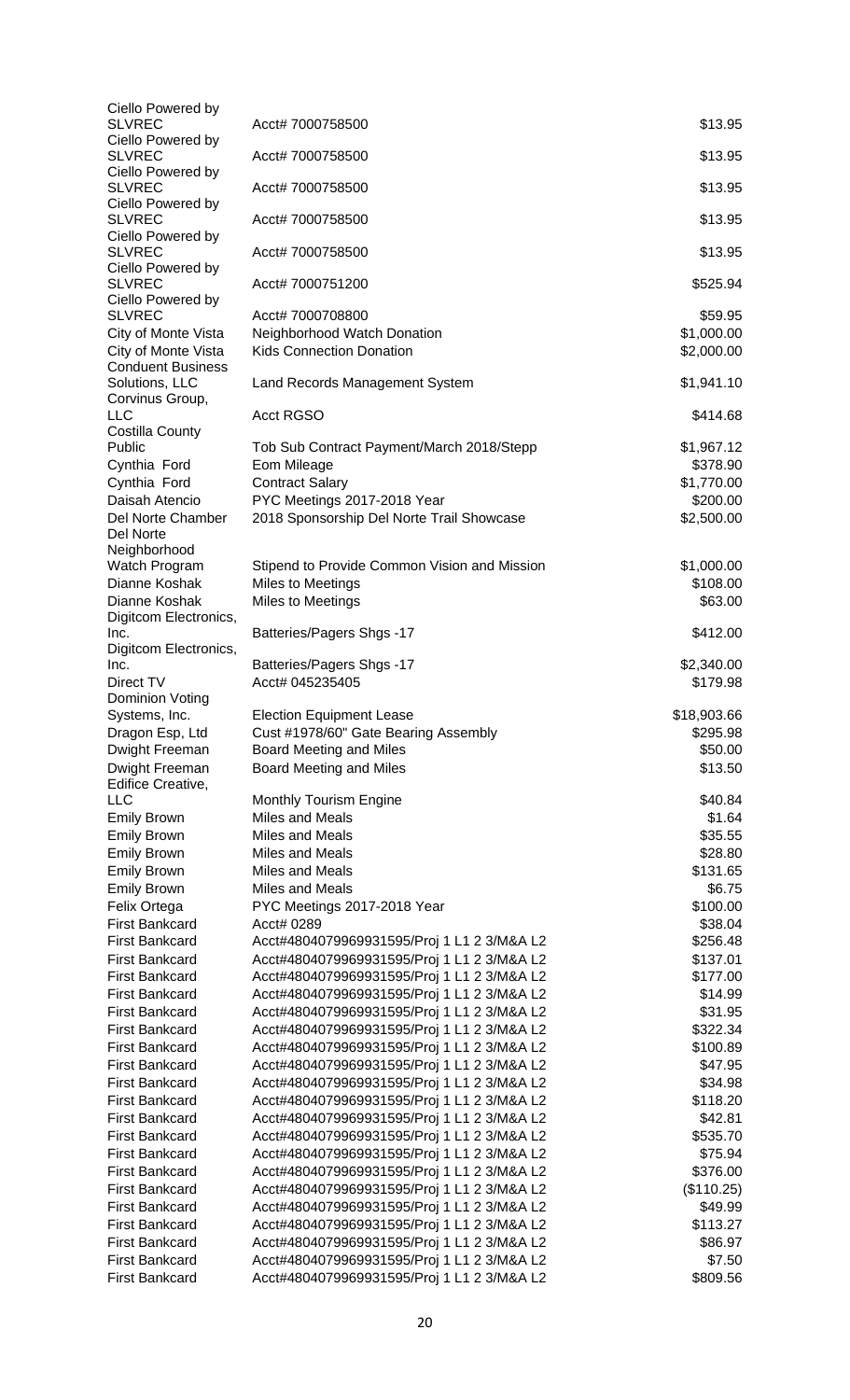| <b>First Bankcard</b>                             | Acct#4804079969931595/Proj 1 L1 2 3/M&A L2              | \$75.00              |
|---------------------------------------------------|---------------------------------------------------------|----------------------|
| <b>First Bankcard</b>                             | Acct#4804079969931595/Proj 1 L1 2 3/M&A L2              | \$65.48              |
| <b>First Bankcard</b>                             | Acct#4804079969931595/Proj 1 L1 2 3/M&A L2              | \$308.39             |
| <b>First Bankcard</b>                             | Acct#4804079969931595/Proj 1 L1 2 3/M&A L2              | \$164.80             |
| <b>First Bankcard</b>                             | Acct#4804079969931595/Proj 1 L1 2 3/M&A L2              | \$141.57             |
| <b>First Bankcard</b>                             | Acct#4804079969931595/Proj 1 L1 2 3/M&A L2              | \$277.74             |
| <b>First Bankcard</b>                             | Acct#4804079969931595/Proj 1 L1 2 3/M&A L2              | \$750.19             |
| <b>First Bankcard</b>                             | Acct#4804079969931595/Proj 1 L1 2 3/M&A L2              | \$238.73             |
| <b>First Bankcard</b>                             | Acct#4804079969931595/Proj 1 L1 2 3/M&A L2              | \$118.91             |
| <b>First Bankcard</b>                             | Acct#4804079969931595/Proj 1 L1 2 3/M&A L2              | \$601.93             |
| <b>First Bankcard</b>                             | Acct#4804079969931595/Proj 1 L1 2 3/M&A L2              | \$618.04             |
| <b>First Bankcard</b>                             | Acct#4804079969931595/Proj 1 L1 2 3/M&A L2              | \$12.99              |
| Gina Lujan                                        | PYC Meetings 2017-2018 Year                             | \$100.00             |
| Gobins, Inc.                                      | Contract#2725-01                                        | \$32.71              |
| Gobins, Inc.                                      | Acct# 13756                                             | \$140.89             |
| Gobins, Inc.                                      | Acct# 13756                                             | \$42.04              |
| Gobins, Inc.<br><b>Great America</b>              | Acct# 13756/2011109690                                  | \$91.22              |
| Financial                                         | Agreement# 025-1070947-0000                             | \$349.13             |
| Great America                                     |                                                         |                      |
| Financial                                         | Agreement# 015-0875950-000                              | \$331.32             |
| <b>Great America</b>                              |                                                         |                      |
| Financial                                         | Agreement# 015-0875950-000                              | \$120.68             |
| Gunbarrel Station,                                |                                                         |                      |
| Inc.                                              | Inv Cont - 557871                                       | \$222.00             |
| Gunbarrel Station,<br>Inc.                        | Inv Cont - 557871                                       | \$175.00             |
| <b>Haas Concrete</b>                              | 2nd 1/2 of Concrete Work in Front of the Annex Building | \$1,800.00           |
| Haynie's Inc.                                     | Acct# 7066                                              | \$71.47              |
| Haynie's Inc.                                     | Acct# 7066                                              | \$388.02             |
| Haynie's Inc.                                     | Acct# 7066                                              | \$28.48              |
| <b>High Valley</b>                                |                                                         |                      |
| <b>Community Ctr</b>                              | Sponsor for PYC                                         | \$2,000.00           |
| <b>Ida Salazar</b>                                | Miles to Meetings                                       | \$259.20             |
| Industrial & Farm                                 |                                                         |                      |
| Supply                                            | <b>Hose Fittings</b>                                    | \$36.26              |
| Isabela Arellano                                  | PYC Meetings 2017-2018 Year                             | \$100.00             |
| Jack Rudder                                       | Mileage and Per diem for Training                       | \$201.60             |
| Jack Rudder                                       | Mileage and Per diem for Training                       | \$554.82             |
| Jacob Maestas                                     | PYC Meetings 2017-2018 Year                             | \$200.00             |
| Jason Duran                                       | PYC Meetings 2017-2018                                  | \$100.00             |
| Jean Borrego                                      | 2016 Shsg Proj 1 L2                                     | \$582.30             |
| Jean Borrego                                      | 2016 Shsg Proj 1 L1                                     | \$5,000.00           |
| Jean Borrego                                      | 2016 Shsg Proj 1 L3<br>PYC Meetings 2017-2018 Year      | \$130.40<br>\$100.00 |
| Kiana Dominguez                                   | Monthly Pay/March 2018/Sim                              | \$3,443.64           |
| <b>Kimberly Bryant</b><br><b>Krystin Martinez</b> | PYC Meetings 2017-2018 Year                             | \$250.00             |
| Lenco West, Inc.                                  | Allthread, O Ring, Zink Rod                             | \$7.43               |
| Lenco West, Inc.                                  | Allthread, O Ring, Zink Rod                             | \$0.50               |
| Lenco West, Inc.                                  | Allthread, O Ring, Zink Rod                             | \$4.83               |
| Leonard Brown                                     | <b>Board Meeting</b>                                    | \$50.00              |
| Leroy A Romero                                    | Monthly Office Cleaning                                 | \$150.00             |
| Leslie Lopez                                      | PYC Meetings 2017-2018 Year                             | \$500.00             |
| <b>Mackey Construction</b>                        |                                                         |                      |
| Co.                                               | 18" Band                                                | \$26.45              |
| Master Print & Web                                |                                                         |                      |
| Design, Inc.                                      | Website Hosting/Search Engine Optimization              | \$175.00             |
| Max Garcia                                        | PYC Meetings 2017-2018 Year                             | \$100.00             |
| Mayah Dominguez                                   | PYC Meetings 2017-2018 Year                             | \$200.00             |
| Meadow Gold                                       |                                                         |                      |
| Dairies, Inc.                                     | Acct# 1052229                                           | \$226.20             |
| Melissa Harlan<br>Michael Mitchell                | Staff Sponsor Monte Vista High School                   | \$300.00             |
| Michael Mitchell                                  | Meeting and Miles<br>Meeting and Miles                  | \$50.00<br>\$15.30   |
| Michelle Romero                                   | Educator/School Council 2017-2018 Year                  | \$500.00             |
| Mona Syring                                       | Clerk to the Board 2/26-3/31/2018                       | \$654.60             |
| Monte Vista                                       |                                                         |                      |
| Cooperative                                       | Acct# 4531231                                           | \$91.45              |
| Monte Vista                                       |                                                         |                      |
| Cooperative                                       | Acct# 4531231                                           | \$74.78              |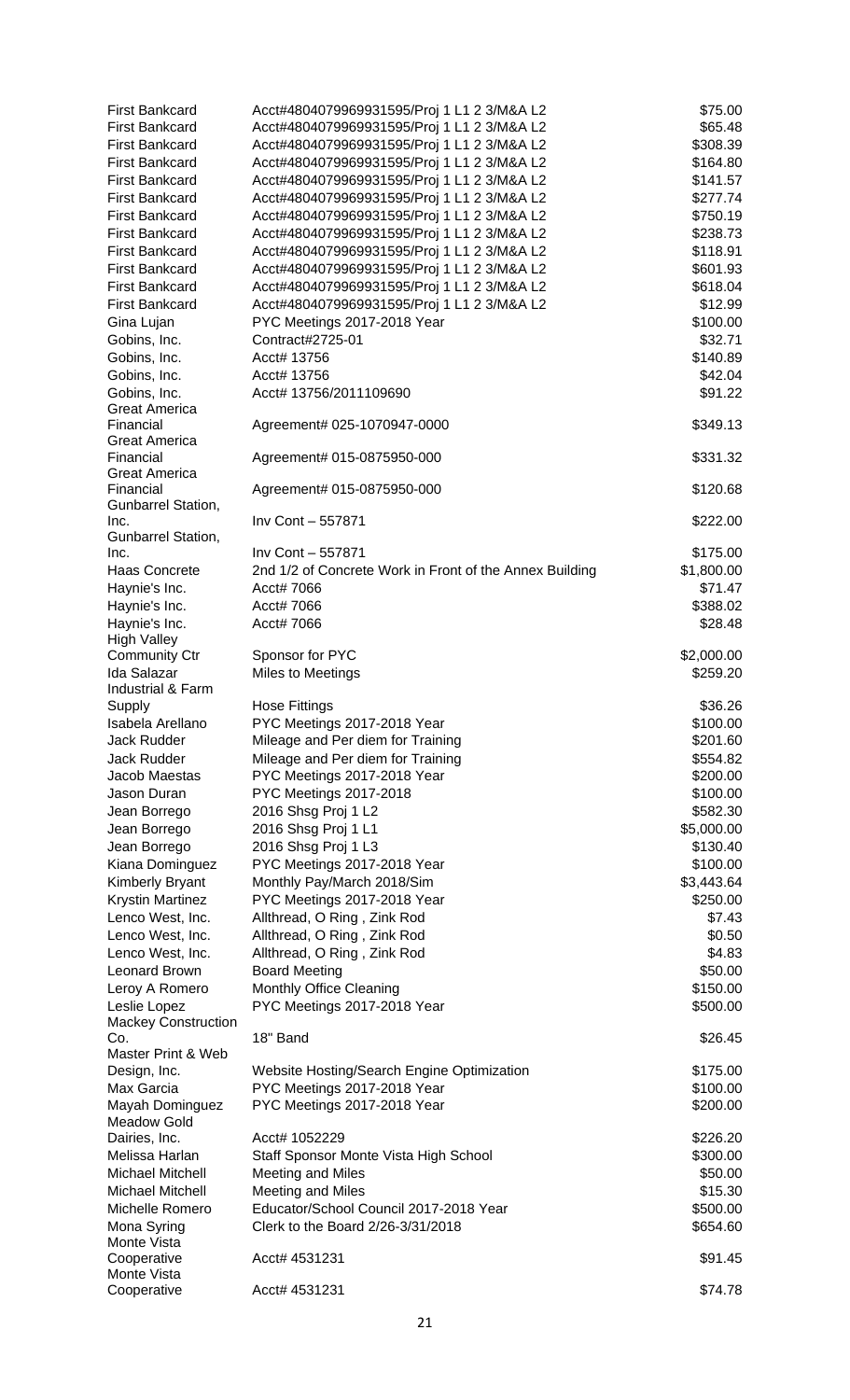| Monte Vista Machine                                  |                                                                                                         |                     |
|------------------------------------------------------|---------------------------------------------------------------------------------------------------------|---------------------|
| Tool<br><b>Moonlight Customs</b>                     | Rework Cylinder Ball Joint<br>Insurance Claim #C218Rig003/Check#224754/Repair on 2010                   | \$180.83            |
| LLC                                                  | <b>Ford Expedition</b>                                                                                  | \$3,304.25          |
| <b>Myers Brothers</b>                                |                                                                                                         |                     |
| Truck and Tractor,<br>Inc.                           | Inv Cont - 43624 32640/Po# Shop, B31, B1, for Trucks                                                    | \$16.34             |
| <b>Myers Brothers</b>                                |                                                                                                         |                     |
| Truck and Tractor,                                   |                                                                                                         |                     |
| Inc.                                                 | Inv Cont - 43624 32640/Po# Shop, B31, B1, for Trucks                                                    | \$2,604.15          |
| Nancy Molina                                         | <b>Miles to Meetings</b>                                                                                | \$81.00<br>\$245.62 |
| O & V Printing, Inc.<br>O & V Printing, Inc.         | Daily Summary Sheets/Election Envelopes<br>Daily Summary Sheets/Election Envelopes                      | \$299.50            |
| Parts Plus of New                                    |                                                                                                         |                     |
| Mexico, Inc.                                         | Cust #13016                                                                                             | \$160.74            |
| Paul Wertz                                           | Miles to Meetings                                                                                       | \$28.80             |
| Paul Wertz                                           | Miles to Meetings                                                                                       | \$46.80             |
| Paul Wertz<br>Paxvax, Inc.                           | Miles to Meetings<br>Vivotif Cap X4/Vaxchora X2                                                         | \$13.50<br>\$625.40 |
| Peggy J Kern                                         | Mileage to Post Office                                                                                  | \$9.45              |
| Pen Craft Design                                     |                                                                                                         |                     |
| Company                                              | <b>March Tourism Assistant</b>                                                                          | \$800.00            |
| Psychological<br><b>Resources</b>                    | New Hire Psych Test/Acct RGSO                                                                           | \$270.00            |
| <b>Rachel Torres</b>                                 | Staff Sponsor/Bill Metz Elementary School                                                               | \$500.00            |
| Rio Grande Hospital                                  | Pre-Employment Drug Test                                                                                | \$34.00             |
| <b>Rock Water</b>                                    |                                                                                                         |                     |
| Management, LLC                                      | March and April Rent                                                                                    | \$900.00            |
| Rocky Mountain<br>Plumbing                           | Toilet Seats for Men's Restroom @ Courthouse                                                            | \$28.29             |
| Rogers Family                                        |                                                                                                         |                     |
| Mortuary, Inc.                                       | Storage                                                                                                 | \$1,750.00          |
| S & S Distribution,<br>Inc.                          | March and April Water                                                                                   | \$45.00             |
| S & S Distribution,                                  |                                                                                                         |                     |
| Inc.                                                 | <b>Water Delivery</b>                                                                                   | \$36.00             |
| Saguache Co Public                                   |                                                                                                         |                     |
| Health<br><b>Shamrock Foods</b>                      | Tob Sub Contract Pymt/March 2018                                                                        | \$2,668.55          |
| Company                                              | Acct# 86268                                                                                             | \$101.61            |
| <b>Shamrock Foods</b>                                |                                                                                                         |                     |
| Company<br>SLV Auto Repair,                          | Acct# 86268                                                                                             | \$1,528.48          |
| <b>LLC</b>                                           | Water Pump on 2016 - Ford F250 Super Dutyxl                                                             | \$602.22            |
| <b>SLV Behavioral</b>                                |                                                                                                         |                     |
| Health Group, Inc.                                   | Behavioral Health Group/Sim - March 2018                                                                | \$8,855.97          |
| SLV Parts, Inc.                                      | Rope for Annex Blocking Sidewalk for Repairs                                                            | \$31.76             |
| SLV Parts, Inc.                                      | Acct# 7046<br>Acct#'s 1337000605 - 7000235200 - 7000524700 -                                            | \$29.42             |
| <b>SLV REC</b>                                       | 7000541400                                                                                              | \$662.00            |
| South Fork Propane,                                  |                                                                                                         |                     |
| Ltd. Co.                                             | Acct# 10274                                                                                             | \$410.00            |
| <b>Staples Business</b><br>State of Colorado         | <b>Stamps</b><br>April 2018 Renewals                                                                    | \$17.37<br>\$426.51 |
| Tristan Medina                                       | PYC Meetings 2017-2018 Year                                                                             | \$200.00            |
| United Reprographic                                  | Maintenance Agreement                                                                                   | \$111.76            |
| <b>Valley Publishing</b>                             | Announcement for Museum Bids                                                                            | \$39.75             |
| <b>Valley Publishing</b>                             | Ad for Cook                                                                                             | \$44.25             |
| <b>Valley Publishing</b>                             | Health Fair Ad                                                                                          | \$215.00            |
| <b>Valley Publishing</b>                             | Cancel-Rooted Clone / 2Mw Solar Farm                                                                    | \$48.00             |
| <b>Valley Publishing</b><br><b>Valley Publishing</b> | Yoder Amendment of Zoning<br>Classified Ad - Clerk's Position                                           | \$32.00<br>\$42.00  |
| Valley Wide Welding                                  | Door Hinge, Vent Cover, Wall Cover                                                                      | \$722.00            |
|                                                      | Inv Cont - Po3C0462134, Po3C0461863, Po3C0461698,                                                       |                     |
| Wagner Equipment                                     | Po3C0462222, Pooc2054270, Pooc2054693, Po3C0462302                                                      | \$1,196.37          |
| <b>Wagner Equipment</b>                              | Inv Cont - Po3C0462134, Po3C0461863, Po3C0461698,<br>Po3C0462222, Pooc2054270, Pooc2054693, Po3C0462302 | \$542.96            |
|                                                      | Inv Cont - Po3C0462134, Po3C0461863, Po3C0461698,                                                       |                     |
| Wagner Equipment                                     | Po3C0462222, Pooc2054270, Pooc2054693, Po3C0462302                                                      | \$1,658.66          |
| <b>Wesley O'Rourke</b>                               | Meeting and Miles                                                                                       | \$50.00             |
| <b>Wesley O'Rourke</b>                               | Meeting and Miles                                                                                       | \$13.50             |
| Wex Bank                                             | Acct# 0406-00-819100-9                                                                                  | \$91.81             |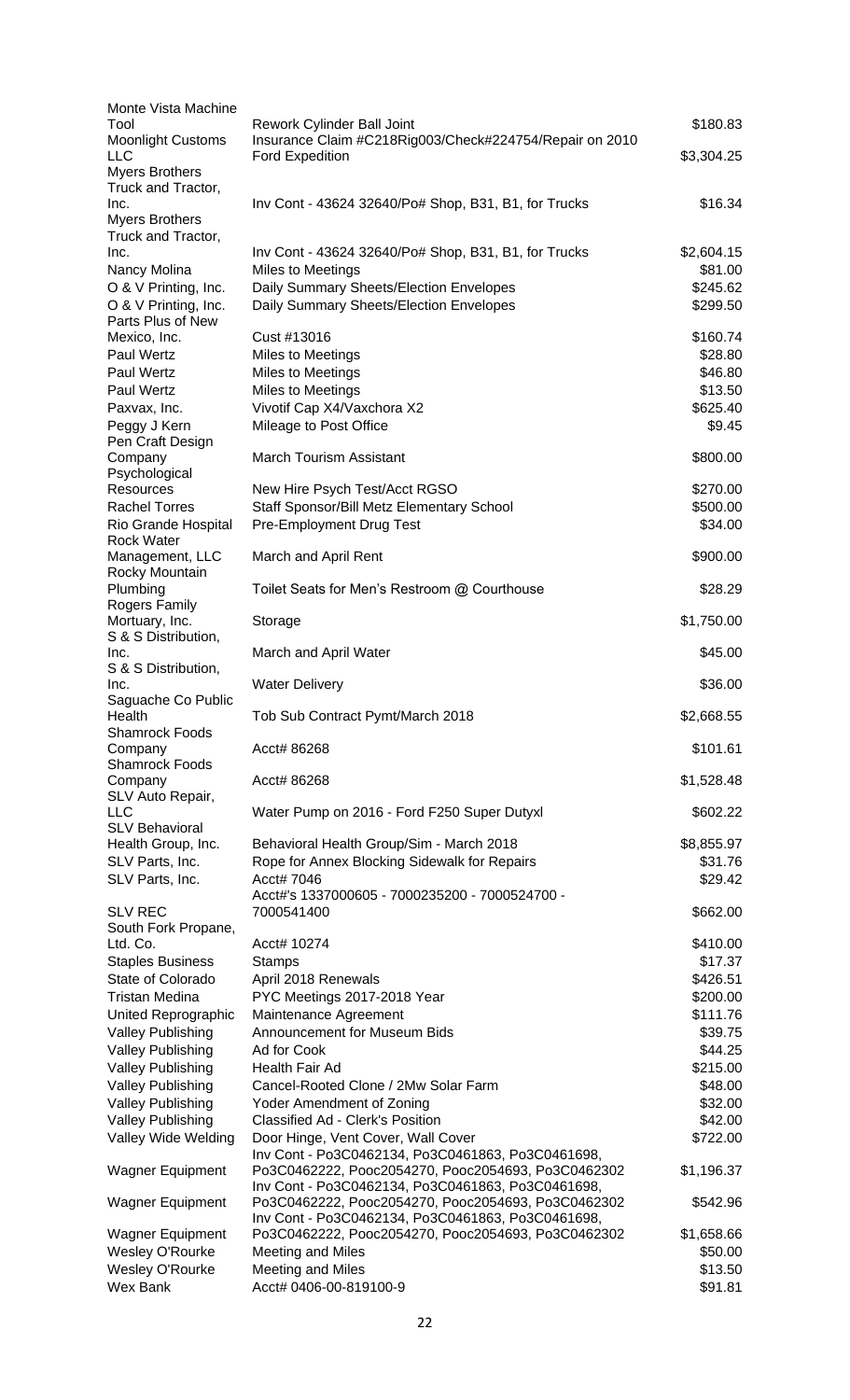| Wex Bank                        | Acct# 0406-00-819100-9      | \$44.59      |
|---------------------------------|-----------------------------|--------------|
| Wex Bank                        | Acct# 0406-00-819100-9      | \$74.50      |
| Wex Bank                        | Acct# 0406-00-819100-9      | \$35.87      |
| Wex Bank                        | Acct# 0406-00-819100-9      | \$39.05      |
| Wex Bank                        | Fuel                        | \$64.87      |
| Wex Bank                        | Acct# 0406-00-819102-5      | \$536.78     |
| Wex Bank                        | Acct# 0406-00-821424-9      | \$3,075.78   |
| Wex Bank                        | Acct# 0406-00-821424-9      | \$1,055.89   |
| <b>WSB Computer</b>             |                             |              |
| Services                        | Sonic Wall - 3 Years        | \$7,581.00   |
| <b>WSB Computer</b>             |                             |              |
| Services                        | Wi-Fi Network Adapter       | \$20.00      |
| <b>WSB Computer</b>             |                             |              |
| Services                        | <b>Recycling Fees</b>       | \$27.60      |
| <b>WSB Computer</b><br>Services |                             | \$230.00     |
| <b>WSB Computer</b>             | <b>Custodians Computer</b>  |              |
| Services                        | Maintenance Agreement       | \$2,500.00   |
| Xcel Energy                     | Acct# 53-1143312-0          | \$37.46      |
| Xcel Energy                     | Acct# 53-1143312-0          | \$591.56     |
| Xcel Energy                     | Acct# 53-1143312-0          | \$719.59     |
| Xcel Energy                     | Acct# 531084871-0           | \$1,416.71   |
| Xcel Energy                     | Acct# 531084871-0           | \$1,152.09   |
| Xcel Energy                     | Acct# 531084871-0           | \$145.03     |
| Xcel Energy                     | Acct# 531084871-0           | \$386.92     |
| Xcel Energy                     | Acct# 531084871-0           | \$420.11     |
| Zane Palmgren                   | PYC Meetings 2017-2018 Year | \$200.00     |
| TOTAL                           |                             | \$130,985.58 |
|                                 |                             |              |

### **April 2018 Payroll**

| <b>County General:</b> | \$209,441.03 |
|------------------------|--------------|
| Road and Bridge:       | \$73,942.93  |
| Social Services:       | \$118,980.05 |
| <b>Weed District:</b>  | \$3,677.38   |
| Airport:               | 763.68<br>S. |
| Public Health:         | \$19,806.77  |
| TOTAL:                 | \$426,611.84 |

At 9:17 a.m., Patrick Sullivan, Road and Bridge Department, was present to request the Board's approval to purchase a striper. Mr. Sullivan explained that \$150,000.00 was budgeted for this purchase. The striper being considered is the same brand as the one the Department has used in the past. The current striper is a 1994 model; upgrading from this model will provide needed ergonomic changes that will protect crews.

Mr. Sullivan reported that the cost of the new striper, a ValuLiner Series 110, will be \$128,000 plus \$1,850.00 for additional options. Other additional costs will cover modifications that need to be made for efficiency. The total cost of the striper will be \$140,275.00 plus shipping costs from Iowa. Production will take 30 to 60 days; the striper will ship for delivery in August 2018.

Mr. Sullivan reported that Alamosa County is interested in the old striper at a cost of \$18,000.00.

Commissioner Bothell moved to approve the purchase of the ValuLiner Series 110 striper. Commissioner Shriver seconded the motion and the motion carried.

Mr. Sullivan reported that there is an opportunity to consign the Department's 950 loader at a price of \$30,000.00. Mr. Sullivan said this is a better option than trading in the loader, which would bring a price of approximately \$19,000.00, or offering it for a sealed bid purchase. Mr. Sullivan said that if the loader sells for \$30,000.00, this money can be used to purchase a used loader.

Commissioner Shriver asked how much this loader is needed at this time. Mr. Sullivan stated that the fleet is good right now, and that the loader can likely be sold in the Valley. Chairman Glover asked if a minimum price can be set. Mr. Sullivan said this would be up to the consigner, which is Wagner Equipment. He said he would speak to Wagner Equipment regarding setting a minimum price. Commissioner Bothell asked if the consignment charge would have to be paid if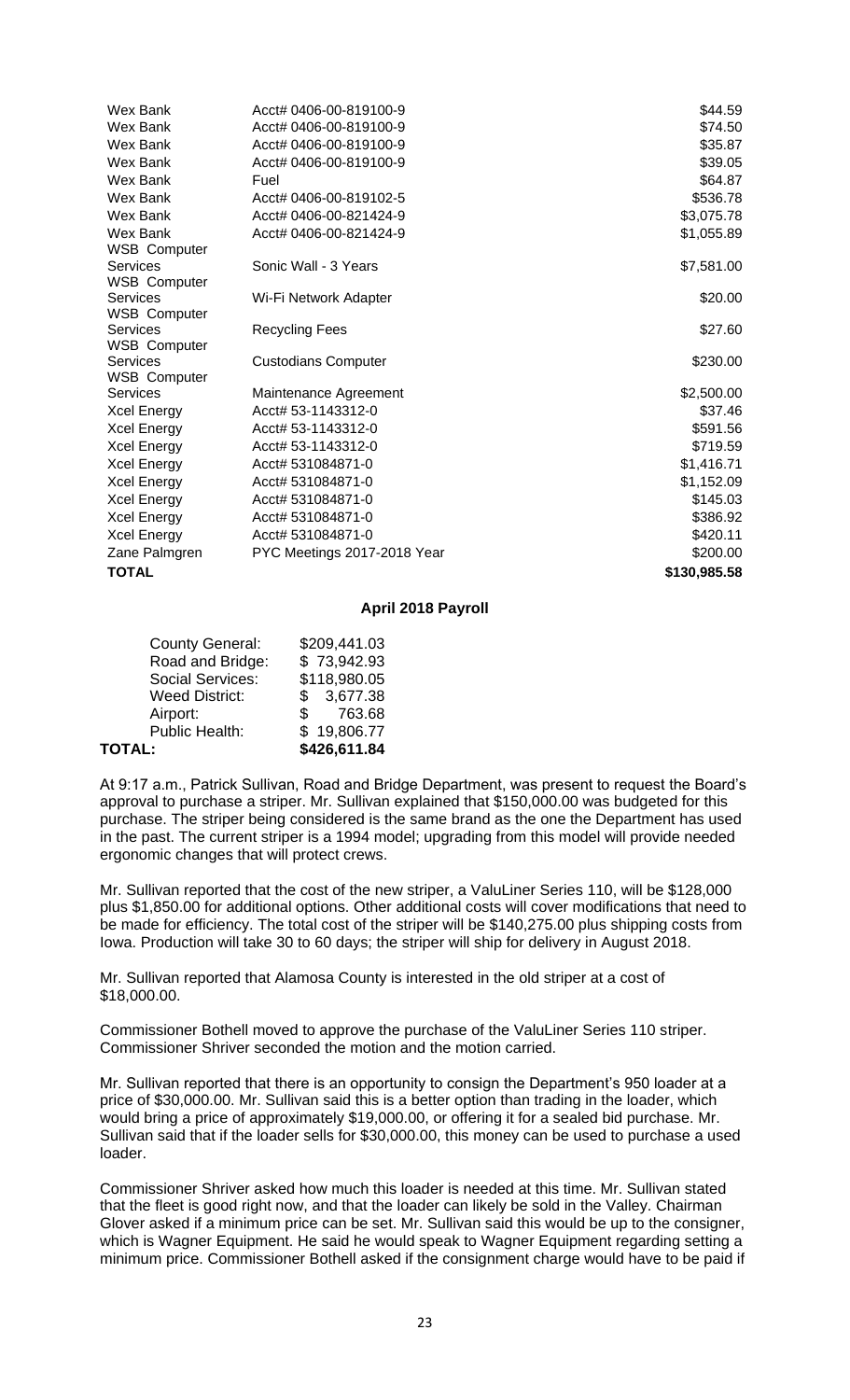the loader is removed from consignment. Mr. Sullivan will find out. The consensus of the Board was to approve selling the loader on consignment.

Mr. Sullivan reported that grading on County Road 13 is complete. Shaping needs to be completed. He also reported that the purchase of the new crusher is in process. He said that he was able to purchase a larger model for the original price, and the tractor is two years newer, and also will be purchased for the original price.

At 9:36 a.m., the Board adjourned to the Board of the Department of Social Services.

At 9:58 a.m., the meeting of the Board of the Department of Social Services was adjourned and the meeting of the BOCC resumed.

At 9:59 a.m., Emily Brown and Kaleigh Benavides, Department of Public Health, were present.

Ms. Brown stated that Ms. Benavides has been running the Department of Public Health office, as well as assisting the Administration Office. Ms. Brown thanked Ms. Benavides, and noted that she handles issues that come up in the Department of Public Health, by filling out complaint forms and taking other actions. Commissioner Shriver suggested considering a change in Ms. Benavides's job description.

Ms. Brown reported that the Department of Public Health is meeting with all counties to gather Community Health Assessment feedback. Subsequent outreach will be planned. Ms. Brown said she will work with staff to conduct informal conversations that will provide a summary of the data that have been collected. Ms. Brown reported that Rio Grande Hospital will conduct a needs assessment in September 2018. The Department will present data to the hospital at that time. Ms. Brown asked for approval to close the office to plan, and also asked what the procedure is for closing the office. Commissioner Shriver stated that Ms. Brown should request approval from the Board, then publish a notice in the newspaper.

Commissioner Shriver reported that Adams State University and Trinidad State Junior College are conducting a survey on the need for nurses, nurse practitioners, etc. Ms. Brown commented that the quality of nurses has improved as the college programs have improved.

Ms. Brown reported that there is funding available from the State to conduct an assessment retreat for the Public Health staff. This retreat will also focus on team building and planning.

Ms. Brown shared the 2018 County Health Rankings. Chairman Glover asked if the low rankings of Valley counties have to do with the lack of local services. Ms. Brown said that some of the problems are also due to poverty. Chairman Glover stated that lack of transportation is also a problem. Commissioner Bothell noted that opioids are causing premature deaths. Ms. Brown said that life is shortening in middle-aged people for the first time. These data will be reported to the Board of Health in June 2018. Commissioner Shriver also asked that the data be distributed to SLVGO, in order to substantiate grants. Chairman Glover said he would also inform Bustang. Ms. Brown stated that these data are collected every year, and noted that it is good that they can be compared.

Ms. Brown presented a contract from the Colorado Department of Public Health and Environment for Immunization Core Services, in the amount of \$21,457.00. The contract will be in effect from July 1, 2018 to June 30, 2019. She also presented a contract from CDPHE, the TB Purchase Order, in the amount of \$6,000.00. This contract will also be in effect from July 1, 2018 to June 30, 2019. Commissioner Bothell moved to approve the two contracts. Commissioner Shriver seconded the motion and the motion carried. The contracts were signed. Ms. Brown explained that the TB Purchase Order will not be used for active tuberculosis cases, but rather for follow up. The Department serves as the fiscal agent for this contract. Ms. Brown also said that a regional TB program is being developed. Commissioner Shriver suggested that Ms. Brown contact Rotary clubs regarding this program.

Ms. Brown presented the contract with Stericycle, in the amount of \$41.67 per month for quarterly needle pick-ups, plus \$75.00 for each additional pick-up. Ms. Brown requested approval for her to sign the contract online. The contract will be effective May 1, 2018, and there will be quarterly pick-ups for the first year. Additional stops can be added. Needles will be dropped off in the Public Health office.

Ms. Brown reported that she has spoken to courthouse security about the needle drop-offs, and was directed to the court to decide how to manage them. The court informed Ms. Brown that this is a County project and the Department can set the rules. Courthouse security should be notified of the procedure. Ms. Wisdom said that the needles would be legal (e.g., diabetic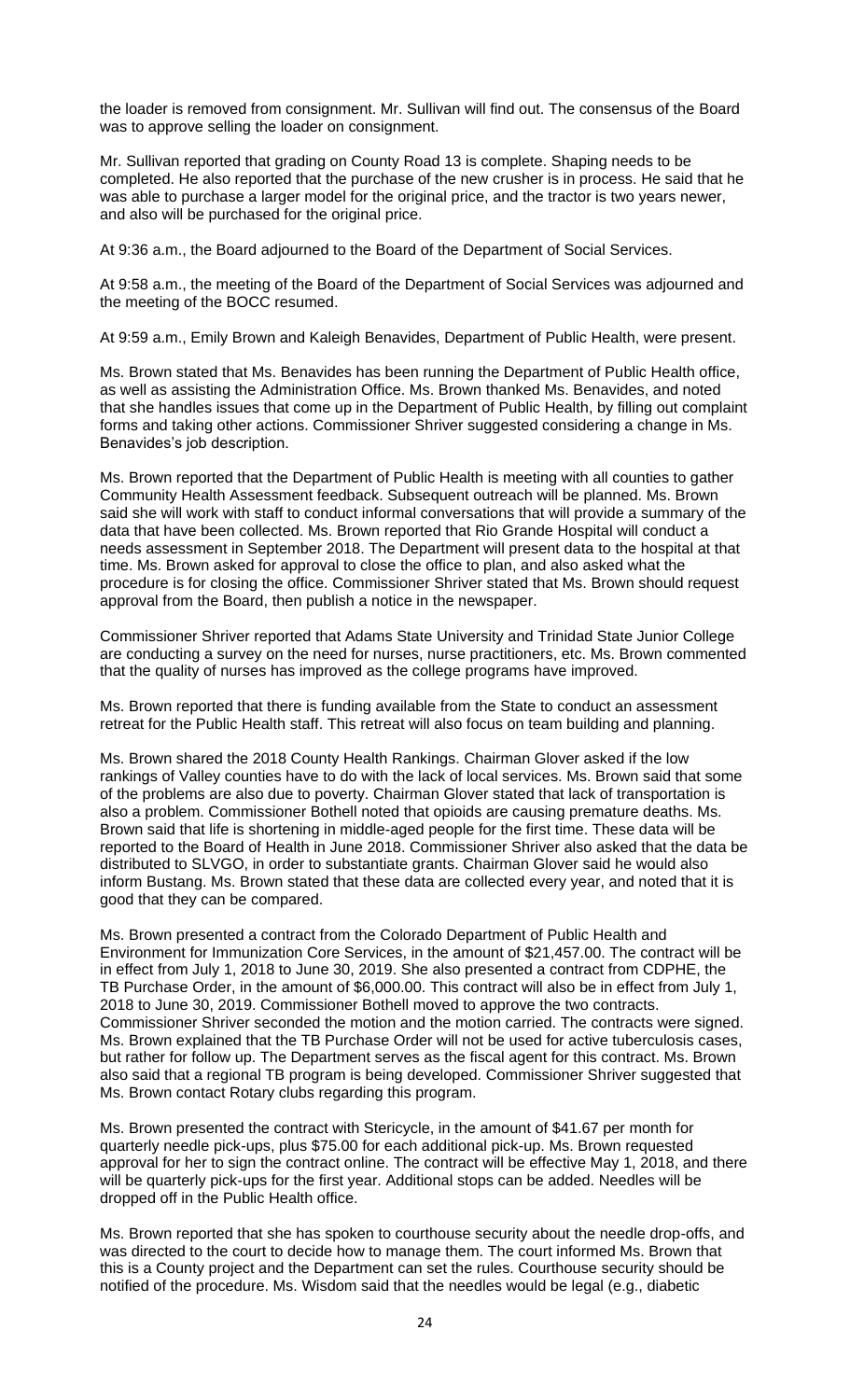needles), so the process will likely go smoothly. Ms. Brown said that policies are being drafted. Commissioner Bothell moved to approve Ms. Brown's signing the Stericycle contract online. Commissioner Shriver seconded the motion and the motion carried.

Ms. Brown reported that the San Luis Valley Behavioral Health Group has started the Mi Esperanza Wellness Center. This provides a safe place for people in crisis.

Upcoming meetings for the Department of Public Health include:

- OWTS State visit, April 26, 2018, 9:30 a.m. to 11:00 a.m., Creede (septic suppliers have been notified)
- Health fair debriefing, April 27, 2018, at 2:00 p.m. Plans for next year will be discussed.
- AWR 209: Working with the Media, April 30, 2018, 8:00 a.m. to 4:00 p.m., Windsor Hotel, Del Norte
- State meeting regarding the State Innovation Model/Local Public Health Agencies grant, May 2, 2018
- EPR Roadshow, May 15, 2018
- Psychological First Aid, May 18, 2018, SLV Behavioral Health
- The San Luis Valley Prevention Coalition summit, June 29, 2018, 12:00 p.m. to 2:00 p.m., the Barn at Manzanilla, Alamosa

Ms. Brown reported that the tire pick-up on April 20, 2018, was very successful. Chairman Glover added that the landfill may be able to organize supplemental pick-ups.

Ms. Brown reported that good discussion was generated at the Health Care Coalition regarding the recent wind event. Gaps in communication were identified. Ms. Wisdom recommended that this be suggested to CCI as a workshop. Commissioner Bothell reported that the wind event was discussed at a 911 meeting. She said it was discovered that people managing the event and the fires had no maps. She noted that Pete Magee can create maps easily.

Commissioner Shriver asked if the Annex is ready to be used in an emergency. Ms. Brown said that more power, and back-up power, are needed at the Annex in order to use it as the headquarters for an emergency. She asked if there is Wi-Fi in the Annex. Ms. Wisdom said that Ciello has installed Wi-Fi access, and Commissioner Bothell recommended that the password be posted for people to use.

Ms. Brown reported that she has been nominated as the National Association of County and City Health Officials region 8 candidate. The organization may help pay for her travel to two meetings per year: one is in New Orleans and one is in Washington, DC.

Commissioner Bothell reported that the Colorado Commission on Aging is celebrating local centenarians on May 18, 2018.

At 10:39 a.m., County Attorney Bill Dunn was present to update the Board. Mr. Dunn reported that he reviewed the lease with Municipal Leasing Consultants for new computer equipment for the Assessor's Office. He said the lease is very one sided in its financing of Tyler software and the computer equipment. Ms. Wisdom reported that based on the lease, WSB Computer Services created a list of needed equipment and MLC agreed to it. Mr. Dunn said that according to the lease, once the new computer equipment is installed, MLC will have an interest in it. If the County defaults on the lease, MLC will take ownership of the equipment.

Mr. Dunn said the problems with the lease with MLC include that the County waives its rights to set offs on payments, to counter claims, and to jury trials. Also, the lease may be assigned without County approval and the County waives its right to claims against the assignee. The lease includes the name of the company to which the lease will be assigned. Further, the required attorney opinion letter, also locks the County into the lease and its conditions. Mr. Dunn stated that there is no liability against the escrow account, except in the case of gross negligence.

Ms. Wisdom reported checking with San Luis Valley Federal Bank and Del Norte Bank for rates on four- to five-year unsecured loans to finance the new computer equipment. She is waiting for information, but is doubtful that the interest rates will be competitive with the terms of the MLC lease.

Mr. Dunn requested the addition to the lease that any litigation will take place in Colorado. Ms. Wisdom asked if this would be included in the attorney opinion letter. Mr. Dunn said that he called MLC to obtain a template for the attorney opinion letter.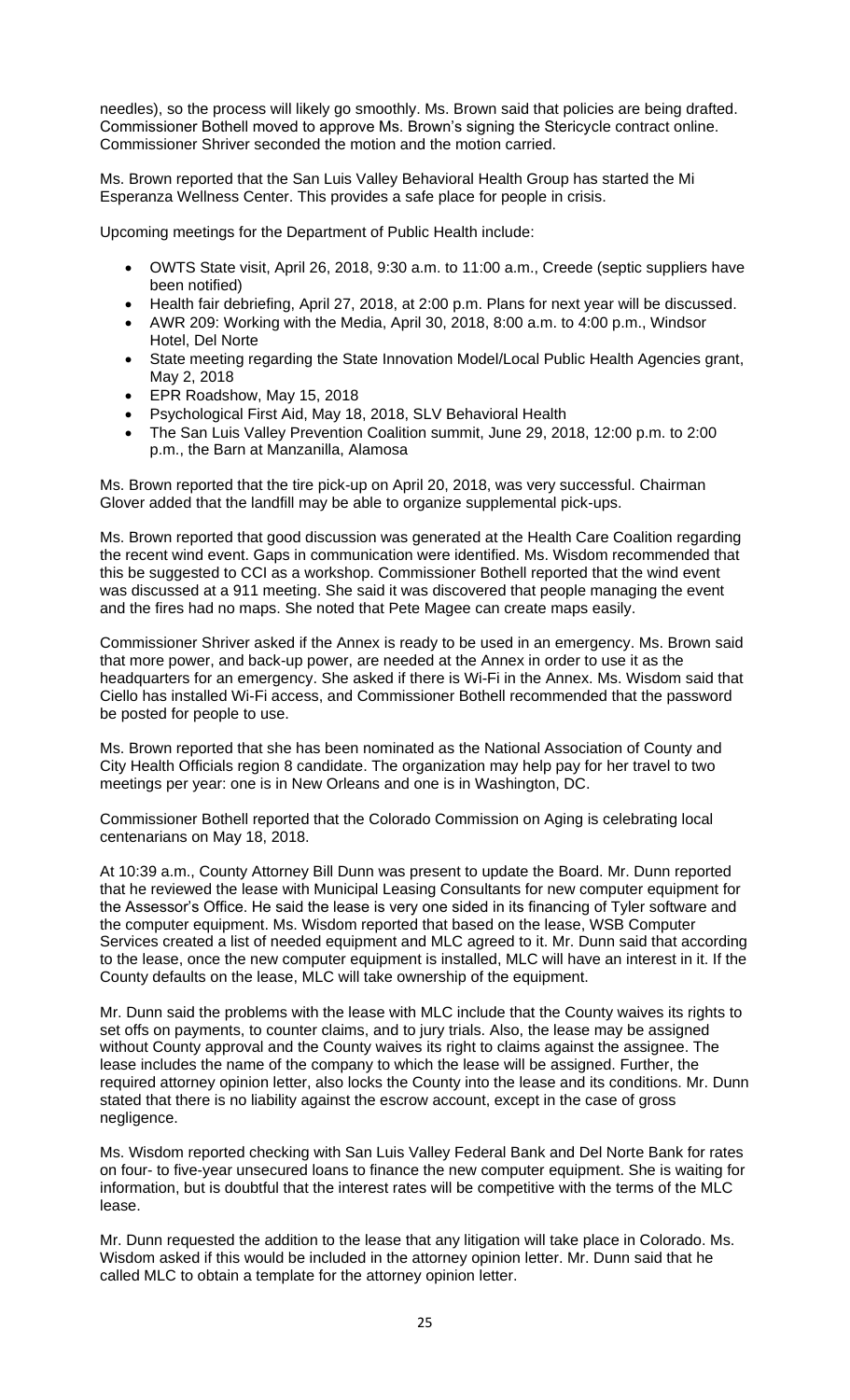Commissioner Bothell asked if it is not a good idea to enter into this lease. Mr. Dunn said that it is not a bad lease, unless payments are missed. He stressed that the Board needs to be aware of the terms of the lease. Commissioner Bothell clarified that the software and equipment are paid for over a period of five years; after the five year period, payments are only for software maintenance. Commissioner Shriver noted that even if the equipment is financed locally, the software will still have to be financed. Ms. Wisdom explained that the Assessor has funds in the budget for the equipment and software. She said that the first payment to MLC is due in January 2019.

Mr. Dunn reported that he made some edits on the medical services contract for the doctor to be hired to provide medical services for the jail. Commissioner Bothell explained that the doctor does not want to be paid until a nurse for the program is hired. The nurse will work under the doctor's license, so Commissioner Bothell recommended hiring the doctor first. Commissioner Shriver stated that the contract with the doctor can be made contingent on the hiring of the nurse.

Mr. Dunn said the doctor will be working for the County, rather than for the Sheriff's Office. He said the doctor will report to the County Administrator and should meet weekly with the Sheriff. Mr. Dunn asked if a work session should be scheduled to discuss the contract. Ms. Wisdom asked if the contract can be drafted so that it ends on December 31, 2018, so that it can be reviewed annually and will align with the County's budget cycle.

Commissioner Bothell asked Mr. Dunn if he has reviewed the memorandum of understanding with Saguache County regarding the jail nurse. Mr. Dunn said he has not reviewed the MOU yet. He asked for clarification of the amount of salary Saguache County will pay. Commissioner Bothell explained that Saguache County will pay 20 percent of all costs, including salary and benefits.

Mr. Dunn reported receiving a call from County Coroner, Stephen Hunzeker, regarding a Colorado Open Records Act request for autopsy reports from 2001 and 2002. These reports were not received from former Coroner Rusty Strohmayer. Mr. Dunn said he would speak to the attorney making the request to explore other ways to obtain the reports.

Mr. Dunn reported receiving a call from Nick Poppy, the attorney representing the City of Monte Vista in the Delgado claim. The attorney is attempting to clarify the incident with Mr. Delgado and the role of the County Sheriff in the incident. Commissioner Bothell explained that this is a Monte Vista incident and that the Sheriff was called as back-up. Commissioner Shriver noted that a settlement cannot be made until CTSI reviews the incident. She asked if Sheriff Brian Norton is speaking with CTSI and Commissioner Bothell said he is.

Commissioner Bothell asked if the job description for the jail doctor should include the amount of salary. Ms. Wisdom said that the salary has to be given in terms of the appropriate step and grade range, and will be in the amount of \$20.00 per hour. Commissioner Bothell said that the doctor wants taxes taken out of the salary payments. Ms. Wisdom said that she needs to determine how to report the paid taxes on 1099 forms. She said that the Board needs to be aware of the differences between hiring the doctor as an employee or as an independent contractor.

Mr. Dunn reported that the current owners of the property that will be purchased by the County are having an estate sale in June and would like to close on the sale the end of June. No earnest money is required and the 2017 taxes have been paid. The 2018 taxes will be prorated. Mr. Dunn will obtain title insurance and will draft the sales contract.

Ms. Wisdom asked Mr. Dunn if he had any concerns regarding the revised covenants on the Summitville property. He said he had no concerns.

At 11:15 a.m., Monte Vista Fire Chief Patrick Sullivan and County Sheriff Brian Norton were present.

Ms. Wisdom reported that a fire ban ordinance was discussed at the San Luis Valley Commissioners meeting on Monday, April 23, 2018. She said no one was contacted and the ordinance was not sent out. Commissioner Shriver suggested that there should be consistency between counties regarding fire bans. Commissioner Bothell said that either the Sheriff or the BOCC can declare a fire ban at any time. Chairman Glover said the stages would be the same across the Valley. Mr. Sullivan asked if there was a response from Alamosa County. Sheriff Norton said that Alamosa County had lifted its recent fire ban, which included no burning when there is a red flag warning. Mr. Sullivan said there is more to a red flag warning that wind alone.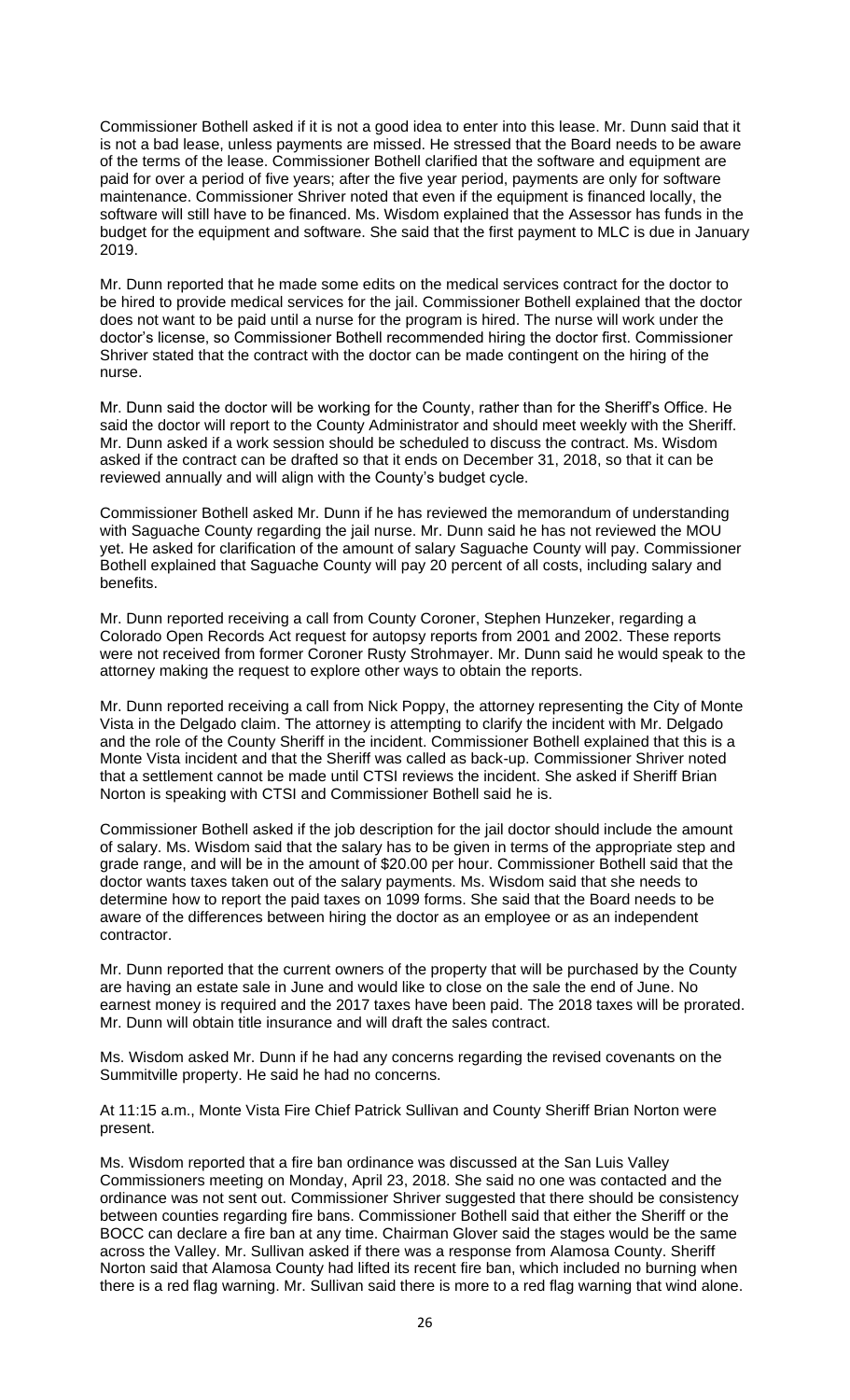Chairman Glover said that a resolution regarding fire regulations should be a team-built effort. All interested parties should write the ordinance in the same room. Mr. Sullivan said he needs to review the Alamosa County ordinance in detail. He and Sheriff Norton have discussed the ordinance. Sheriff Norton stated that even if an ordinance passes with penalties, it will be hard to enforce. He added that the Forest Service has not opened the forests, yet, and has not enacted any sort of fire regulations.

Mr. Sullivan reported that there is no snow on Rock Creek. He expressed concern that fire is coming and that dialogue is needed. Sheriff Norton said that when fire bans have been passed in the past, his office gets calls constantly. He said it is difficult to balance a zero tolerance situation and give-and-take situations. He said his concern is with the river corridor. He said he is not opposed to a meeting, but a one-size-fits-all ordinance may not fit the Valley. Sheriff Norton said that people will want to burn ditches as water comes on, and asked if conditions are dry enough to require a ban. Mr. Sullivan said some areas are dry enough.

Commissioner Shriver said that the Alamosa ordinance can be used as a template, and asked if anything should be added for consistency across the Valley. Mr. Sullivan said that a ban could be put in place, but stated that he feels fire restrictions are a better solution. Commissioner Bothell asked if the restrictions should be enacted by area. Mr. Sullivan said that conditions change daily, and Sheriff Norton added that people will not look up the restrictions. He said it is difficult to catch people who ignore the restrictions.

Chairman Glover said that the community needs to be proactive. Sheriff Norton said he is not opposed to restrictions, and noted that people can be charged with felonies for starting fires. He added that it is difficult to restrict people who are trying to make a living (e.g., welders). Mr. Sullivan said that commonsense needs should be considered. He said if the situation is left open, there is potential for a great deal of damage. He said that there needs to be discussion about how to implement restrictions if conditions warrant. Mr. Sullivan said he wants dialogue. He also stated that fires are burning hot and fast this early in the season, and there have already been injuries.

Commissioner Shriver asked if a meeting should be held and when it should be scheduled.

Mr. Sullivan pointed out that Alamosa County's situation is different from Rio Grande County's, in that Alamosa County has no forest. Sheriff Norton asked if education in terms of the definitions of arson would be helpful because arson laws are stricter than penalties for restrictions. He said that a fire ban may not be in the best interest of the County.

Chairman Glover stated that a commonsense plan is needed that includes the Forest Service. He said the plan does not need to be implemented now. Mr. Sullivan said that having a plan would prevent a knee-jerk reaction later.

Chairman Glover asked if a meeting could be agreed to. Sheriff Norton said that he would agree to a meeting and suggested including the fire districts, the Bureau of Land Management, the Forest Service, and Valley sheriffs.

At 11:45 a.m., bids to repair the Rio Grande Museum were opened.

| Portable Horse Barns (David Yoder): \$6,800.00 |            |
|------------------------------------------------|------------|
| Garcia Construction:                           | \$1,850.00 |

Chairman Glover explained that he walked through the Museum with both bidders and indicated the repairs that are needed. He said that he also walked through the Museum with Alcon Construction, but Alcon did not send a bid. The bids were tabled until they can be reviewed.

At 11:49 a.m., bids for an archeological study at Summitville and a bid for a project manager for the Summitville project were opened. It was noted that CDHPE will pay for both the archeological study and the project manager. Commissioner Shriver asked that the bids be sent to Mark Rudolph, CDPHE. Commissioner Bothell recommended that Angie Krall also have input into the decision. She asked if the State put a limit on the amount that can be spent on this project. Commissioner Shriver said that there is a \$15,000.00 limit for the project manager. The bids for the archeological study included:

SWCA Environmental Consultants: \$170,000.00 (including option 6) Alpine Archeological Consultants Inc.: \$ 45,448.00 (including option 6)

ERO Resources Corporation:  $$41,273.00$  (including option 6)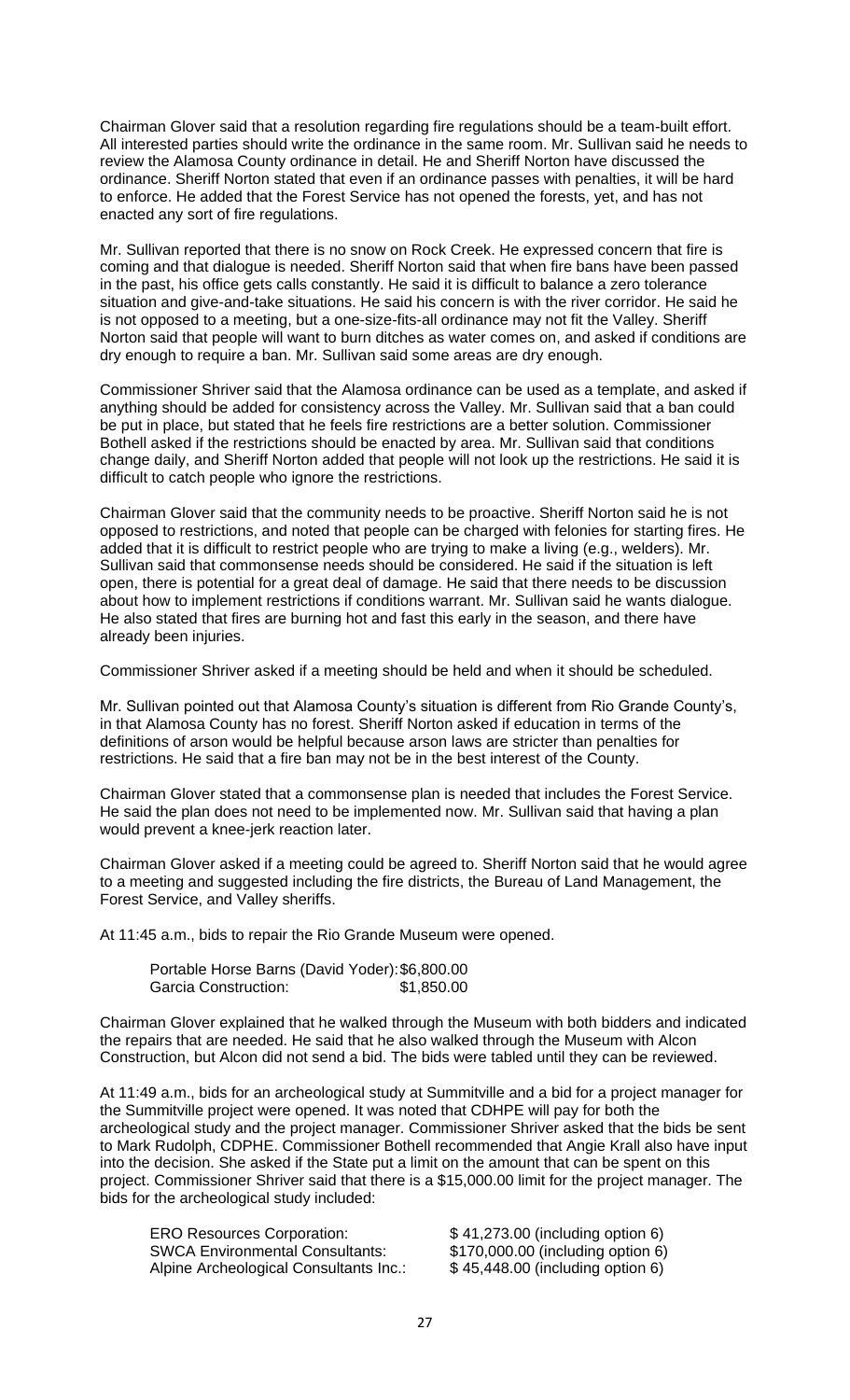The bid for the planning consultant (project manager) included:

Kristine Borchers: Estimated \$40.00 per hour for the first six months for a total of \$4,800.00 to \$9,600.00 total.

The bid stated that Ms. Borchers will work with Rio Grande County to develop a vision and goals for the site; to identify grants and public engagement opportunities.

Commissioner Shriver moved to send the bids to the Forest Service and CDHPE to request input. Commissioner Bothell seconded the motion and the motion carried.

At 11:55 a.m., Ms. Wisdom presented a letter from the Rio Grande Drainage District stating that effective March 19, 2018, Bob Mattive resigned his position. The drainage district requested that Matthew Smartt be appointed to replace Mr. Mattive. Commissioner Shriver moved to appoint Matthew Smartt to the Rio Grande Drainage District. Commissioner Bothell seconded the motion and the motion carried.

Ms. Wisdom requested approval for letters that will be sent to applicants for seats on the Planning and Zoning Board who were not appointed. The letters were signed.

Ms. Wisdom presented the resolutions appointing Everett Myers to the open seat on the Planning and Zoning Board and appointing Cary Aloia and Charles Stillings as alternates. Ms. Wisdom stated that Ms. Aloia's property will become compliant and she will meet with the Land Use Department next week. Commissioner Bothell moved to approve the resolutions. Commissioner Shriver seconded the motion and the motion carried. The resolutions were signed. Mr. Myers, Book 591 Page 639; Mr. Stillings, Book 591, Page 640; Ms. Aloia, Book 591, Page 641.

Ms. Wisdom presented the resolution approving the dog breeding facility conditional use permit for Alvin Mullett. The resolution was signed. Book 591 Page 194

Ms. Wisdom reported that the Rural Economic Development Initiative grant has been submitted to fund the public analysis of the County's revenue stream.

Ms. Wisdom reported receiving a call from the County Coroner who would like to explore setting up an office. There is a building on Adams Street in Monte Vista with a garage and cold storage. He asked if the County is interested in establishing a permanent place for the Coroner's office. Ms. Wisdom said this building could also be used for Public Health and DSS. The building is for sale for \$85,000.00. Commissioner Shriver said the Board is open to ideas, and asked how the building would be paid for. Ms. Wisdom said that it would be good to have a County office in Monte Vista.

Ms. Wisdom reported that the first quarter budget reports have been distributed to the department heads. The reports will be reviewed at the next meeting. Ms. Wisdom noted that monthly reports are also given to the department heads.

The Board discussed dates for the fire procedures meeting. The Forest Service, Bureau of Land Management, fire districts, Emergency Manager, Sheriff, municipalities, law enforcement from the towns, Devin Haynie, and Adam Moore will be invited. The meeting was scheduled for May 8, 2018, from 10:00 a.m., to 12:00 p.m.

At 12:13 p.m., Commissioner Shriver reported that the airport advisory board is discussing the outline of an education center that may be built at the airport. The advisory board is discussing financing and drawings have been generated. Commissioner Shriver said that a plan for the well that was purchased with the land will have to be taken to water court. She said that it is possible that an alternate point of diversion may be required and a new well will have to be drilled. Electrical and water services for the building will also be needed. Commissioner Bothell asked if a central septic system could be installed that would serve the hangars and the building. Commissioner Shriver explained that this plan will keep a central system from being needed. She said this is a long-range plan. Ms. Wisdom added that the airport advisory board is very engaged and is looking at fund raising through grants. Commissioner Shriver said that the Colorado Department of Transportation may be able to assist with grants.

Ms. Wisdom reported that she sent letters to the County schools regarding the distribution of Secure Rural Schools funding. She did not receives any responses.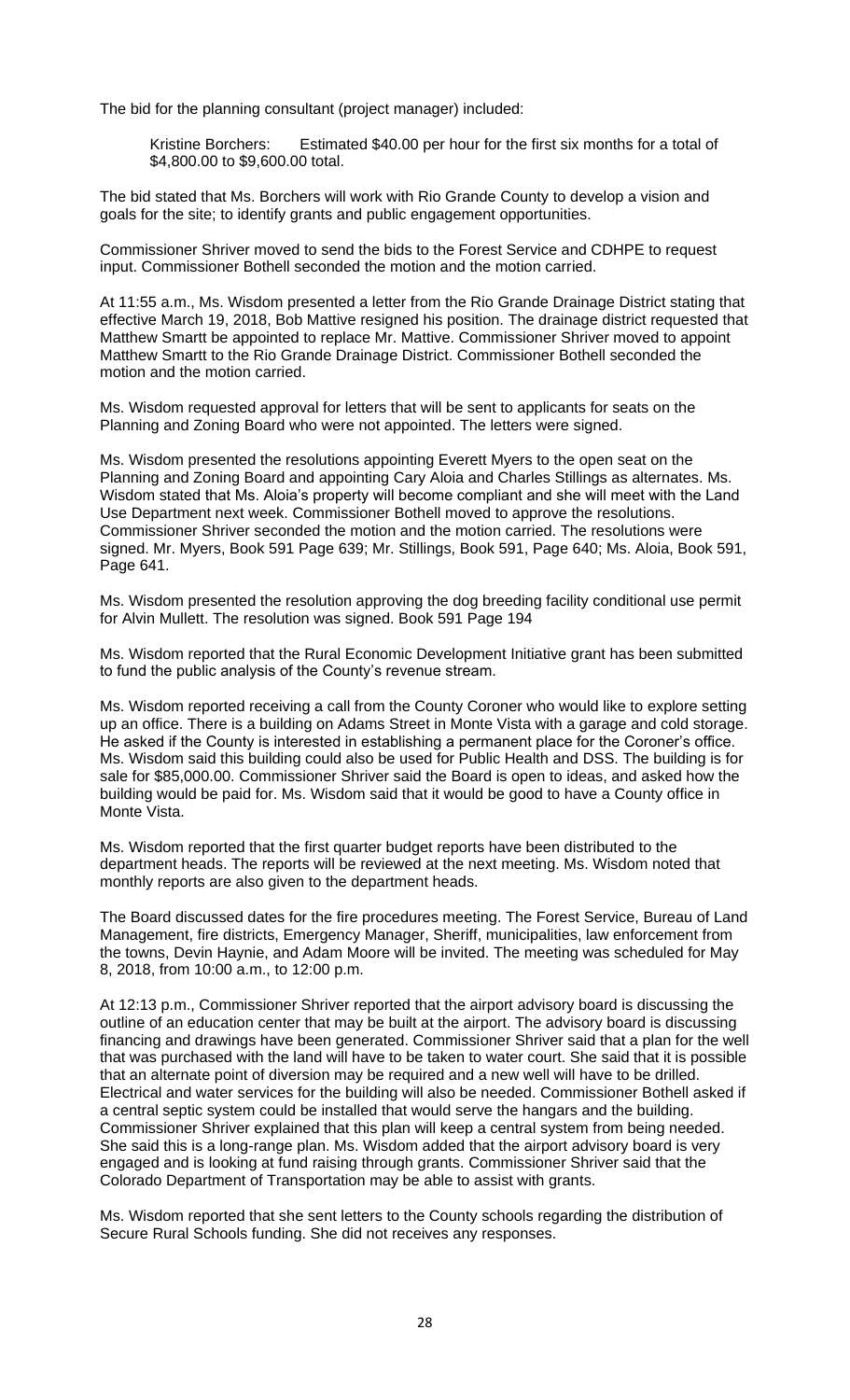Ms. Wisdom reported the mayor of South Fork, Dan Hicks, and the South Fork attorney will meet with the Board on April 26, 2018. Chairman Glover expressed concern that the BOCC was told whom to invite to this meeting. Ms. Wisdom stated that it is a public meeting.

At 12:20 p.m., the meeting was recessed.

At 1:30 p.m., a public hearing was opened. Dixie Diltz, Land Use Department, and Steven (Levi) Shaw and Brenda Rippe were present to discuss a conditional use application to place a singlewide trailer on property located at 5841 West Highway 160, Monte Vista. The property is zoned agricultural estate.

Ms. Diltz reported that notice of the public hearing was published in the Monte Vista Journal on March 21, 2018. Notice to neighbors was sent on March 1, 2018, and again on March 15, 2018, with a map. The Planning and Zoning Board heard the application on April 17, 2018, and recommended approval with the conditions that an inspection of the septic system be conducted and a copy of the report sent to the Land Use Department, and that blight issues on the property continue to be addressed.

Chairman Glover asked if there is a septic system on the property. Mr. Shaw said the septic system is clear and the leach field is lined. Mr. Shaw said that an inspection will cost \$660.00. Ms. Diltz stated that a report on the septic system needs to be on file, noting that the current system was not permitted originally by the County. Chairman Glover asked how the current system would be affected by the new onsite waste water treatment system regulations. Mr. Shaw stated that he has tested the system and it never backed up. He said that it makes no common sense to pay this amount of money for an inspection. Ms. Diltz asked of the vault is made of fiber glass or concrete. Mr. Shaw said the vault is made of fiber glass.

Ms. Diltz reported that there is no information on record as to when the system was installed. She said that Brown's Septic Service cleaned the system once and stated that the system was fine. Commissioner Bothell noted that fiber glass vaults were installed in the 1960s. Chairman Glover stated that there are new OWTS rules.

Mr. Shaw said that he does not have the money for the inspection. Commissioner Bothell asked if Mr. Shaw called more than one company to perform the inspection. Mr. Shaw said that he called RMS only. He said that Weavers Best also conducts septic inspections, but he did not call that company. Chairman Glover stated that an inspection is required, but it does not have to be conducted by RMS. He said that Weavers Best might be less expensive. He reiterated that the septic system must be inspected. Mr. Shaw said he would see what can be done.

Commissioner Shriver moved to approve the conditional use application to move a trailer onto the property, contingent on the septic system being approved and that blight issues continue to be addressed. Commissioner Bothell seconded the motion and the motion carried. Commissioner Bothell asked if the campers would be removed from the property once the trailer is moved in. Mr. Shaw said they would be removed. He also stated that the trailer will be placed 100 yards from the road and that trees and shrubs have been planted.

At 1:46 p.m., the public hearing was closed.

At 2:00 p.m., Leona Holland, Monte Vista School District, Chris Burr and Angie Velasquez, Del Norte School District, and Greg Slover, Sargent School District, were present to discuss Secure Rural Schools funding.

Ms. Wisdom explained that the County received a total of \$28,746.76 in SRS funds. The funds will be divided according to SRS guidelines as follows: 25 percent will be distributed to the schools; 25 percent will be distributed to the Road and Bridge Department. The distribution of the remaining 50 percent of the funds is at the discretion of the BOCC. The Board decided to distribute the remaining funds to the schools. Ms. Wisdom requested an accurate count of each school's student population so the funding can be divided correctly. Chairman Glover asked the school representatives if they approve dividing the funds this way. The consensus of the school representatives was to approve the distribution. Mr. Burr stated that education faces restrictions based on TABOR and budget stabilization, which used to be called "the negative factor." Chairman Glover stated that he wanted to make certain that everyone agreed to the distribution face to face.

Ms. Wisdom reported that the County is partnering with the Colorado Opportunity Scholarship Initiative grant. A total of \$34,000.00 has been allocated to the County students for scholarships. Ms. Wisdom explained that a local citizen is donating the matching funds.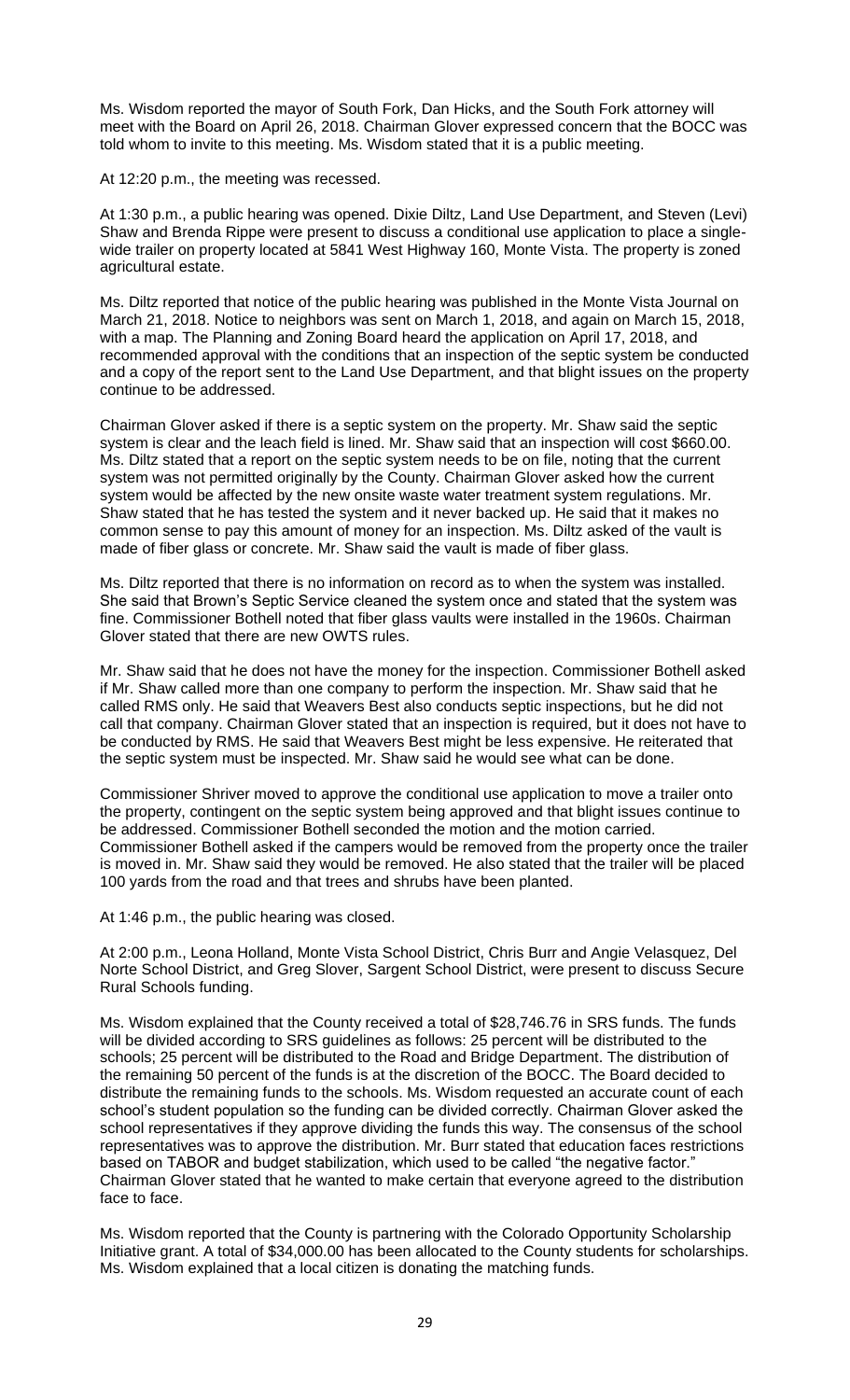Ms. Velasquez asked when the SRS funds would be available. Ms. Wisdom explained that the funds are distributed by the County Treasurer, and will be available within two weeks.

Mr. Burr said that the Del Norte school would like to discuss land issues with the County. The land for the new school is being surveyed today. There will be a meeting April 26, 2018, at 5:00 p.m., in the Mesa Building, to talk with the community about any issues with the new school.

Mr. Burr reported that the water line is being extended on  $9<sup>th</sup>$  street, which will increase water pressure. Chairman Glover stated that this will benefit the residents in this area. Chairman Glover suggested scheduling a meeting with the school, the Town of Del Norte, and the Board to discuss the school buildings.

Commissioner Shriver said that it needs to be stated publically that the school and the County are working out issues with the GOCO grant that funded the walking track. Ms. Wisdom reported speaking with GOCO. She was told that the walking track must remain a walking track, no matter who owns the land. Otherwise, the County will have to repay the grant. Commissioner Shriver added that this is because the County served as the fiscal agent for this grant. Mr. Burr stated that a GOCO grant was used to build the playground, which is now being sold. GOCO has not asked for a repayment on this grant. Mr. Burr said that contractors will not warranty the work, if the playground equipment is moved. Ms. Wisdom said that the County needs to be protected fiscally. Mr. Burr said that the school is applying for another GOCO grant to refurbish the same land. Ms. Wisdom suggested that she and Mr. Burr speak to GOCO together to resolve the different messages they have received. Chairman Glover agreed. Mr. Burr stated that the school needs the County land in order to obtain the grant and extend the walking track. Chairman Glover recommended speaking to GOCO, then scheduling a meeting.

At 2:20 p.m., Commissioner Bothell asked if Mark Haas, the contractor repairing the sidewalk in front of the Annex, signed a warranty. Ms. Wisdom said that a five-year warranty was signed. Chairman Glover stated that either a warranty should have been obtained when the sidewalk was originally installed, or specific instructions should have been given to Mr. Haas. Commissioner Bothell asked if similar warranties should be signed when other contractors are hired. Chairman Glover stated that a warranty should be part of a bid.

The Board reviewed the Museum repair bids, particularly the discrepancies between the two. Commissioner Shriver stated that if Garcia Construction provides quality work, it provided the best price. Commissioner Bothell asked if the insurance money was broken out by repair. Chairman Glover said the insurance settlement came in a lump sum, with some allowances for specific repairs. Commissioner Bothell asked if \$14,000.00 was allowed for the tile replacement if it is done. Chairman Glover stated that money was allowed for the tile, and the remaining funds were for other repairs. A total of \$28,000.00 was received from the insurance company.

Commissioner Bothell recommended choosing the contractor who will provide the best quality. Commissioner Shriver expressed concern about a government entity choosing the highest bid. Chairman Glover said he understood that concern. Ms. Wisdom suggested asking for references from both contractors. Chairman Glover and Commissioner Shriver agreed. Commissioner Shriver suggested asking for three to five references from each contractor. Chairman Glover will contact both contractors to request the references. Commissioner Bothell asked for a timeline to receive the references, as well as to complete the work. Commissioner Shriver said that time will have to be allowed to check the references. Chairman Glover will ask for the references by May 2, 2018.

Commissioner Bothell stated that a document was found on the coffee table at the Monte Vista Co-op regarding John Noffsker. She asked Commissioner Shriver if she wrote it. Commissioner Shriver said she did not write the document, but did receive in the mail a copy of a document that outlined numerous events during Mr. Noffsker's term as mayor. Chairman Glover stated that he also received a copy of the document. Commissioner Bothell said that the document states that Mr. Noffsker asked Commissioner Bothell to use her influence with the Weed District to resolve an issue he had. Commissioner Bothell said that the Weed District minutes are public documents, and asked how much other information (i.e., the supervisor's notes) were public. Commissioner Shriver said that a CORA request could be made to make the notes public. Chairman Glover stated that Brianna Brannan did not take notes at the meeting in question. Commissioner Bothell stated that the Weed District minutes are not posted on the County website.

Commissioner Bothell asked if it is using his or her influence if a County Commissioner is called regarding a citizen's problem. She asked if this is bad. Commissioner Shriver said it is not bad to bring awareness of a constituent's concerns to the Board. Chairman Glover said it is not using influence, unless there is personal gain. Commissioner Shriver stated that Mr. Noffsker